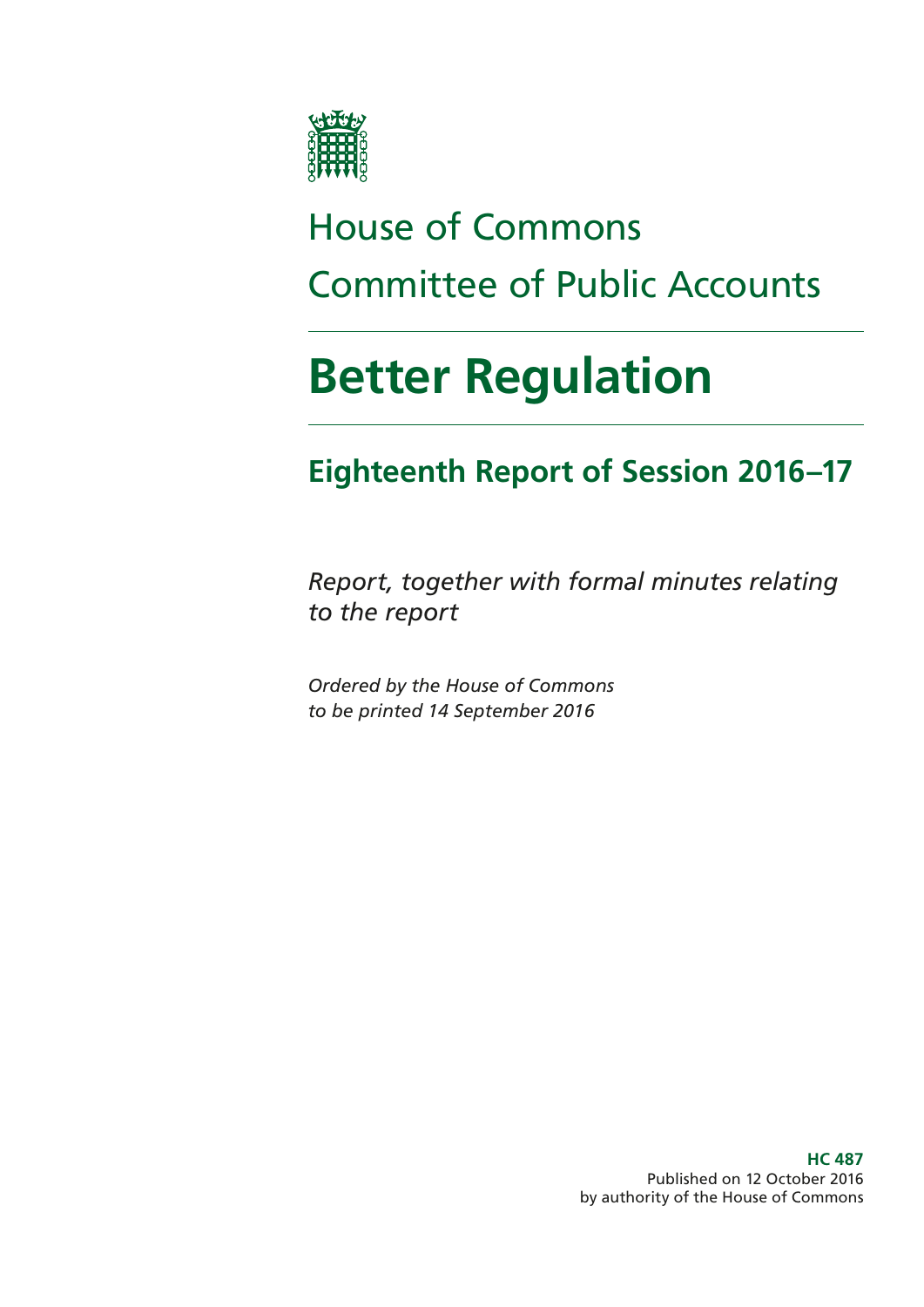#### **The Committee of Public Accounts**

The Committee of Public Accounts is appointed by the House of Commons to examine "the accounts showing the appropriation of the sums granted by Parliament to meet the public expenditure, and of such other accounts laid before Parliament as the committee may think fit" (Standing Order No.148).

#### **Current membership**

[Meg Hillier](http://www.parliament.uk/biographies/commons/meg-hillier/1524) (*Labour (Co-op), Hackney South and Shoreditch*) (Chair) [Mr Richard Bacon](http://www.parliament.uk/biographies/commons/mr-richard-bacon/1451) (*Conservative, South Norfolk*) [Harriett Baldwin](http://www.parliament.uk/biographies/commons/harriett-baldwin/4107) (*Conservative, West Worcestershire*) [Philip Boswell](https://www.parliament.uk/biographies/commons/philip-boswell/4388) (*Scottish National Party, Coatbridge, Chryston and Bellshill*) [Chris Evans](http://www.parliament.uk/biographies/commons/chris-evans/4040) (*Labour (Co-op), Islwyn*) [Caroline Flint](http://www.parliament.uk/biographies/commons/caroline-flint/389) (*Labour, Don Valley*) [Kevin Foster](http://www.parliament.uk/biographies/commons/kevin-foster/4451) (*Conservative, Torbay*) [Mr Stewart Jackson](http://www.parliament.uk/biographies/commons/mr-stewart-jackson/1551) (*Conservative, Peterborough*) [Nigel Mills](http://www.parliament.uk/biographies/commons/nigel-mills/4136) (*Conservative, Amber Valley*) [David Mowat](http://www.parliament.uk/biographies/commons/david-mowat/4080) (*Conservative, Warrington South*) [Stephen Phillips](http://www.parliament.uk/biographies/commons/stephen-phillips/4054) (*Conservative, Sleaford and North Hykeham*) [Bridget Phillipson](http://www.parliament.uk/biographies/commons/bridget-phillipson/4046) (*Labour, Houghton and Sunderland South*) [John Pugh](http://www.parliament.uk/biographies/commons/john-pugh/1454) (*Liberal Democrat, Southport*) [Karin Smyth](http://www.parliament.uk/biographies/commons/karin-smyth/4444) (*Labour, Bristol South*) [Mrs Anne-Marie Trevelyan](http://www.parliament.uk/biographies/commons/mrs-anne-marie-trevelyan/4531) (*Conservative, Berwick-upon-Tweed*)

#### **Powers**

Powers of the Committee of Public Accounts are set out in House of Commons Standing Orders, principally in SO No.148. These are available on the Internet via [www.parliament.uk.](http://www.parliament.uk)

#### **Publication**

Committee reports are published on the [Committee's website](http://www.parliament.uk/business/committees/committees-a-z/commons-select/public-accounts-committee/) and in print by Order of the House.

Evidence relating to this report is published on the [inquiry publications](https://www.parliament.uk/business/committees/committees-a-z/commons-select/public-accounts-committee/inquiries/parliament-2015/better-regulation-16-17/publications/)  [page](https://www.parliament.uk/business/committees/committees-a-z/commons-select/public-accounts-committee/inquiries/parliament-2015/better-regulation-16-17/publications/) of the Committee's website.

#### **Committee staff**

The current staff of the Committee are Dr Stephen McGinness (Clerk), Dr Mark Ewbank (Second Clerk), George James (Senior Committee Assistant), Sue Alexander and Ruby Radley (Committee Assistants), and Tim Bowden (Media Officer).

#### **Contacts**

All correspondence should be addressed to the Clerk of the Committee of Public Accounts, House of Commons, London SW1A 0AA. The telephone number for general enquiries is 020 7219 4099; the Committee's email address is [pubaccom@parliament.uk.](mailto:pubaccom@parliament.uk)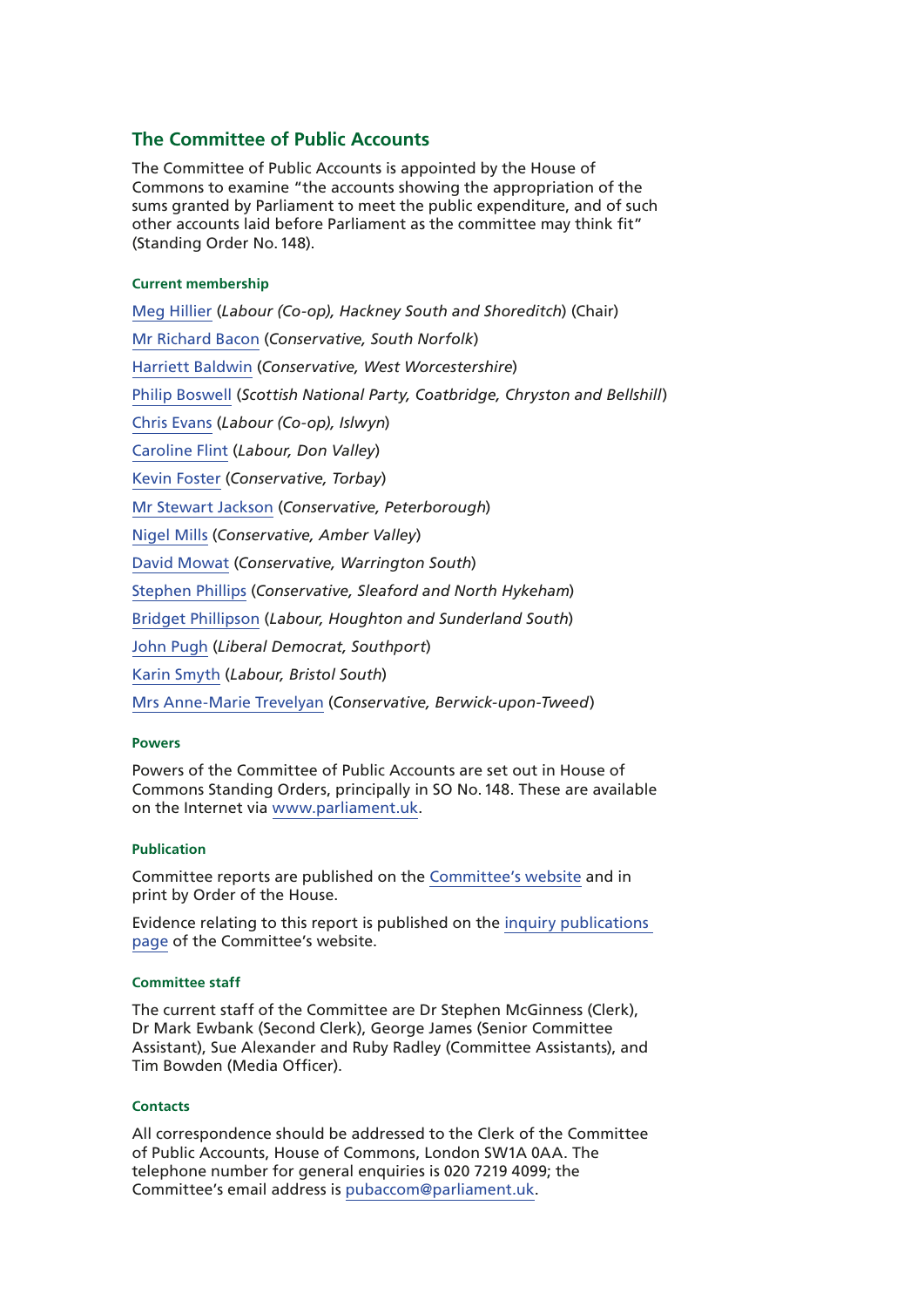## **Contents**

|                | <b>Summary</b>                                                    | 3               |
|----------------|-------------------------------------------------------------------|-----------------|
|                | <b>Introduction</b>                                               | 4               |
|                | <b>Conclusions and recommendations</b>                            | 5               |
| 1              | The cost to business of regulation                                | 8               |
|                | Progress against the Business Impact Target                       | 8               |
|                | Exclusions from the target                                        | 10 <sup>1</sup> |
|                | Departments' understanding of costs to business                   | 11              |
| $\overline{2}$ | Improving the system to understand the wider impact of regulation | 13              |
|                | Monitoring and evaluating the impact of regulation                | 13              |
|                | Wider costs and benefits                                          | 14              |
|                | Administrative costs of regulation                                | 14              |
|                | <b>Formal Minutes</b>                                             | 16              |
|                | <b>Witnesses</b>                                                  | 17              |
|                | <b>Published written evidence</b>                                 | 17              |
|                | List of Reports from the Committee during the current session     | 18              |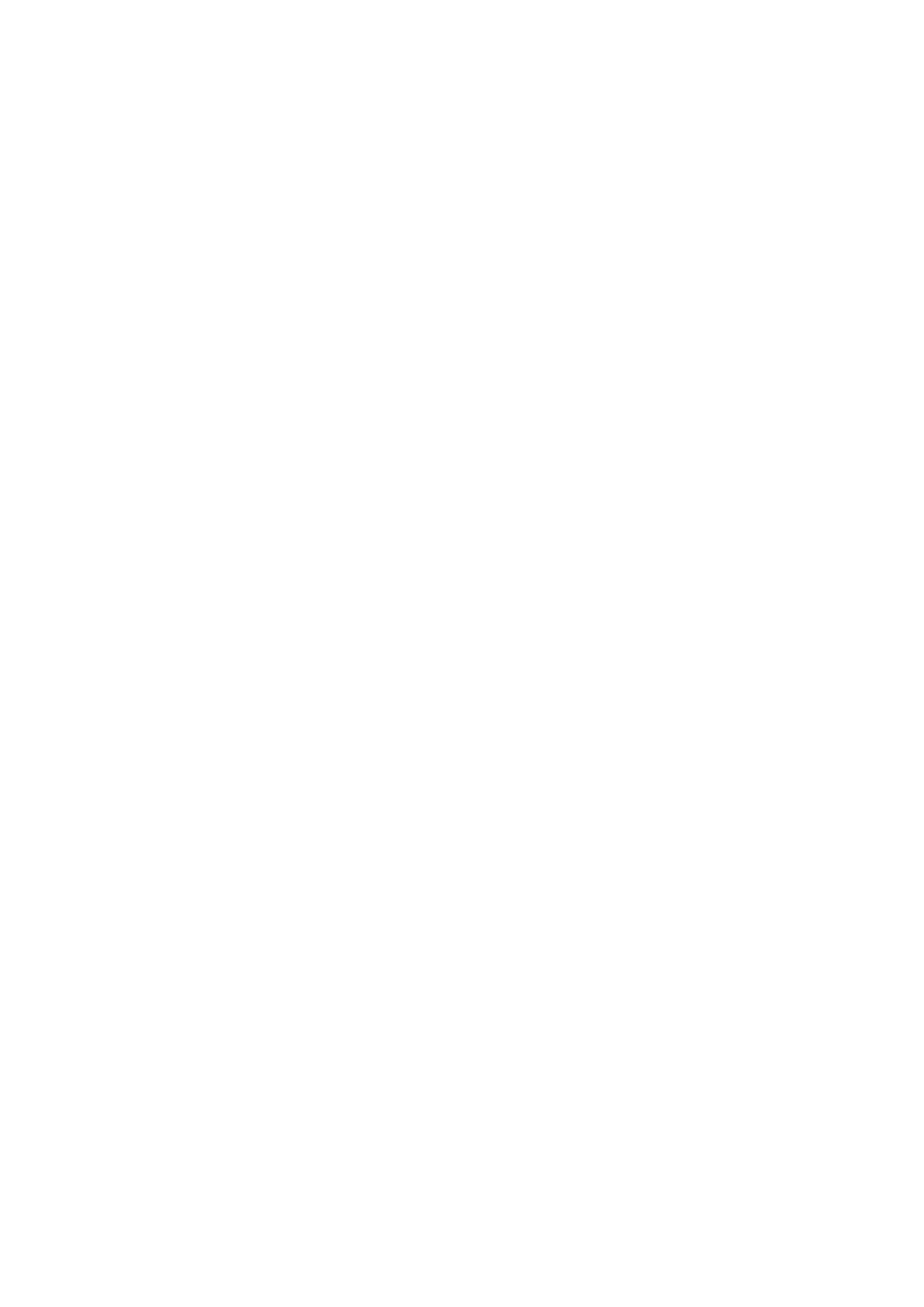### <span id="page-4-0"></span>Summary

The Government has set a target to reduce the cost to business of regulation by  $\text{\pounds}10$  billion between 2015 and 2020. So far it has achieved less than £1 billion and this is almost entirely down to it counting the mandatory 5p plastic bag charge as a 'saving' for retailers because of the additional revenue it brings them. The credibility of the Government's target is undermined by the exclusion of significant costs to business arising from new regulations; the National Living Wage is one of a number of individual regulations that are excluded and which, in total, are expected to add costs to business of £8.3 billion by the end of this Parliament, far outweighing the reported 'savings'.

Departments do not know the cost to businesses of their existing regulations, making it difficult for the Government to know where to prioritise its efforts to reduce business costs. The focus on reducing business costs also means that departments are not consistently giving adequate consideration to the wider societal costs and benefits of particular regulations, for example where they impact on the environment, consumers or employees. Departments also need to do more to monitor and evaluate the impacts of their regulatory decisions, both to see whether regulations are working as intended and to learn lessons to inform future regulatory decisions.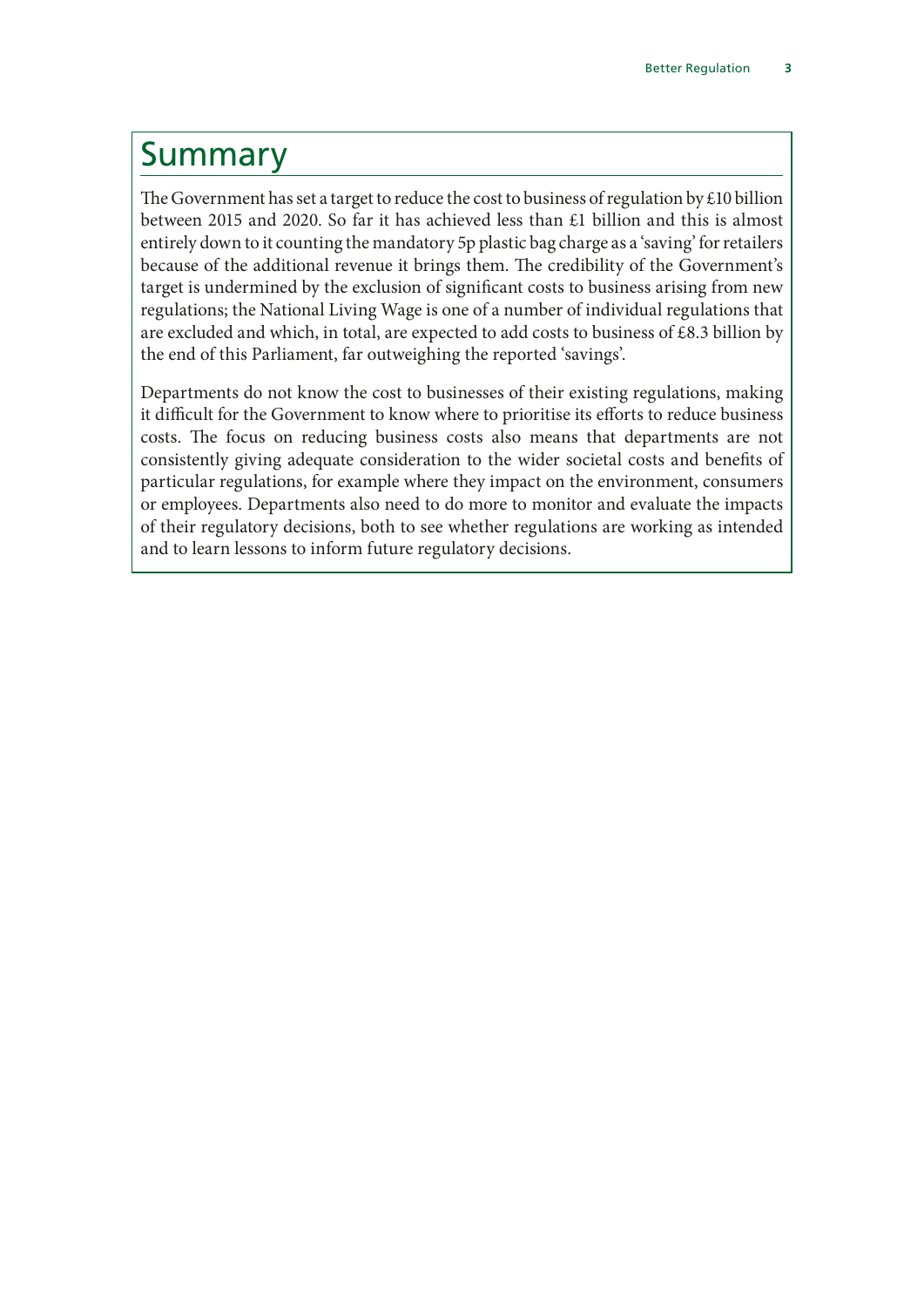# <span id="page-5-0"></span>Introduction

Regulation has many purposes, including protecting consumers, employees and the environment, promoting competition and supporting economic growth. Regulation can benefit both businesses and consumers through, for example, building consumer confidence in the products and services they buy. However, businesses incur costs in complying with regulations, which can act as a barrier to competition and reduce productivity. The Government has set a target, known as the Business Impact Target, to reduce the total cost of regulation for business by £10 billion between 2015 and 2020. The Better Regulation Executive, a joint unit of the former Department for Business, Innovation & Skills and the Cabinet Office, is responsible for developing and implementing a framework for achieving these cost savings. Departments and regulators are responsible for delivering the cost savings to achieve the target through the regulatory decisions they make.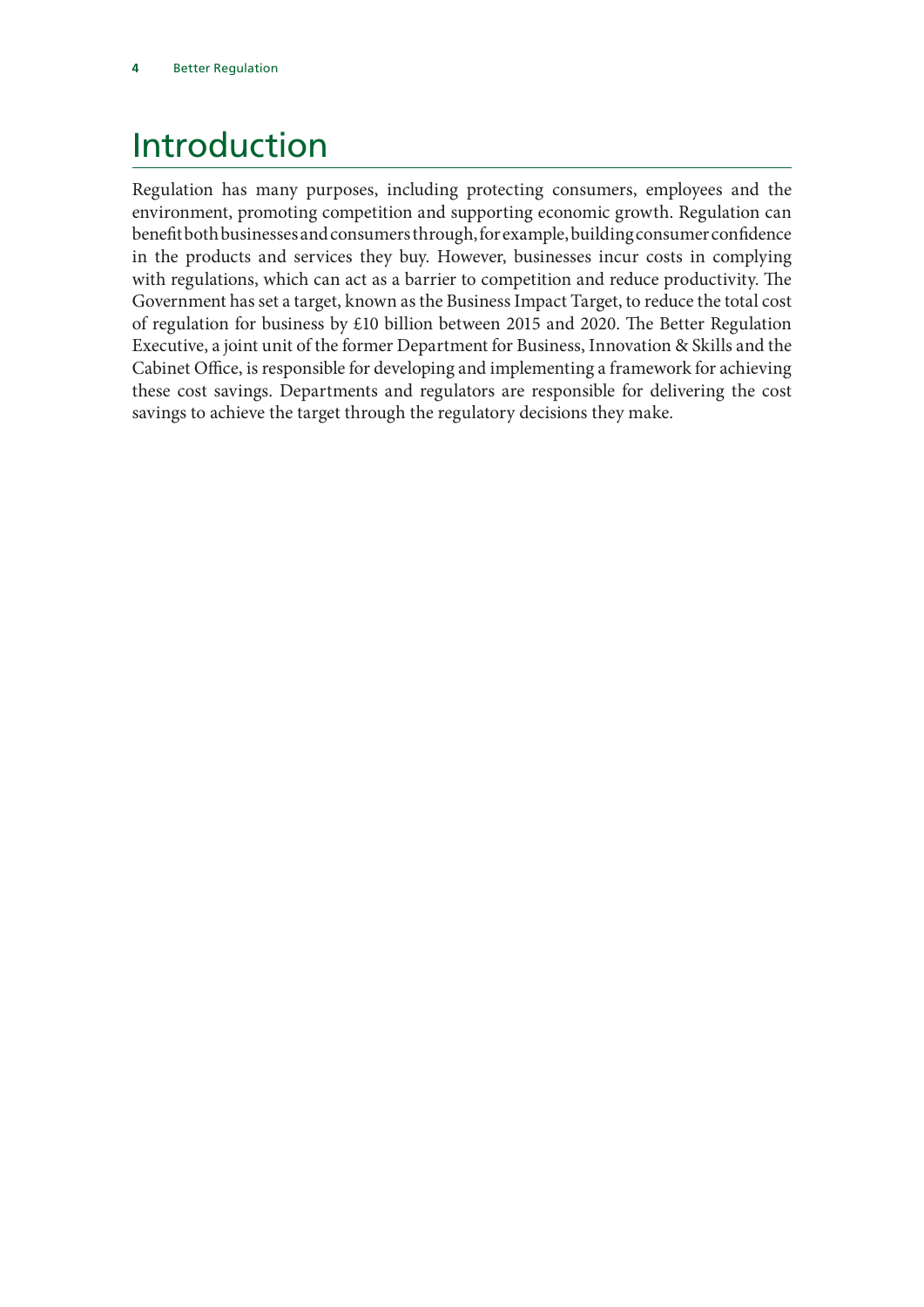### <span id="page-6-0"></span>Conclusions and recommendations

1. **The Government's limited progress, so far, towards its target of reducing regulatory costs to business by £10 billion relies, ironically, on the imposition of a new regulation requiring larger retailers to charge customers 5p for plastic bags.** Since the start of this Parliament, the Government reports that it has reduced regulatory costs to business by an estimated £885 million, which is the net position after taking account of £1.56 billion savings and £0.68 billion of new costs. However, a single new regulation (the requirement for larger retailers to charge 5p for single-use plastic bags) accounts for £1.02 billion of the claimed 'savings'. While the Better Regulation Executive's rules classify the plastic bag charge as a saving to business because it brings additional revenue to retailers, it is of course a regulation imposed on business, rather than the sort of deregulation that one would expect to be behind reported savings. Without the plastic bag charge, performance against the Business Impact Target (the Target) would show a net additional cost to business rather than a reduction.

**Recommendation:** *The Better Regulation Executive should consider whether it is appropriate to include regulations imposed on business as contributing towards the target and, given the limited progress so far, set out by the end of 2016 interim targets for savings to be achieved and what steps it intends to take to achieve the target.*

2. **The credibility of the Target is undermined by its failure to reflect the full range of administrative and regulatory costs that businesses incur.** The Government does not always make it clear in its public announcements that there is a range of important exclusions from what is counted against the Target. As a result of these exclusions, the Target does not closely reflect the compliance costs that businesses face. For example, it does not include the expected  $\text{\pounds}4.1$  billion cost in the same period of the National Living Wage. This £4.1 billion is part of an estimated £8.3 billion of expected costs to business from regulations implemented since 2015 but is not being counted towards the Target. The Target also excludes all regulations originating from the EU and any that relate to fees and charges that regulators apply to cover the cost of enforcement. Tax administration, which businesses repeatedly cite as one of the most burdensome areas of compliance, is also outside the scope of the Target.

#### **Recommendation:** *We look to the Better Regulation Executive to tell us how they will develop a more comprehensive picture of the overall compliance costs that government places on the business community and who it will involve in this task.*

3. **Departments do not know how much it costs the business community to comply with their existing regulations.** The Better Regulation Executive has not undertaken a comprehensive review of departments' existing regulations since 2005. Many departments only partially understand how the regulations for which they are responsible affect businesses and of where regulatory costs could most effectively be reduced. Five of the 14 departments with regulatory responsibility within the scope of the Target currently have no plans to quantify the costs and benefits for business of their existing regulations. Without a comprehensive catalogue of the regulations that affect businesses, the Government cannot effectively decide which regulations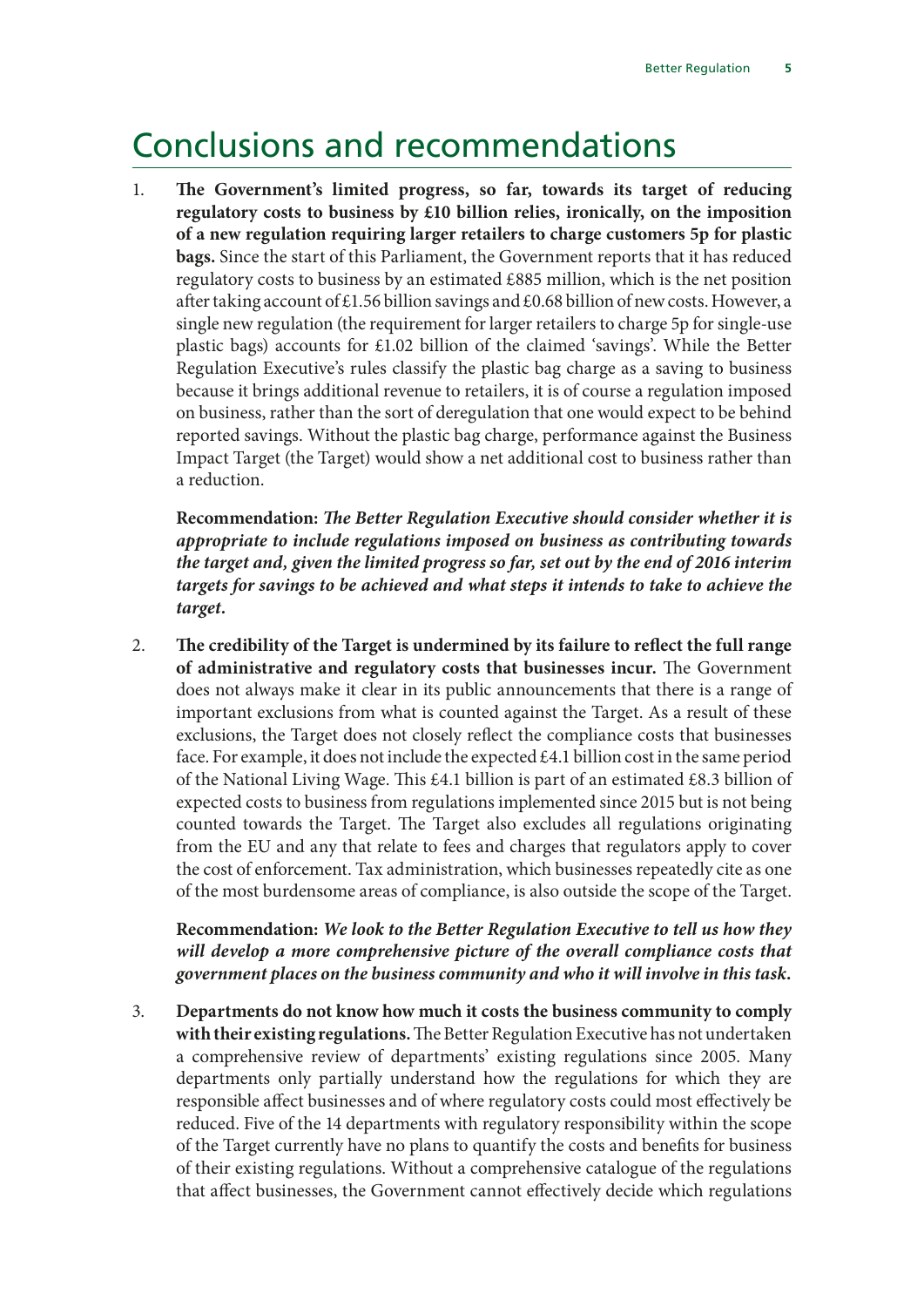to prioritise for removal or amendment. It also cannot know how ambitious its Target is in relation to the overall costs incurred by businesses as a result of its regulation.

**Recommendation:** *As a matter of urgency, departments and regulators, with the support of the Better Regulation Executive, should set out how they intend to improve their understanding of the effects of the existing regulation for which they are responsible.*

4. **Once departments have implemented a regulatory decision, they do not do enough to monitor and evaluate its impact.** The Better Regulation Executive, since 2010, has been advising departments to carry out post-implementation reviews after five years to assess whether the expected costs and benefits of a regulation have been realised. Departments are now required to do so by the Small Business, Enterprise and Employment Act 2015. However, of the 83 regulatory decisions within the scope of the target that departments made in 2011, for which reviews are due during 2016, only two reviews have been submitted to the Regulatory Policy Committee for scrutiny. Departments frequently fail to plan for evaluation when making regulatory decisions. Of the 10 impact assessments this Parliament that the National Audit Office examined, none included plans for how departments would carry out post-implementation reviews.

**Recommendation:** *The Better Regulation Executive should set out how it will ensure that departments include adequate plans for monitoring and evaluation in their impact assessments and implement these plans once the regulation is in place.*

5. **Departments do not do enough to measure the wider costs and benefits to society of their regulatory activity.** Departments and regulators are expected to prepare impact assessments for regulatory decisions, outlining the expected costs and benefits to society as a whole, including to business, consumers, employees and the environment. The Regulatory Policy Committee found that only a third of the impact assessments it examined in 2014 contained rigorous assessments of the wider costs and benefits to society. However, the Committee does not have the power to rate an impact assessment as unfit for purpose on the grounds of inadequate consideration of wider impacts.

**Recommendation:** *The Better Regulation Executive should publish in its annual report estimates of the wider costs and benefits of regulatory decisions and provide details of each department's and regulator's performance in assessing these.*

6. **The Better Regulation Executive's rules for assessing and validating the expected impact of a regulation are the same, regardless of the scale of the regulation's impact.** The Better Regulation Executive, through its rules and processes, has established a complex bureaucracy across Whitehall that diverts departments' resources away from potentially more productive efforts to reduce regulation. Over 90% of the £10 billion regulatory cost reductions claimed during the period 2010–2015 were achieved through just 10 regulatory changes. The profile so far this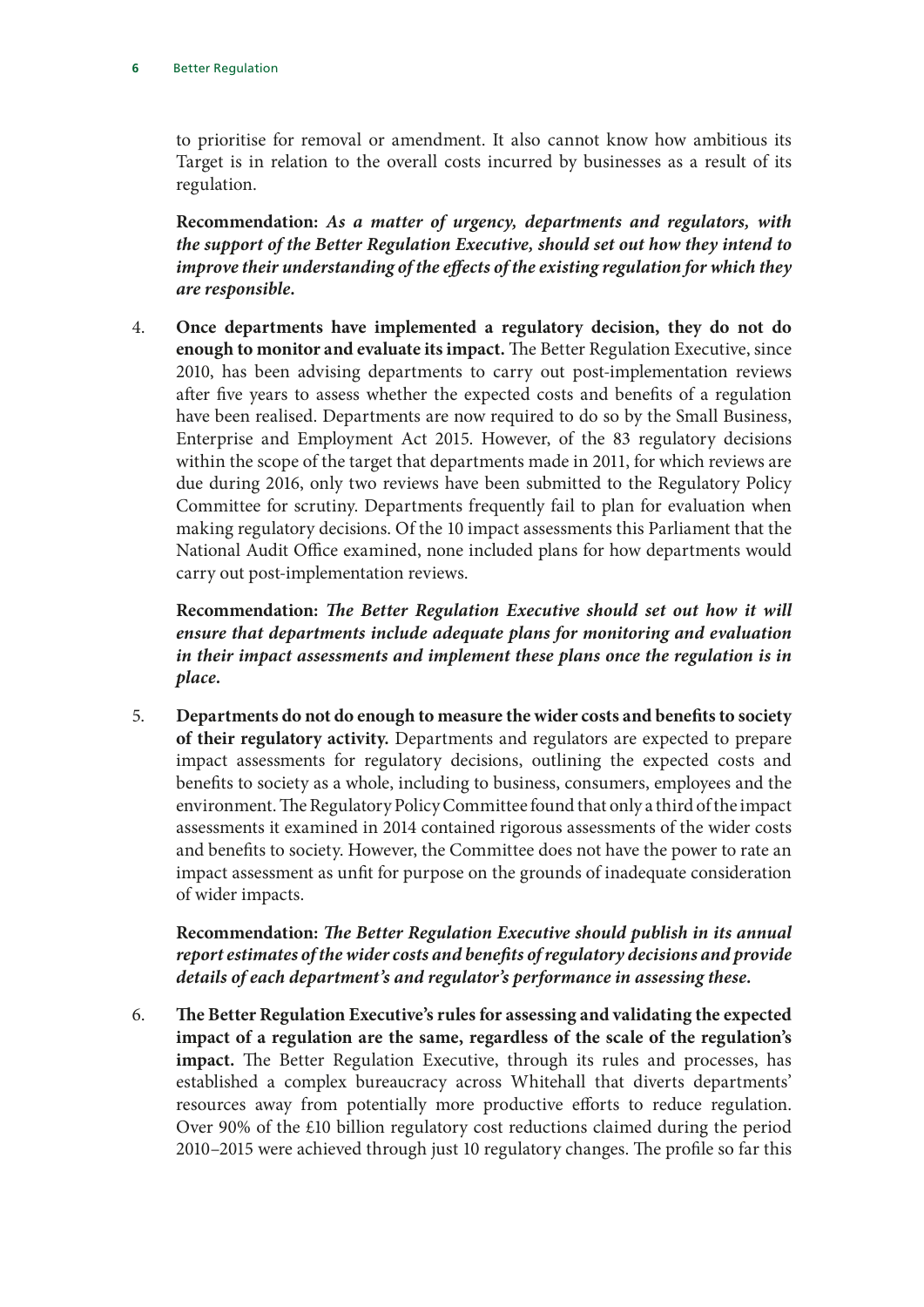Parliament is similar. Of the 95 regulations that the Regulatory Policy Committee has scrutinised during this Parliament, 64 of them have an individual expected net impact of less than £5 million.

**Recommendation:** *The Better Regulation Executive should inform the Committee by the end of 2016 how it plans to change the rules to allow a more proportionate approach where significantly more effort can be applied to the assessment and validation of the small number of regulations with the greatest impact.*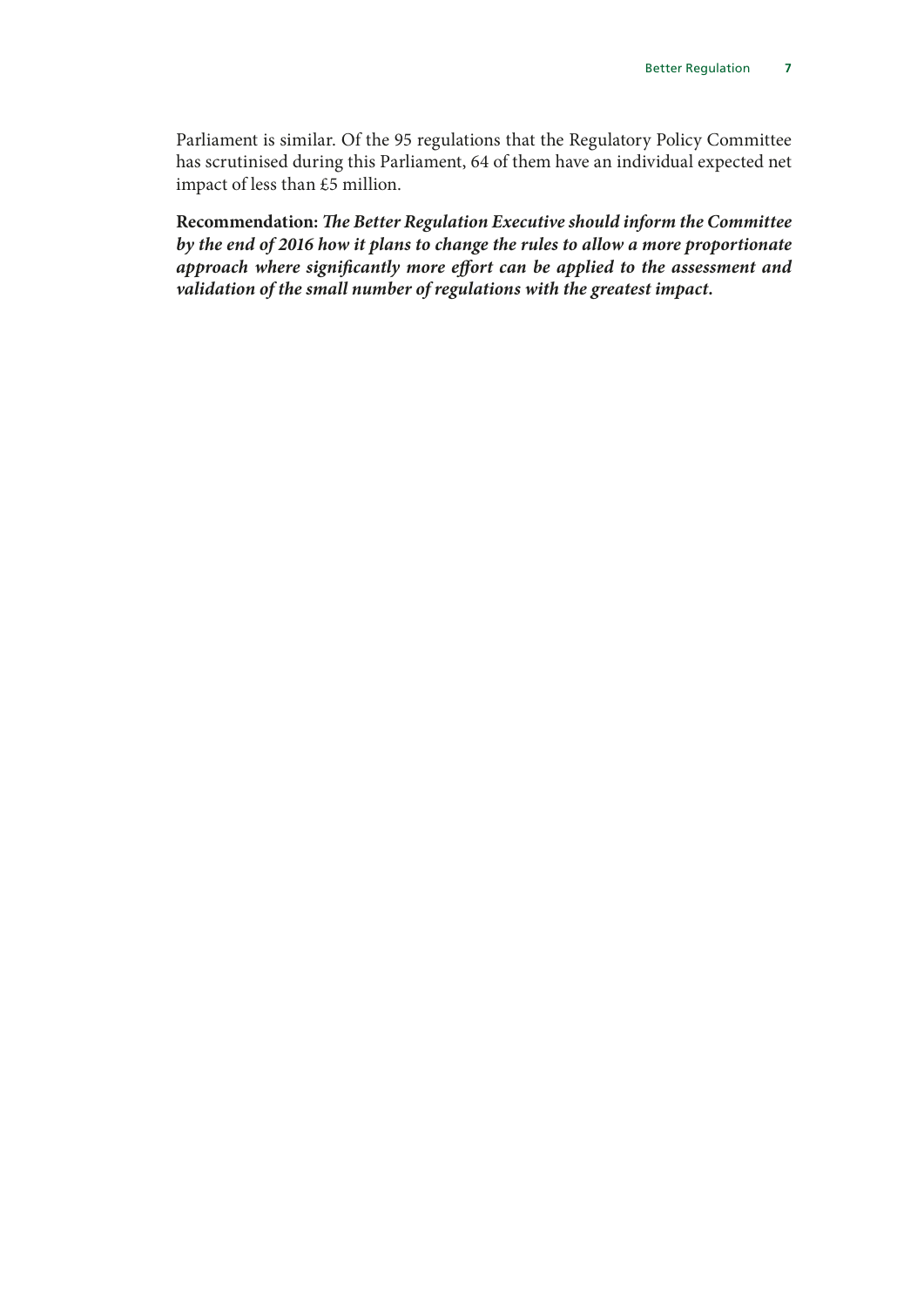# <span id="page-9-0"></span>**1** The cost to business of regulation

1. On the basis of a report by the Comptroller and Auditor General, we took evidence from the Department for Business, Innovation & Skills, the Better Regulation Executive and the Regulatory Policy Committee.<sup>1</sup> We also took evidence from the policy directors from the Federation of Small Businesses and Citizens Advice and the acting director of the Confederation of British Industry.

2. The Small Business, Enterprise and Employment Act 2015 (the Act) requires the Government to set a target for the economic impact on business of regulatory decisions made during the course of each parliament. The Government has set a target to reduce regulatory costs to business by £10 billion over the period 2015–2020. The target was announced in March 2016 and is known as the Business Impact Target (the Target).<sup>2</sup>

3. The Better Regulation Executive, a joint unit of the former Department for Business, Innovation & Skills and Cabinet Office, is responsible for developing and implementing a framework for achieving the Government's target. Departments and regulators are responsible for delivering the cost savings to achieve the Target through the regulatory decisions they make. At the policy planning stage, HM Treasury guidance requires departments to complete impact assessments that contain estimates of the annual costs and benefits of the preferred policy option. The Better Regulation Executive provides additional guidance on how to calculate costs and benefits to business. The Regulatory Policy Committee, an advisory non-departmental public body, scrutinises and validates the estimates departments make of the costs and benefits to business.<sup>3</sup>

### **Progress against the Business Impact Target**

4. The Better Regulation Executive is required by the Act to publish an annual report of progress against the Business Impact Target. The first annual report was published in June 2016 and showed that, since May 2015, there had been a net reduction in costs to business of an estimated £885 million, just under 10% of the way towards the £10 billion target.<sup>4</sup> The £885 million comprises regulations that reduce costs to business by £1.56 billion set against regulations that result in £0.68 billion worth of additional costs. Only 4 of the 95 regulatory decisions that have been taken since May 2015 have made a significant contribution towards the Target.<sup>5</sup> Figure 1 below shows the four regulatory decisions deemed to have contributed more than £100 million (costs or savings) towards the target.

<sup>1</sup> C&AG's Report, *[The Business Impact Target: Cutting the cost of regulation](https://www.nao.org.uk/wp-content/uploads/2016/06/The-Business-Impact-Target-cutting-the-cost-of-regulation.pdf)*, Session 2016–17, HC 236, 13 July 2016.

<sup>2</sup> [C&AG's Report](https://www.nao.org.uk/wp-content/uploads/2016/06/The-Business-Impact-Target-cutting-the-cost-of-regulation.pdf), para 3

<sup>3</sup> [C&AG's Report](https://www.nao.org.uk/wp-content/uploads/2016/06/The-Business-Impact-Target-cutting-the-cost-of-regulation.pdf), paras 1.9–1.11

<sup>4</sup> Better Regulation Executive, *[Business Impact Target: First Annual Report 2015–2016](https://www.gov.uk/government/uploads/system/uploads/attachment_data/file/530683/bis-16-182-bit-annual-report.pdf)*, June 2016.

<sup>5</sup> [Q33](http://data.parliament.uk/writtenevidence/committeeevidence.svc/evidencedocument/public-accounts-committee/better-regulation/oral/35097.pdf); [C&AG's Report](https://www.nao.org.uk/wp-content/uploads/2016/06/The-Business-Impact-Target-cutting-the-cost-of-regulation.pdf) para 3.13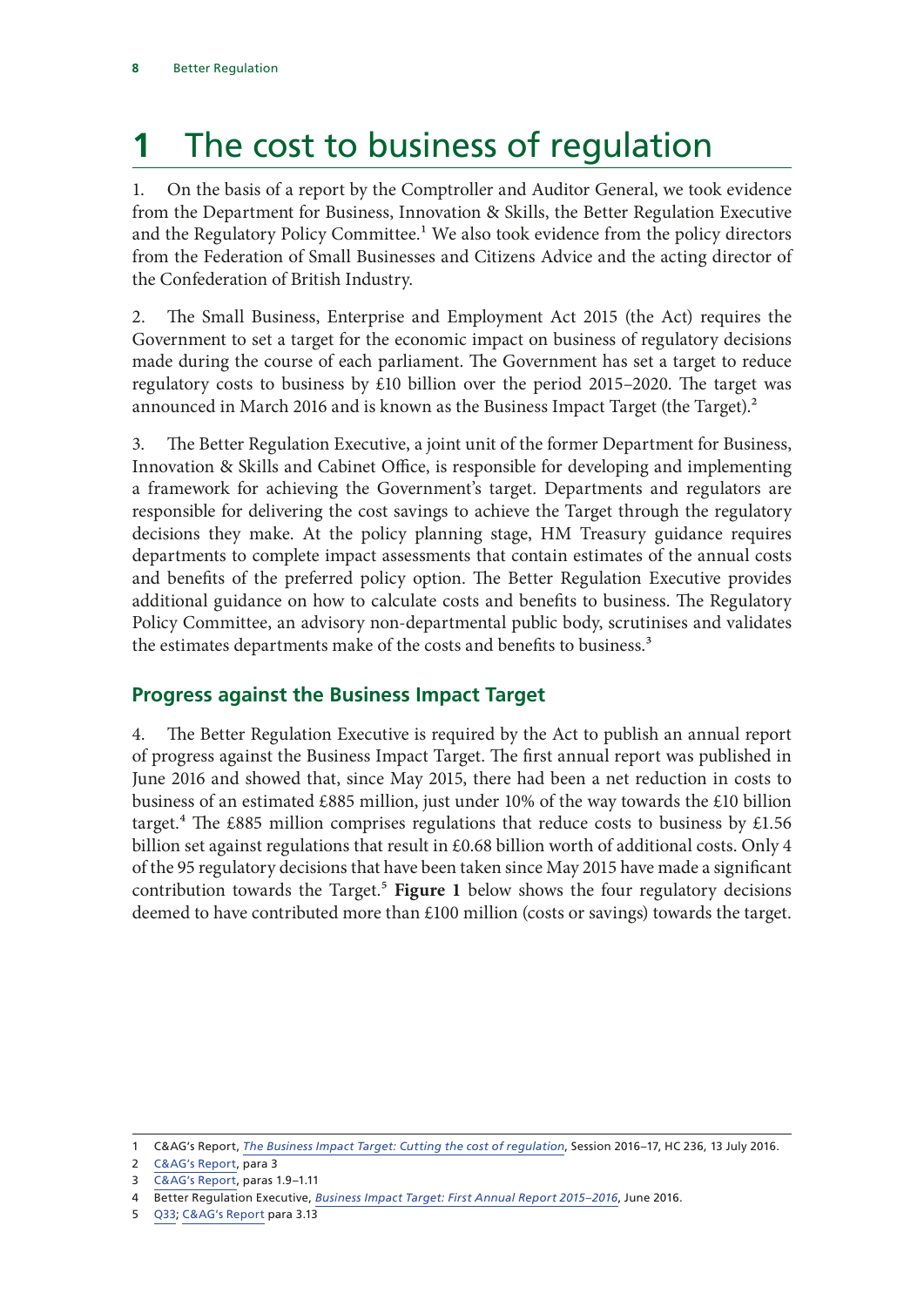| <b>Regulation</b>                                                                                    | <b>Department</b>                                                | <b>Description</b>                                                                                                                                                                      | <b>Primary</b><br>elements of<br>costs/benefits<br>to business                                   | <b>Net</b><br>contribution<br>to target<br>(£ million) |  |
|------------------------------------------------------------------------------------------------------|------------------------------------------------------------------|-----------------------------------------------------------------------------------------------------------------------------------------------------------------------------------------|--------------------------------------------------------------------------------------------------|--------------------------------------------------------|--|
| Plastic<br>carrier bags<br>charge                                                                    | Department for<br>Environment,<br>Food & Rural<br><b>Affairs</b> | Requires larger<br>retailers to charge 5p<br>for single-use plastic<br>bags                                                                                                             | Cost savings<br>from reduced<br>demand for<br>plastic bags                                       | 1,017<br>(saving)                                      |  |
| Continuity<br>of essential<br>supplies to<br>insolvent<br>businesses                                 | Department<br>for Business,<br>Innovation &<br><b>Skills</b>     | <b>Prevents essential</b><br>utility and IT<br>suppliers from<br>withdrawing supplies<br>or demanding<br>"ransom" payments<br>from insolvent<br>businesses                              | Increased<br>business rescue<br>resulting in<br>improved<br>returns to<br>unsecured<br>creditors | 191<br>(saving)                                        |  |
| Standardised<br>packaging<br>of tobacco<br>products                                                  | Department of<br>Health                                          | Introduces<br>standardised<br>packaging to<br>discourage young<br>people from taking<br>up smoking and<br>reduce consumption<br>of tobacco products                                     | Reduction<br>in tobacco<br>company profits                                                       | 242<br>(cost)                                          |  |
| Creation of<br>a general<br>ban on new<br>psychoactive<br>substances<br>in the UK                    | Home Office                                                      | Provides a regulatory<br>framework to control<br>the market for<br>new psychoactive<br>substances and<br>prohibit the supply<br>of all substances that<br>have a psychoactive<br>effect | Reduction<br>in profits<br>for sellers of<br>psychoactive<br>substances                          | 128<br>(cost)                                          |  |
| Note: There are 91 other regulations estimated to have a net value of zero or below<br>£100 million. |                                                                  |                                                                                                                                                                                         |                                                                                                  |                                                        |  |

|  |  | Figure 1: Most significant regulatory decisions contributing to the target, to May 2016 |  |  |  |
|--|--|-----------------------------------------------------------------------------------------|--|--|--|
|--|--|-----------------------------------------------------------------------------------------|--|--|--|

Source: C&AG's Report. Figure 10

5. A single regulation (the requirement for larger retailers to charge 5p to customers for single-use plastic bags) accounts for just over £1 billion of reported expected progress towards the Target because of the extra income that it brings for retailers. The introduction of the mandatory charge is a regulation requiring businesses to do something they were not previously doing and yet, for the purposes of the Target, it is treated as a deregulatory measure. When questioned about whether this was in the spirit of what the Government was trying to achieve when it introduced the target, the Better Regulation Executive and the Chairman of the Regulatory Policy Committee both confirmed that the rules had been adhered to when the costs and benefits to business were estimated.<sup>6</sup> However, the Chairman of the Regulatory Policy Committee acknowledged that "it is not deregulation as we know it".<sup>7</sup> He also commented that, in the last Parliament, the plastic bag charge would not have counted towards achieving the Target because any new regulations which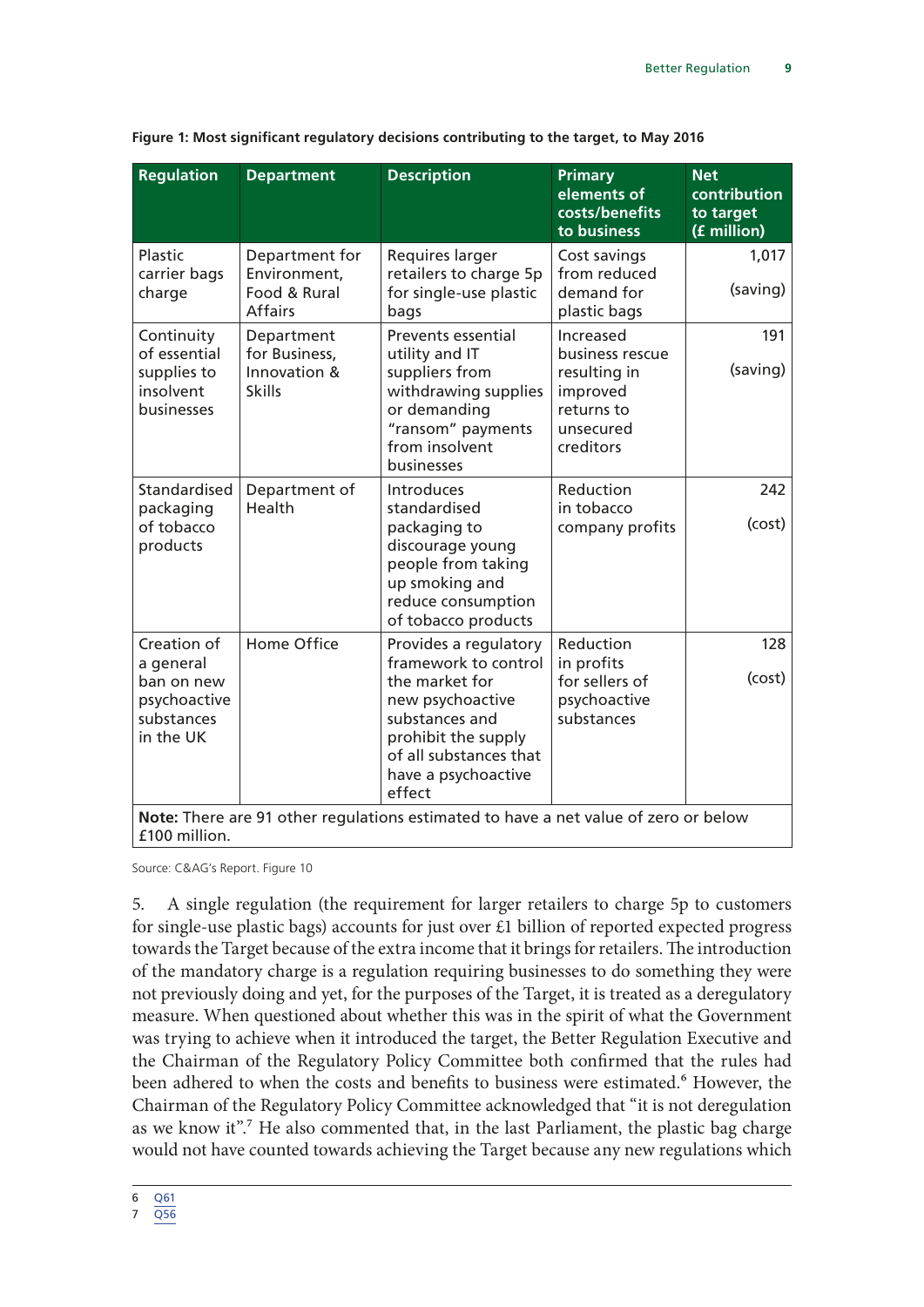<span id="page-11-0"></span>had direct incremental benefits to business which exceeded the direct incremental cost to business were not then considered to be 'in scope'.8 Without the plastic bag charge, the net achievement so far would be a net increase in costs to business rather than a reduction.<sup>9</sup>

### **Exclusions from the target**

6. The reported progress on reducing costs to business does not take account of a number of obligations on business that are not included in the scope of the Target. The Act itself excludes several types of measure from the Target, including those relating to taxes, duties, levies and fees and charges imposed by regulators.<sup>10</sup> In addition, the Act allows Ministers to make further exclusions and Ministers have, so far, decided to exclude 15 more categories from the scope of the target, including the National Living Wage and any regulations that originate from the EU. The National Living Wage alone is estimated to add £4.1 billion of costs to business from 2015 to 2020. In total, regulations implemented since May 2015 but not counted towards the Target are estimated to have added costs to business in 2015-2020 of £8.3 billion.<sup>11</sup>

7. In relation to the exclusion of regulations originating from the EU, the Department for Business, Innovation & Skills explained that the Target was designed to create appropriate incentives for departments to deal more effectively with the regulations for which they are responsible and so it would not be appropriate to include EU regulations within the target, as departments have little opportunity to change these.<sup>12</sup> He explained that "when we have left the European Union, areas of regulation currently dealt with on an EU level will logically be dealt with on a national level. Then the starting position…is that they would be caught by the Business Impact Target, but the precise details of course will have to be decided by Ministers."13 When asked whether there were any plans in the Department for what would happen in the event of a vote for the UK to leave the European Union, he added that "we were following the guidance given by Ministers, which was not to make contingency plans for this outcome".14

8. The Confederation of British Industry (CBI) told us that exclusions from the scope of the target mean that "when you hear a figure about the amount of money that has been saved through deregulation, sometimes that does not resonate with businesses as much as it could do".15 The CBI's position was that "to include as much as possible within that Target would be beneficial for businesses' understanding of the Target and making them feel it in their pockets. If things are not included within the Target, very clear and transparent communication of why they have not been included, progress towards the target at the time of reporting, and also being clear that these things have not been included would give businesses a much better understanding of what they're dealing with".16

8 [Q54](http://data.parliament.uk/writtenevidence/committeeevidence.svc/evidencedocument/public-accounts-committee/better-regulation/oral/35097.pdf)

- 9 [Q50](http://data.parliament.uk/writtenevidence/committeeevidence.svc/evidencedocument/public-accounts-committee/better-regulation/oral/35097.pdf)
- $10$   $\overline{O35}$
- 11 [C&AG's Report](https://www.nao.org.uk/wp-content/uploads/2016/06/The-Business-Impact-Target-cutting-the-cost-of-regulation.pdf). Paras 2.3–2.6
- 12 [Q39](http://data.parliament.uk/writtenevidence/committeeevidence.svc/evidencedocument/public-accounts-committee/better-regulation/oral/35097.pdf)
- $13\overline{O40}$
- 14 [Q39, 47](http://data.parliament.uk/writtenevidence/committeeevidence.svc/evidencedocument/public-accounts-committee/better-regulation/oral/35097.pdf)
- 15 [Q3](http://data.parliament.uk/writtenevidence/committeeevidence.svc/evidencedocument/public-accounts-committee/better-regulation/oral/35097.pdf)
- 16 [Q1](http://data.parliament.uk/writtenevidence/committeeevidence.svc/evidencedocument/public-accounts-committee/better-regulation/oral/35097.pdf)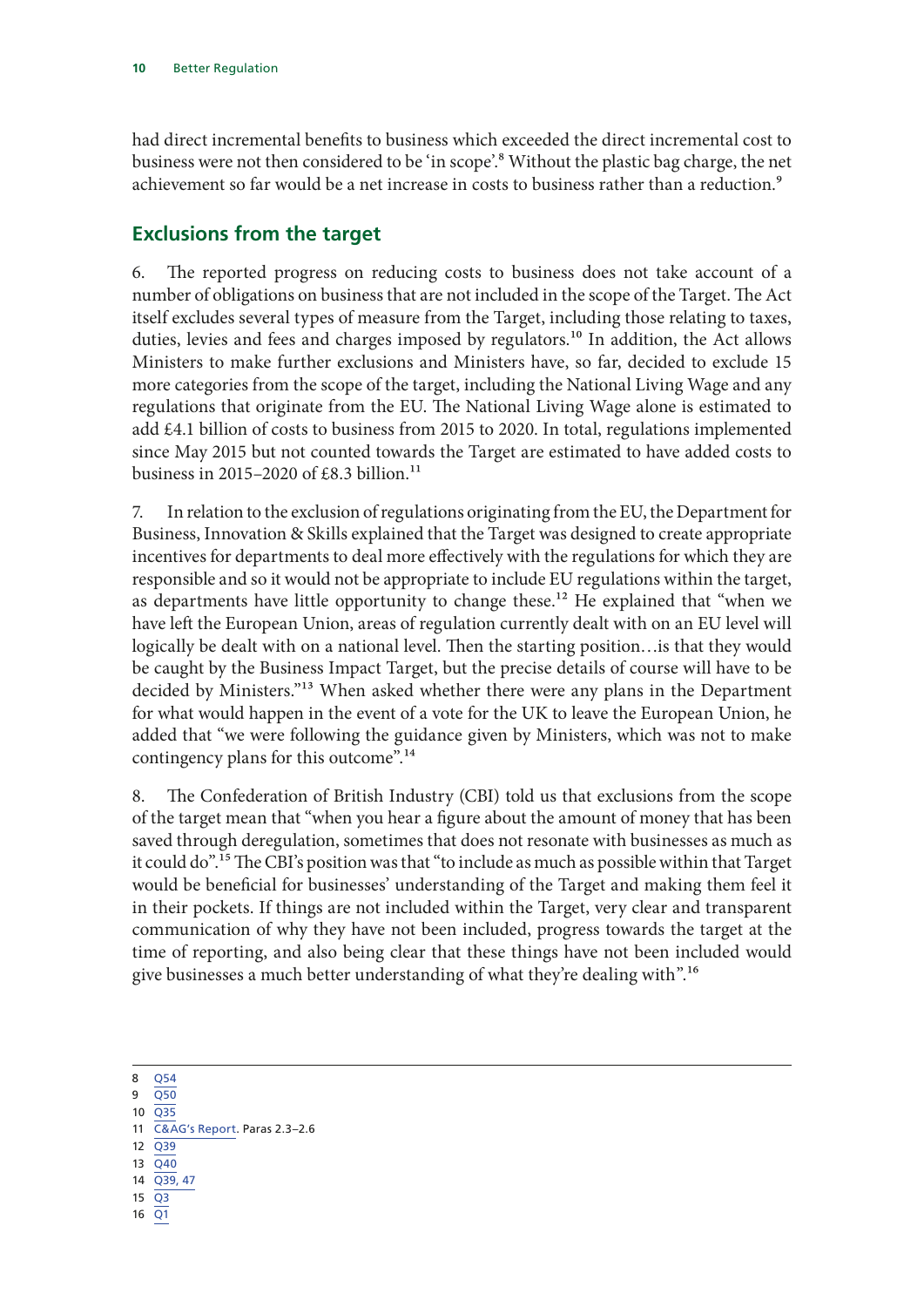<span id="page-12-0"></span>9. The Federation of Small Businesses (FSB) also told us that there was a lot of "cynicism about the fact the number could be manipulated", and that tax administration, which is "day to day, the most immediate impact [its members] feel from their relationship with Government", was also outside the scope of the Target's scope.<sup>17</sup> The FSB estimates that small businesses spend on average  $£3,600$  a year complying with tax administration.<sup>18</sup>

10. HM Revenue & Customs has a programme to reduce the annual cost of tax administration for business by £400 million by 2020. The National Audit Office found that there was no overall picture of how these costs affect businesses and recommended that the Better Regulation Executive should work more closely with HM Revenue & Customs to ensure that the Government's approach to deregulation reflects businesses' overall experience.<sup>19</sup> The Better Regulation Executive told us that it had a close working relationship with HMRC, and that they worked together as partners, including for example "planning joint sessions with business groups…so we can both hear and understand what they are saying".<sup>20</sup>

#### **Departments' understanding of costs to business**

11. The Department for Business Innovation & Skills acknowledged that it was critical for the deregulatory agenda to be "embedded in the culture of departments"<sup>21</sup> and was encouraged that departments were taking greater ownership of the agenda. The Department told us that the target "does concentrate departments' minds on thinking more, and more effectively, about the impact of specific regulations on business. By setting them targets, we are, over time, improving that".<sup>22</sup> The National Audit Office reported that setting targets for each individual department had successfully "raised the profile of regulatory issues within departments",<sup>23</sup> according to the departmental officials they spoke to. The CBI also agreed that establishing the target had "injected a little bit of discipline among government departments".<sup>24</sup>

12. However, the Better Regulation Executive has not undertaken a comprehensive review of departments' existing regulations since 2005 and many departments have only a partial understanding of the total costs and benefits to business of the regulations for which they and regulators are responsible and, hence, of where there is most scope for cost reductions.<sup>25</sup> <sup>26</sup> Some departments are working to improve analysis of their "stocks" of regulation. For example, the Department for Environment, Food & Rural Affairs has compiled a comprehensive database of the legislation it has in force. The Better Regulation Executive applauded that department for "being very focused on the agenda".<sup>27</sup> However, five of the 14 departments with regulatory responsibilities told the National Audit Office that they have no plans to quantify existing regulations.<sup>28</sup>

17 [Q1](http://data.parliament.uk/writtenevidence/committeeevidence.svc/evidencedocument/public-accounts-committee/better-regulation/oral/35097.pdf) 18 [Q16](http://data.parliament.uk/writtenevidence/committeeevidence.svc/evidencedocument/public-accounts-committee/better-regulation/oral/35097.pdf) 19 [C&AG's Report](https://www.nao.org.uk/wp-content/uploads/2016/06/The-Business-Impact-Target-cutting-the-cost-of-regulation.pdf) para 7 20 [Q117](http://data.parliament.uk/writtenevidence/committeeevidence.svc/evidencedocument/public-accounts-committee/better-regulation/oral/35097.pdf) 21 [Q81](http://data.parliament.uk/writtenevidence/committeeevidence.svc/evidencedocument/public-accounts-committee/better-regulation/oral/35097.pdf) 22 [Q35](http://data.parliament.uk/writtenevidence/committeeevidence.svc/evidencedocument/public-accounts-committee/better-regulation/oral/35097.pdf) 23 [C&AG's Report](https://www.nao.org.uk/wp-content/uploads/2016/06/The-Business-Impact-Target-cutting-the-cost-of-regulation.pdf) para 9 24 [Q1, 35, 81;](http://data.parliament.uk/writtenevidence/committeeevidence.svc/evidencedocument/public-accounts-committee/better-regulation/oral/35097.pdf) [C&AG's Report](https://www.nao.org.uk/wp-content/uploads/2016/06/The-Business-Impact-Target-cutting-the-cost-of-regulation.pdf) para 3.3 25 [C&AG's Report](https://www.nao.org.uk/wp-content/uploads/2016/06/The-Business-Impact-Target-cutting-the-cost-of-regulation.pdf) para 1.1 26 [Q71](http://data.parliament.uk/writtenevidence/committeeevidence.svc/evidencedocument/public-accounts-committee/better-regulation/oral/35097.pdf) 27 [Q72](http://data.parliament.uk/writtenevidence/committeeevidence.svc/evidencedocument/public-accounts-committee/better-regulation/oral/35097.pdf) 28 [C&AG's Report](https://www.nao.org.uk/wp-content/uploads/2016/06/The-Business-Impact-Target-cutting-the-cost-of-regulation.pdf) para 3.4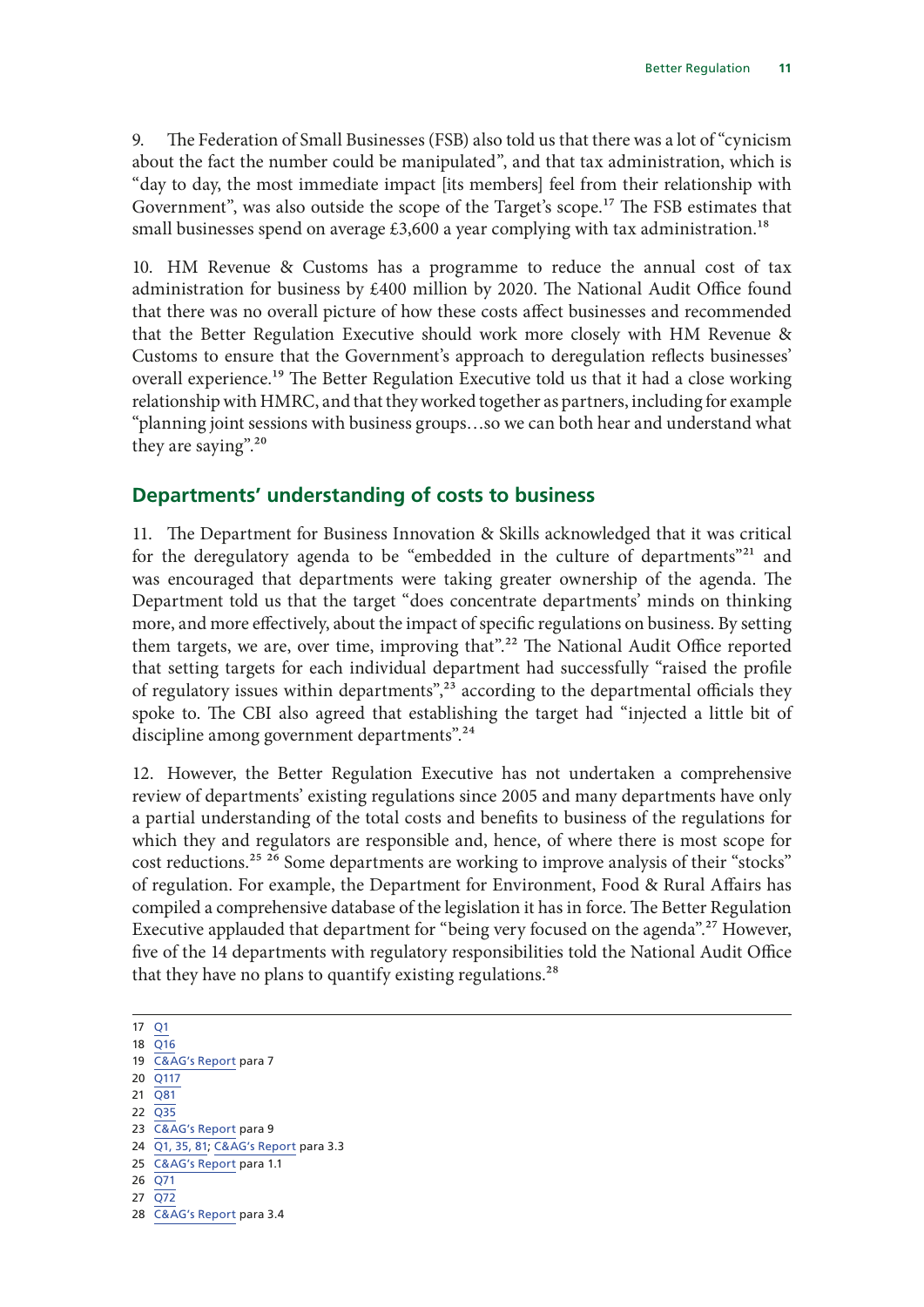13. The Department for Business, Innovation & Skills highlighted the "Cutting Red Tape" sector reviews, which aim to respond to business needs by examining regulation and its implementation in particular sectors.<sup>29</sup> They provide a forum for businesses to identify areas where legislation, enforcement processes or reporting requirements are particularly burdensome. The Department described the reviews as "a very effective way of finding those [regulations] that have most impact on business and where something can be dealt with". 30 Nevertheless, the lack of understanding across Whitehall of existing regulations makes it difficult for government to determine priorities in reducing the burden on business.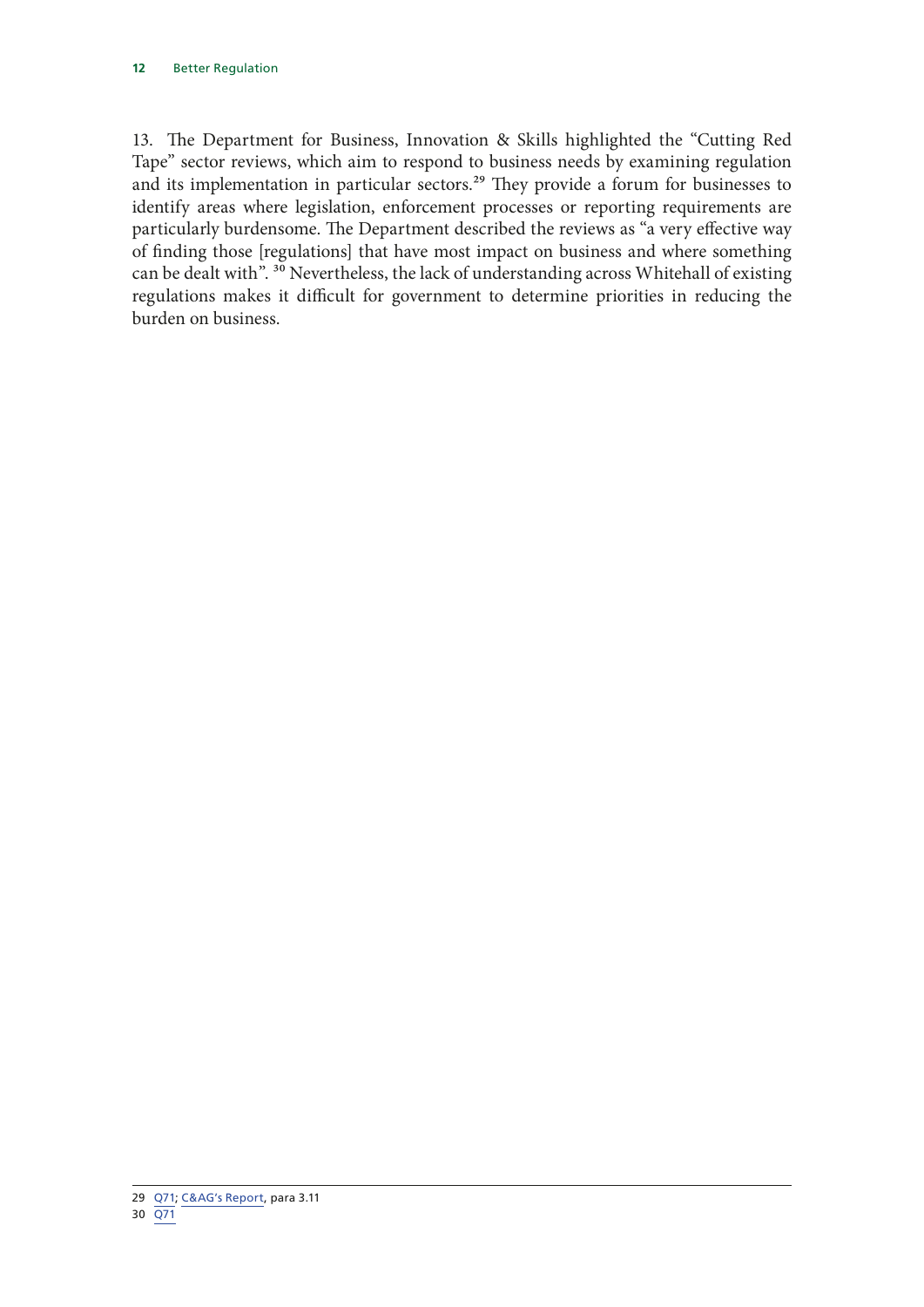# <span id="page-14-0"></span>**2** Improving the system to understand the wider impact of regulation

### **Monitoring and evaluating the impact of regulation**

14. HM Treasury's Green Book guidance states that, while a regulation is being implemented, policymakers should monitor the actual impact of the regulation on stakeholders. Such monitoring is important in ensuring that expected costs and benefits are delivered and in improving implementation where this may be necessary. For example, a department may decide to change how it implements a policy if it is more costly than expected or if benefits are not being realised. However, the National Audit Office found that the Better Regulation Executive placed little emphasis on monitoring in its guidance and that, in practice, departments rarely include adequate monitoring and evaluation plans in the impact assessments that accompany their regulatory decisions.<sup>31</sup>

15. The National Audit Office also found that departments were not adequately evaluating their regulatory decisions despite the fact that it had made recommendations on this subject dating back to 2003. The Better Regulation Executive has been urging departments to carry out post-implementation reviews since 2010 and this has now become a statutory requirement under the Small Business, Enterprise and Employment Act 2015 (the Act). Departments and regulators must now review the impact of a regulation after a specified period, usually five years. Howenver, of the 10 impact assessments this Parliament that the National Audit Office examined, none included plans for how departments would carry out post-implementation reviews. Additionally, of the 83 regulatory decisions within the scope of the Business Impact Target (the Target) that departments made in 2011, for which reviews are due during 2016, only two reviews have been submitted to the Regulatory Policy Committee for scrutiny by the end of June 2016.<sup>32</sup>

16. The Chairman of the Regulatory Policy Committee said he was a "very strong believer in the potential value of good post-implementation reviews to learn about policy-making and perhaps to learn about natural biases, unintended consequences and unconsidered factors".<sup>33</sup> He was concerned that his Committee had so far received very few of the postimplementation reviews they were expecting, and that none of these covered anything of major significance. He commented that "55 statutory reviews should be with [the Regulatory Policy Committtee] this year…and there are a further 50 that do not have statutory underpinning but are committed so we should be seeing over 100. We have seen 13, and none of them are of significance yet, so the really big, important ones, where real learning could be discovered, we have not seen yet and we don't know when we are going to".34 The single largest measure from the last Parliament was the change from using the Retail Price Index to the Consumer Price Index in uprating pensions which was estimated to add costs of £3.5 billion to business. But the Department for Work and Pensions, responsible for the measure, does not plan to send a post-implementation review for this change to the Regulatory Policy Committee for scrutiny.<sup>35</sup>

- 34 [Q83](http://data.parliament.uk/writtenevidence/committeeevidence.svc/evidencedocument/public-accounts-committee/better-regulation/oral/35097.pdf)
- 35 [Q83, 88](http://data.parliament.uk/writtenevidence/committeeevidence.svc/evidencedocument/public-accounts-committee/better-regulation/oral/35097.pdf)

<sup>31</sup> [C&AG's Report](https://www.nao.org.uk/wp-content/uploads/2016/06/The-Business-Impact-Target-cutting-the-cost-of-regulation.pdf) paras 4.11–4.13

<sup>32</sup> [C&AG's Report](https://www.nao.org.uk/wp-content/uploads/2016/06/The-Business-Impact-Target-cutting-the-cost-of-regulation.pdf) paras 4.14–4.15

<sup>33</sup> [Q83](http://data.parliament.uk/writtenevidence/committeeevidence.svc/evidencedocument/public-accounts-committee/better-regulation/oral/35097.pdf)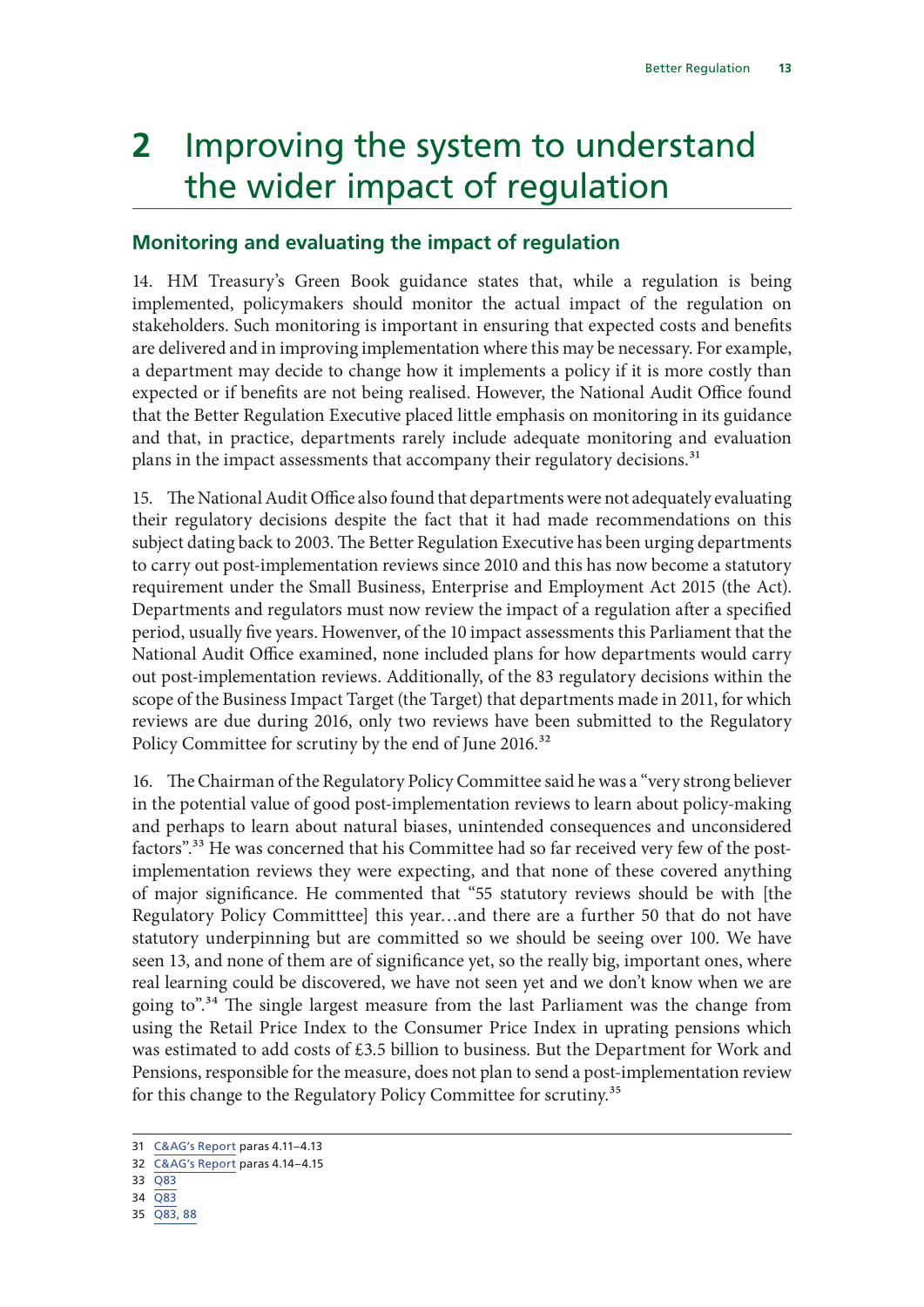<span id="page-15-0"></span>17. The Better Regulation Executive told us that it had been "ramping up the pressure on departments [to carry out reviews] since 2011"36 and had made it a statutory requirement in the Act. It had reviewed 10 impact assessments from this Parliament and found that they complied with the requirements of the Act. It found this encouraging, but intended to carry out spot-checks of more impact assessments to provide further assurance on the level of compliance.<sup>37</sup>

#### **Wider costs and benefits**

18. While the Target is designed to encourage departments and regulators to consider the impact of their regulation on business, HM Treasury and Better Regulation Executive guidance also requires them to assess the wider costs and benefits of regulatory decisions, beyond just those for business.<sup>38</sup> Departments and regulators are expected to prepare impact assessments for regulatory decisions, outlining the expected costs and benefits to society as a whole, including to business, consumers, employees and the environment. In 2014, only a third of the impact assessments scrutinised by the Regulatory Policy Committee included consideration of wider social costs and benefits. However, that Committee is not permitted by the rules to deem an impact assessment unfit for purpose on the grounds of inadequate consideration of wider impacts. It believes that this could send a misleading signal as to the overall quality of impact assessments.<sup>39</sup>

19. The Citizens Advice Bureau was concerned that "when you look at the impact analyses that have been done…there is such a strong business focus that consumers' voices are not heard".<sup>40</sup> The Chair of the Regulatory Policy Committee told us that an impact assessment "is not, and should not be, just about business," and that "it is entirely appropriate to look at the impacts on all sectors of society".<sup>41</sup> Both the Regulatory Policy Committee and the Department for Business, Innovation & Skills acknowledged that it was sometimes difficult to monetise these wider social costs and benefits pointing, as an example, to the banning of psychoactive substances (legal highs), where "we know that there are some consequences that it is difficult to put a monetary value on but which are valuable to society".<sup>42</sup> The Chair of the Regulatory Policy Committee said he expected departments to at least include a discussion in the impact assessment of the wider costs and benefits even if they were unable to monetise them.<sup>43</sup>

### **Administrative costs of regulation**

20. The Better Regulation Executive cost £3.1 million to run in 2015–16 and the Regulatory Policy Committee £1.0 million. The total cost of the activities of departmental Better Regulation Units is about  $\text{\pounds}2.3$  million a year. However this is not a full estimate of the cost of deregulatory activities as it does not include costs incurred by departmental policy teams or regulators.44

- 40 [Q10](http://data.parliament.uk/writtenevidence/committeeevidence.svc/evidencedocument/public-accounts-committee/better-regulation/oral/35097.pdf)
- 41 [Q109](http://data.parliament.uk/writtenevidence/committeeevidence.svc/evidencedocument/public-accounts-committee/better-regulation/oral/35097.pdf)
- 42 [Q112](http://data.parliament.uk/writtenevidence/committeeevidence.svc/evidencedocument/public-accounts-committee/better-regulation/oral/35097.pdf)
- 43 [Q110](http://data.parliament.uk/writtenevidence/committeeevidence.svc/evidencedocument/public-accounts-committee/better-regulation/oral/35097.pdf)

<sup>36</sup> [Q82](http://data.parliament.uk/writtenevidence/committeeevidence.svc/evidencedocument/public-accounts-committee/better-regulation/oral/35097.pdf)

<sup>37</sup> [Q82, 83](http://data.parliament.uk/writtenevidence/committeeevidence.svc/evidencedocument/public-accounts-committee/better-regulation/oral/35097.pdf)

<sup>38</sup> [C&AG's Report](https://www.nao.org.uk/wp-content/uploads/2016/06/The-Business-Impact-Target-cutting-the-cost-of-regulation.pdf), para 3.15

<sup>39</sup> [C&AG's Report](https://www.nao.org.uk/wp-content/uploads/2016/06/The-Business-Impact-Target-cutting-the-cost-of-regulation.pdf), para 3.16

<sup>44</sup> [C&AG's Report](https://www.nao.org.uk/wp-content/uploads/2016/06/The-Business-Impact-Target-cutting-the-cost-of-regulation.pdf), para 3.19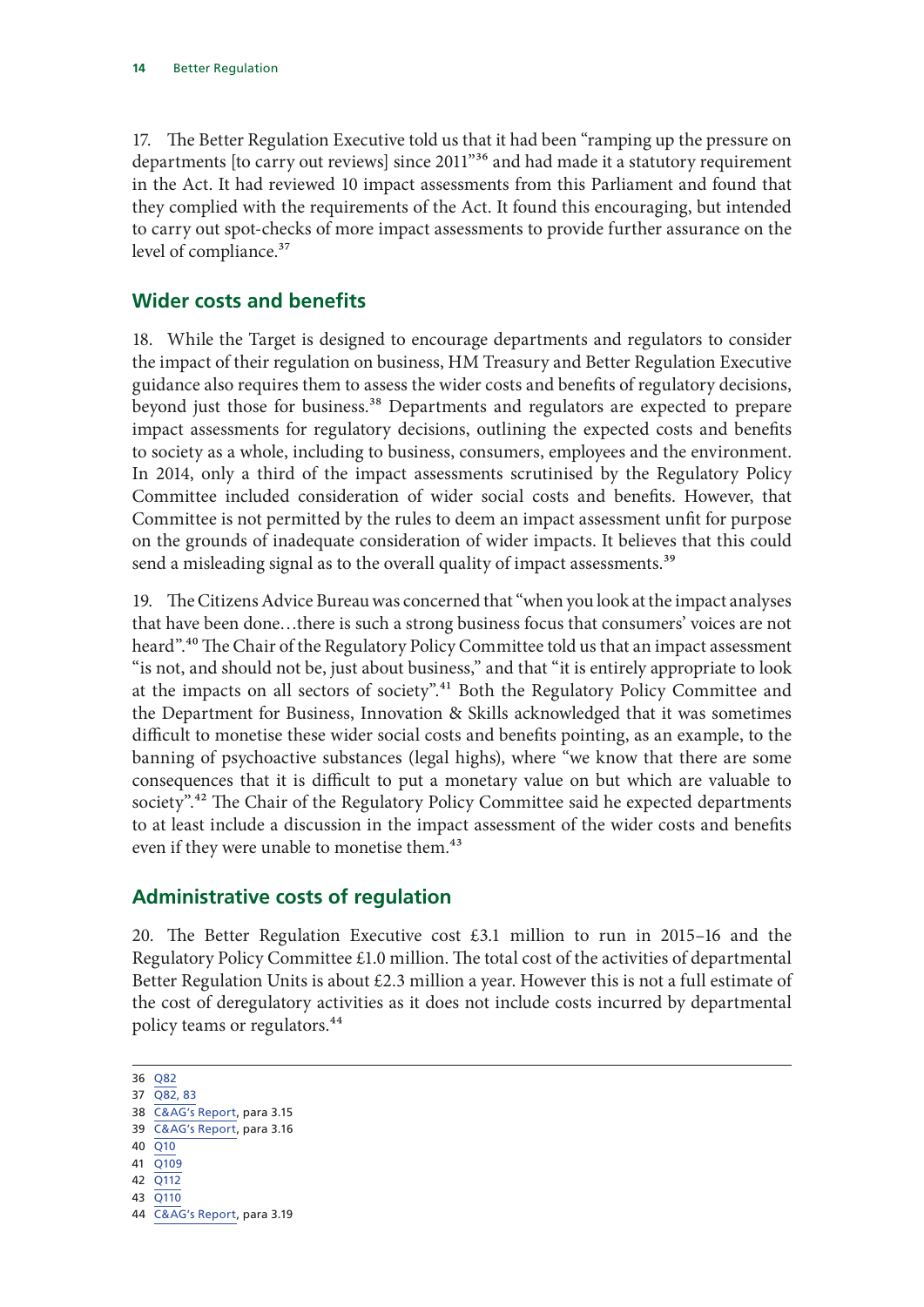21. The Better Regulation Executive's rules and processes for assessing and validating the expected impact of a regulation are the same, regardless of the scale of the regulation's impact which can vary very significantly. Over 90% of the £10 billion regulatory cost reductions claimed during the period 2010–2015 were achieved through just 10 regulatory changes. And since May 2015, 64 of the 95 regulations that the Regulatory Policy Committee has scrutinised have an expected net impact of less than £5 million.<sup>45</sup>

22. We asked witnesses about the risk of creating excessive bureaucracy around administration of the Target. The Department for Business, Innovation & Skills told us it was up to departments to decide on the resources they needed to deal with the complexity of the regulations for which they are responsible. But it also acknowledged the importance of not creating excessive bureaucracy within departments.<sup>46</sup> The Better Regulation Executive commented that it was considering ideas for making administration of the system more efficient. It pointed to the disproportionate effort spent by departments measuring the effect of regulatory changes with very little impact and the time that could be saved by not having to write impact assessments for all measures.<sup>47</sup>

<sup>45</sup> [C&AG's Report](https://www.nao.org.uk/wp-content/uploads/2016/06/The-Business-Impact-Target-cutting-the-cost-of-regulation.pdf), para 4.9, Fig 13

<sup>46</sup> [Q121](http://data.parliament.uk/writtenevidence/committeeevidence.svc/evidencedocument/public-accounts-committee/better-regulation/oral/35097.pdf)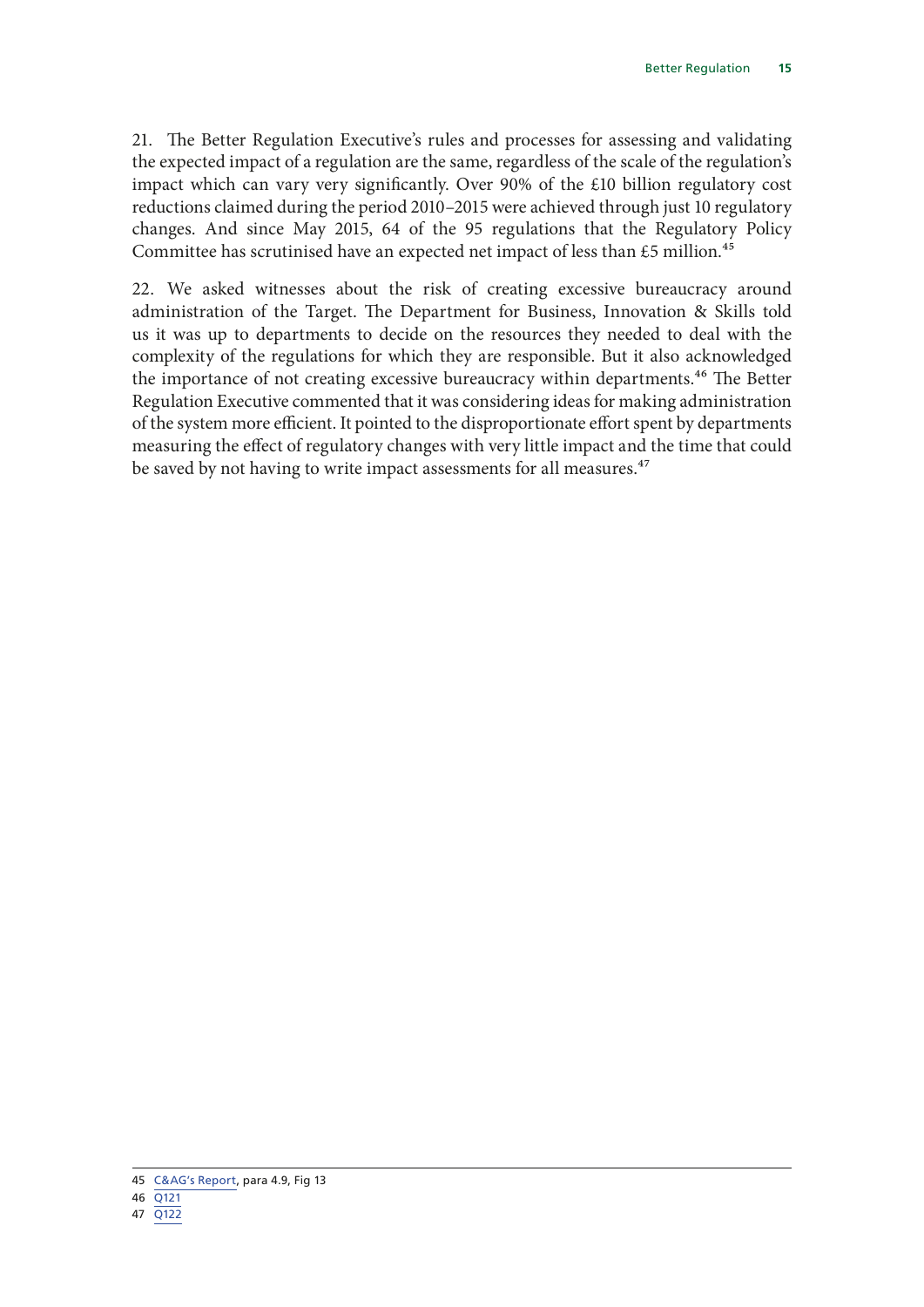# <span id="page-17-0"></span>Formal Minutes

#### **Wednesday 14 September 2016**

#### Members present:

Meg Hillier, in the Chair

| Mr Richard Bacon | Stephen Phillips          |
|------------------|---------------------------|
| Philip Boswell   | <b>Bridget Phillipson</b> |
| Caroline Flint   | John Pugh                 |
| Kevin Foster     | Karin Smyth               |

Draft Report (*Better regulation*), proposed by the Chair, brought up and read.

*Ordered,* That the draft Report be read a second time, paragraph by paragraph.

Paragraphs 1 to 22 read and agreed to.

Introduction agreed to.

Conclusions and recommendations agreed to.

Summary agreed to.

*Resolved,* That the Report be the Eighteenth of the Committee to the House.

*Ordered,* That the Chair make the Report to the House.

*Ordered,* That embargoed copies of the Report be made available, in accordance with the provisions of Standing Order No. 134.

[Adjourned till Monday 10 October 2016 at 3.30pm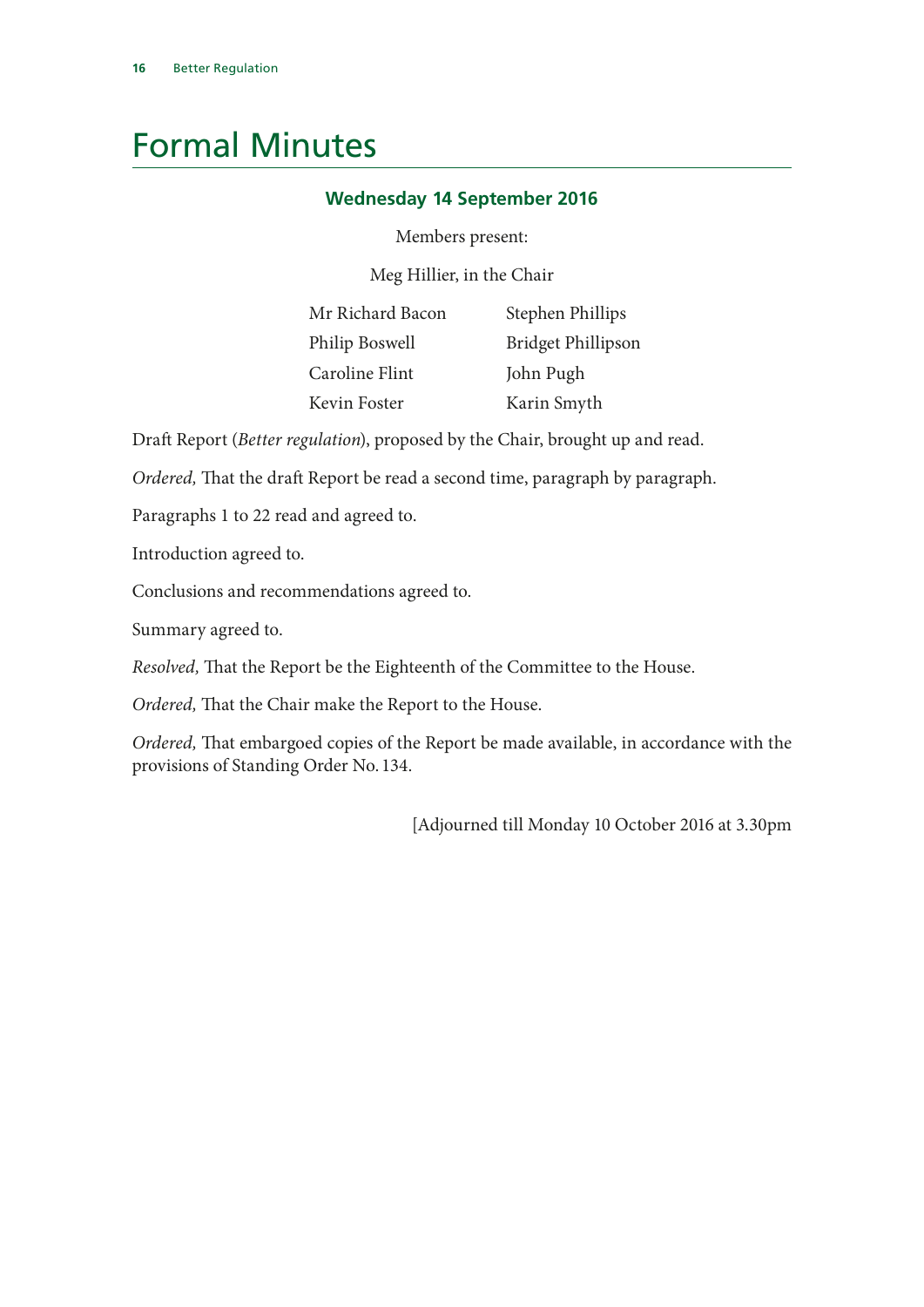### <span id="page-18-0"></span>**Witnesses**

The following witnesses gave evidence. Transcripts can be viewed on the [inquiry publications](https://www.parliament.uk/business/committees/committees-a-z/commons-

select/public-accounts-committee/inquiries/parliament-2015/better-regulation-16-

17/publications/?utm_source=487pdfreport&utm_medium=paraphrase&utm_campaign=pacoralev) [page](https://www.parliament.uk/business/committees/committees-a-z/commons-

select/public-accounts-committee/inquiries/parliament-2015/better-regulation-16-

17/publications/?utm_source=487pdfreport&utm_medium=paraphrase&utm_campaign=pacoralev) of the Committee's website.

#### **Wednesday 13 July 2016** *Question number*

**Martin McTague**, National Policy Director, Federation of Small Businesses, **Tom Thackray**, Acting Director, Competitive Markets, Confederation of British Industry, and **Matthew Upton**, Head of Policy (Consumer and Public Services), Citizens Advice [Q1–32](http://data.parliament.uk/writtenevidence/committeeevidence.svc/evidencedocument/p

ublic-accounts-committee/better-regulation/oral/35097.html?utm_source=487pdfreport&utm_medium=qnumbers&utm_campaign=pacoralev)

**Sir Martin Donnelly**, Permanent Secretary, Department for Business, Innovation and Skills, **Graham Turnock**, Chief Executive, Better Regulation Executive, and **Michael Gibbons CBE**, Chairman, Regulatory Policy Committee [Q33–124](http://data.parliament.uk/writtenevidence/committeeevidence.svc/evidencedocument/p

ublic-accounts-committee/better-regulation/oral/35097.html?utm_source=487pdfreport&utm_medium=qnumbers&utm_campaign=pacoralev)

## Published written evidence

The following written evidence was received and can be viewed on the [inquiry publications](https://www.parliament.uk/business/committees/committees-a-z/commons-

select/public-accounts-committee/inquiries/parliament-2015/better-regulation-16-

17/publications/?utm_source=487pdfreport&utm_medium=paraphrase&utm_campaign=pacoralev) [page](https://www.parliament.uk/business/committees/committees-a-z/commons-

select/public-accounts-committee/inquiries/parliament-2015/better-regulation-16-

17/publications/?utm_source=487pdfreport&utm_medium=paraphrase&utm_campaign=pacoralev) of the Committee's website.

REG numbers are generated by the evidence processing system and so may not be complete.

- 1 FSB ([REG0002](http://data.parliament.uk/WrittenEvidence/CommitteeEvidence.svc/EvidenceDocument/Public%20Accounts/Better%20Regulation/written/34793.html))
- 2 Mineral Products Association [\(REG0001](http://data.parliament.uk/WrittenEvidence/CommitteeEvidence.svc/EvidenceDocument/Public%20Accounts/Better%20Regulation/written/34790.html))
- 3 RSPB ([REG0003](http://data.parliament.uk/WrittenEvidence/CommitteeEvidence.svc/EvidenceDocument/Public%20Accounts/Better%20Regulation/written/35225.html))
- 4 Which? [\(REG0004](http://data.parliament.uk/WrittenEvidence/CommitteeEvidence.svc/EvidenceDocument/Public%20Accounts/Better%20Regulation/written/35226.html))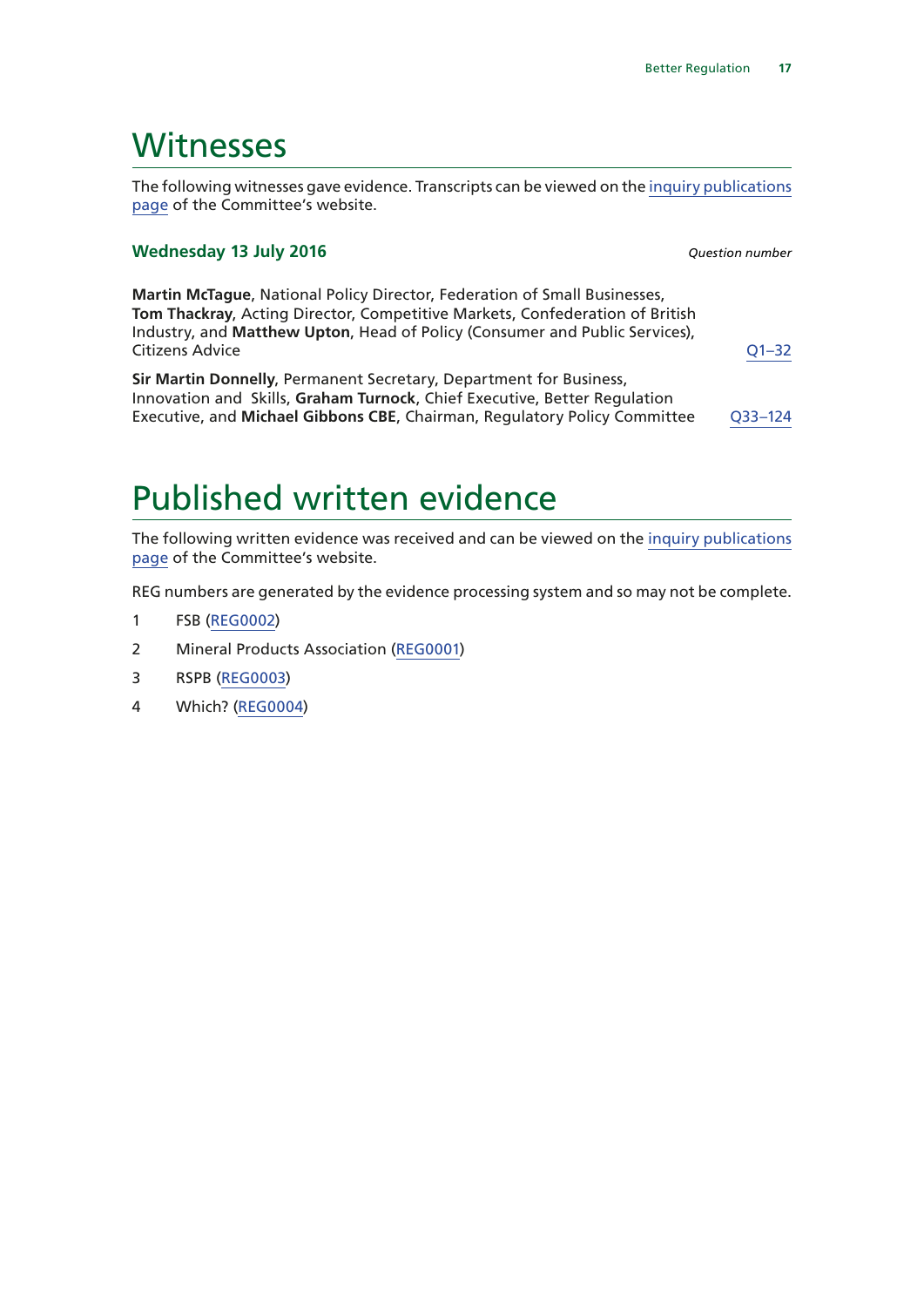# <span id="page-19-0"></span>List of Reports from the Committee during the current session

All publications from the Committee are available on the publications page of the Committee's website.

#### **Session 2016–17**

| <b>First Report</b>     | Efficiency in the criminal justice system                                     | <b>HC 72</b>  |
|-------------------------|-------------------------------------------------------------------------------|---------------|
| Second Report           | Personal budgets in social care                                               | <b>HC 74</b>  |
| <b>Third Report</b>     | Training new teachers                                                         | <b>HC 73</b>  |
| Fourth Report           | Entitlement to free early education and childcare                             | <b>HC 224</b> |
| <b>Fifth Report</b>     | Capital investment in science projects                                        | <b>HC 126</b> |
| Sixth Report            | Cities and local growth                                                       | <b>HC 296</b> |
| Seventh Report          | Confiscations orders: progress review                                         | <b>HC 124</b> |
| Eighth Report           | <b>BBC</b> critical projects                                                  | <b>HC 75</b>  |
| Ninth Report            | Service Family Accommodation                                                  | <b>HC 77</b>  |
| <b>Tenth Report</b>     | <b>NHS</b> specialised services                                               | <b>HC 387</b> |
| Eleventh Report         | Household energy efficiency measures                                          | <b>HC 125</b> |
| <b>Twelfth Report</b>   | Discharging older people from acute hospitals                                 | <b>HC 76</b>  |
| Thirteenth Report       | Quality of service to personal taxpayers and<br>replacing the Aspire contract | <b>HC 78</b>  |
| Fourteenth Report       | Progress with preparations for High Speed 2                                   | <b>HC 486</b> |
| <b>Fifteenth Report</b> | <b>BBC World Service</b>                                                      | <b>HC 298</b> |
| Sixteenth Report        | Improving access to mental health services                                    | <b>HC 80</b>  |
| Seventeenth Report      | Transforming rehabilitation                                                   | <b>HC 484</b> |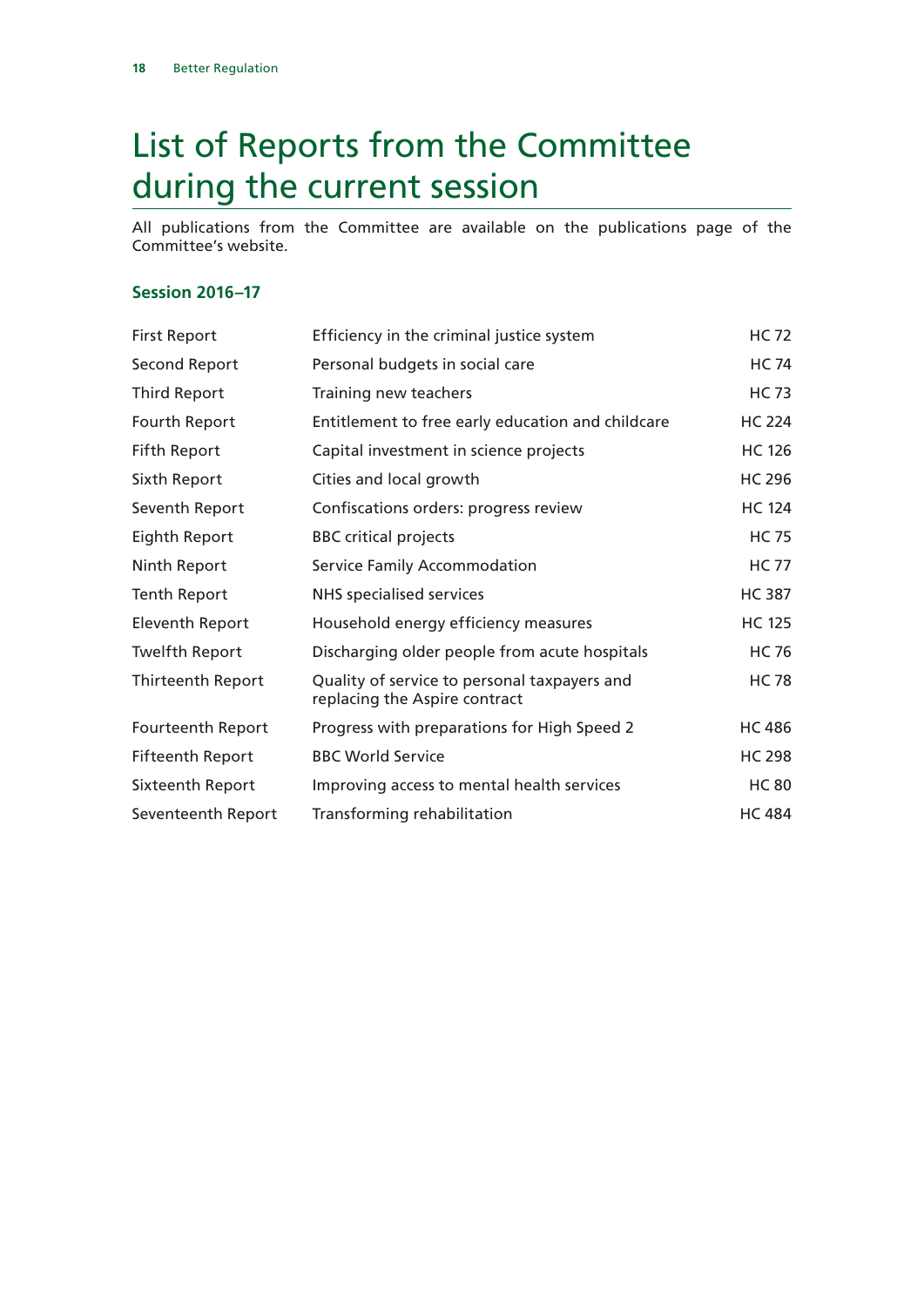

# Public Accounts Committee

### Oral evidence: Better Regulation, HC 487

Wednesday 13 Jul 2016

Ordered by the House of Commons to be published on 13 Jul 2016.

#### [Watch](http://parliamentlive.tv/Event/Index/b49f3ee0-7cb0-462b-962c-e10e8861c3e9) [the](http://parliamentlive.tv/Event/Index/b49f3ee0-7cb0-462b-962c-e10e8861c3e9) [meeting](http://parliamentlive.tv/Event/Index/b49f3ee0-7cb0-462b-962c-e10e8861c3e9)

Members present: Meg Hillier (Chair); Mr Richard Bacon; Deidre Brock; Chris Evans; Kevin Foster; Mr Stewart Jackson; Nigel Mills; David Mowat; Karin Smyth; Mrs Anne-Marie Trevelyan.

Sir Amyas Morse, Comptroller and Auditor General, Adrian Jenner, Director of Parliamentary Relations, and Joe Perkins, Director, National Audit Office, and Richard Brown, Treasury Officer of Accounts, were in attendance.

#### Questions 1-124

#### Witnesses

[I:](#page-21-0) Martin McTague, National Policy Director, Federation of Small Businesses, Tom Thackray, Acting Director, Competitive Markets, CBI, and Matthew Upton, Head of Policy (Consumer and Public Services), Citizens Advice.

II: Sir Martin Donnelly, Permanent Secretary, Department for Business, Innovation and Skills, Graham Turnock, Chief Executive, Better Regulation Executive, and Michael Gibbons CBE, Chairman, Regulatory Policy Committee.

Written evidence from witnesses:

[Federation](http://data.parliament.uk/writtenevidence/committeeevidence.svc/evidencedocument/public-accounts-committee/better-regulation/written/34793.pdf) [of](http://data.parliament.uk/writtenevidence/committeeevidence.svc/evidencedocument/public-accounts-committee/better-regulation/written/34793.pdf) [Small](http://data.parliament.uk/writtenevidence/committeeevidence.svc/evidencedocument/public-accounts-committee/better-regulation/written/34793.pdf) [Businesses](http://data.parliament.uk/writtenevidence/committeeevidence.svc/evidencedocument/public-accounts-committee/better-regulation/written/34793.pdf)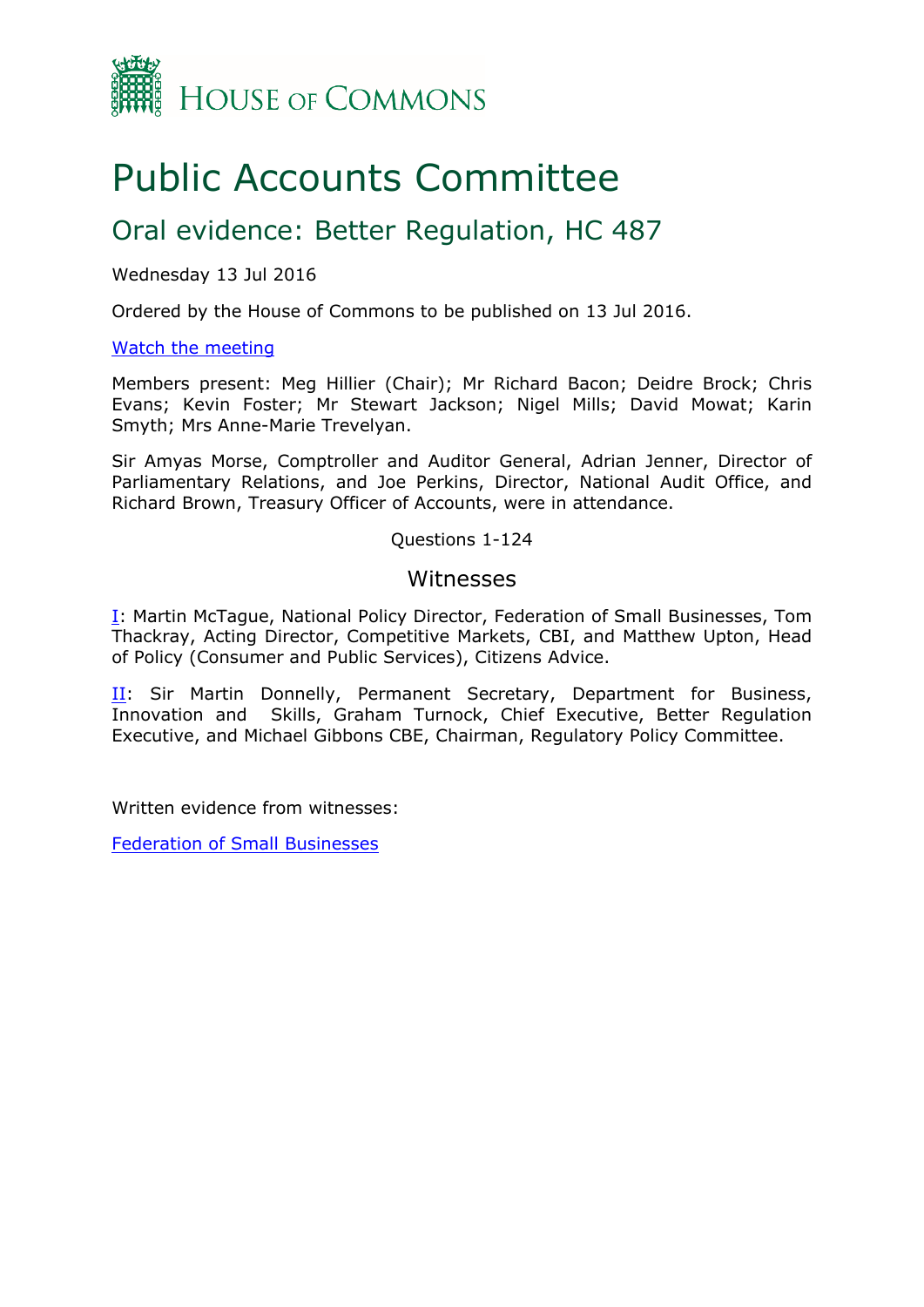

### <span id="page-21-0"></span>Reports by the Comptroller and Auditor General

### The Business Impact Target: cutting the cost of regulation (HC 237)

### Examination of witnesses

Witnesses: Martin McTague, Tom Thackray and Matthew Upton.

Q1 **Chair:** Good afternoon and welcome. We are here today to look at better regulation. Cutting the cost of business regulation is a big target of the Government, and the NAO has done a Report, which was published at the end of June.

They are not here yet, but we are expecting 15 councillors from Blackpool, so if you think you have a nice amount of seating space, watch it, because you will be bunched up a bit soon. They will be in the Public Gallery later to look at what we are doing, and at how witnesses react to it, I suppose.

We have two panels today. The first deals with people on the receiving end of Government regulation and, indeed, of the reduction in regulation. We have Matthew Upton, the head of policy for consumer and public services at Citizens Advice, who is giving us the consumer perspective thank you for coming, Matthew—Martin McTague from the Federation of Small Businesses, where he is the national policy director; and Tom Thackray, the acting director for competitive markets at the CBI.

We have a hashtag today, which is #betterregs, for anyone who wants to follow this on Twitter.

First, I want to ask each of you to briefly comment on how meaningful the national Government target on reducing regulation is to businesses and consumers, especially given that so much activity, such as the national living wage, sit outside it.

*Tom Thackray:* I will start by saying there has been a lot of progress around the better regulation agenda over the last few years in the round. If you look at the establishment of the target, it has injected a little bit of discipline among Government Departments, which now have to be accountable to a figure that they work on with the BRE at the start of the Parliament. We now have the Regulatory Policy Committee, which has been up and running in earnest for the last five years or so and has brought about a rigour so that businesses have a little bit more confidence that the regulation that comes through is subject to an impact assessment that has been fully scrutinised.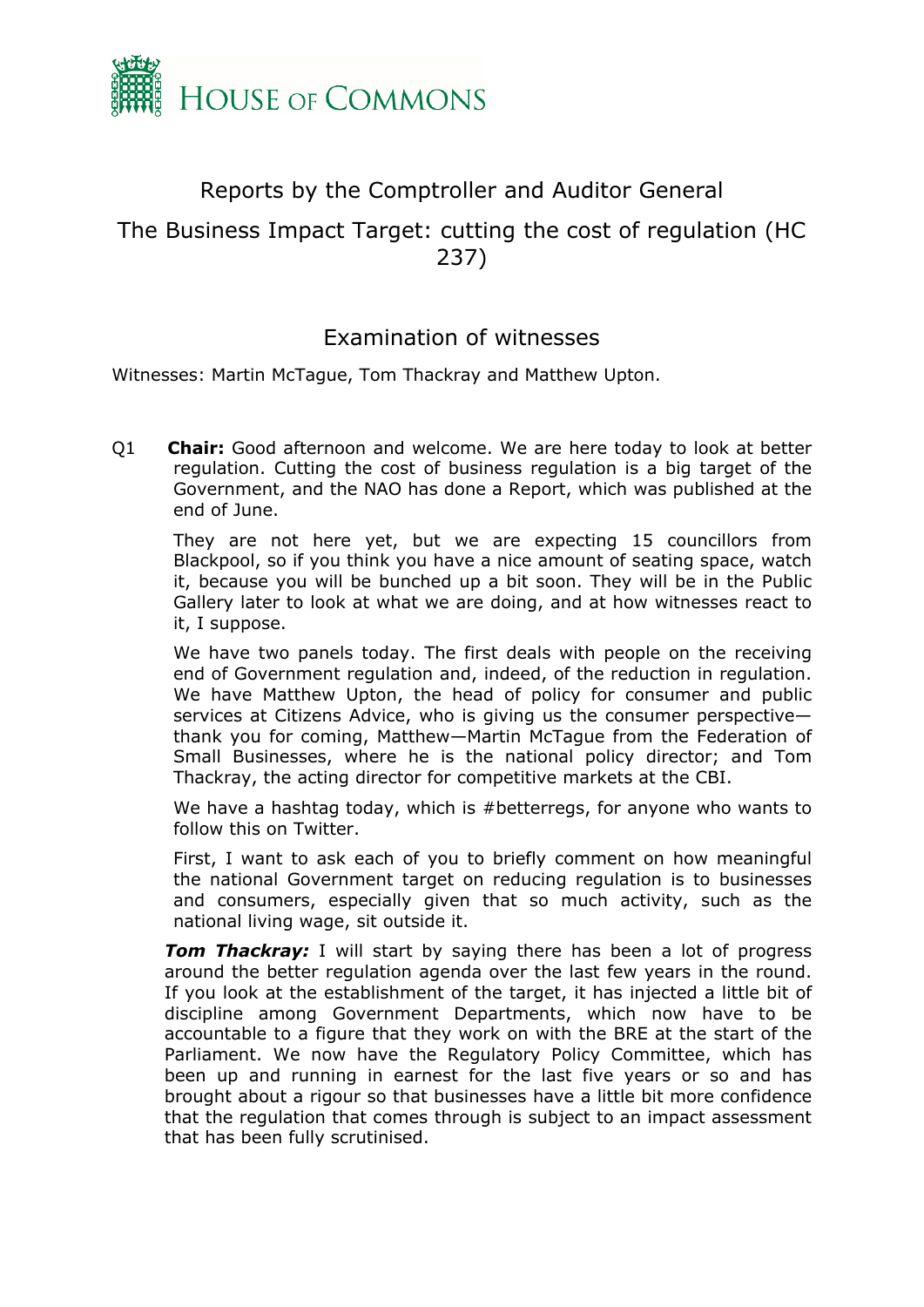

In terms of the target itself, what came out very strongly from the NAO Report was that there are a lot of carve-outs from that particular target, which means that when you hear a figure about the amount of money that has been saved through deregulation, sometimes that does not resonate with businesses as much as it could do. Our position is that to include as much as possible within that target would be beneficial for businesses' understanding of the target and making them feel it in their pockets. If things are not included within the target, very clear and transparent communication of why they have not been included, progress towards the target at the time of reporting, and also being clear that these things have not been included would give businesses a much better understanding of what they're dealing with.

Q2 **Chair:** Have you seen an appreciable impact? Has it made any difference to your members?

**Tom Thackray:** If you ask businesses if they have felt an immediate difference in the change of regulation I think they would say, "Not immediately". Where it has made a difference, and the evidence is there in the NAO Report, is that the quality of regulation coming through Departments and the kind of scrutiny that the target embeds within Government has been beneficial.

Q3 **Chair:** So it is better, rather than less, from your front-line perspective?

#### *Tom Thackray:* Yes.

*Martin McTague:* We polled our members just before the general election and I don't think it will come as any surprise to people round this table that regulation again came as the No. 1 concern for our members. Although we recognise that having an impact target is valuable, and we welcome the work of BRE, and in some ways it is realistic in that it is a continuing target based on what was achieved in the previous year, when we surveyed our members we found that only 3% noticed an impact. A tiny percentage of the small business population even noticed there had been any impact on regulation, which seems to back up some of the criticism the NAO raised.

There is a lot of cynicism about the fact the number could be manipulated and I felt that there was a really strong feeling that some of the most important things our members were concerned about, in particular tax, were excluded from the calculation. That is, day to day, the most immediate impact they feel from their relationship with Government.

*Matthew Upton:* One of the key points for me is that some people might expect this to be seen, from our perspective, as a consumer vs business argument. It is not at all. Good, strong consumer protections benefit both businesses and consumers, in terms of building consumer confidence and the knock-on effects that might have on the economy. In terms of the target itself, the danger is that, as a flipside of looking at it, because it is quite broad—we often get caught in the dangerous debate about regulatory burden and red tape, which is often thrown around—anything could arguably be dragged into it. For example, the terms bandied around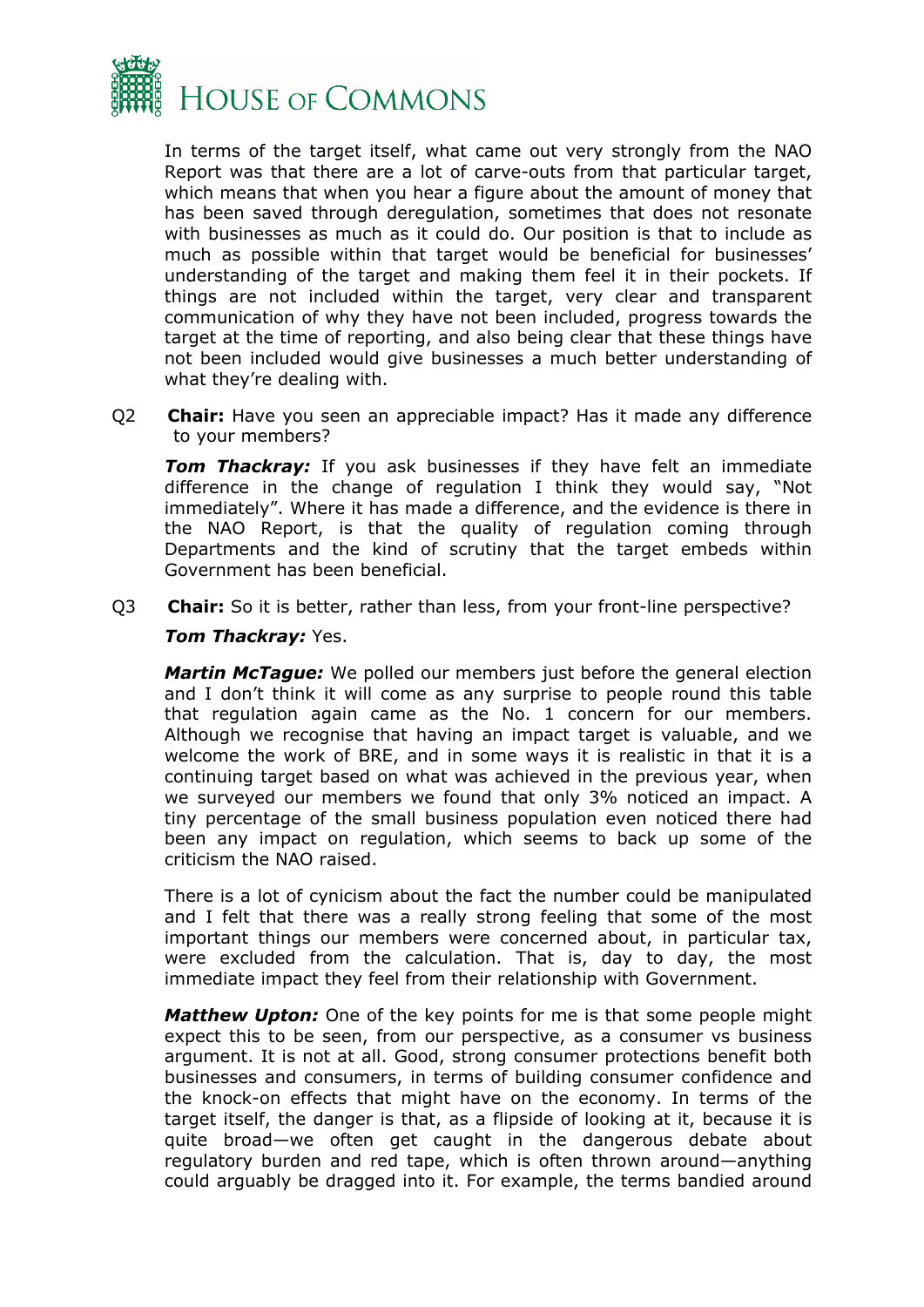

about the national living wage are on red tape, but that's not red tape; it enables some of the lowest income families to have a better standard of living. Obviously, one of the complexities, which highlights one of the challenges that the NAO Report flags up, is the impact of something like the national living wage—in very simple terms, if you put money in people's pockets, they then spend it, which can have a beneficial impact on business. One of the challenges we saw in the Report was the lack of any assessment of the wider societal impact of some of these changes. These are very complex issues. It is one thing to make tax processes simpler for small businesses. Some of the more complex things around the reverberations of stripping away consumer protections are really difficult to calculate.

The final point I will make about the things in and out of the target is on why it is a good idea for some of the things to be outside the bounds of the target. I saw reference to things like price controls. Say the FCA wanted to change caps for payday lenders—it would be a dangerous precedent if that regulator or Government Department was worried about something that could be so important when it comes to consumer protection and was having to think about the trade-off in terms of meeting the target. I note the NAO Report says that regulators expressed some concerns about how that might be perceived in terms of their independence. There are good reasons why some things are excluded from the target.

Q4 **Chair:** You have addressed the very knotty issue. I am delighted to welcome 15 councillors from Blackpool, who are coming to observe us today. Tom Thackray, you touched on how the Department and the Better Regulation Executive understand the impact of activities on businesses. Matthew Upton, you talked about the wider impact assessment. Do you feel that the voice of business is really understood? Mr Thackray, you said that it got better with the committee being formed. Do you think it has got it right yet? What do you want to see being done better?

*Tom Thackray:* A few things have been beneficial. The dialogue is there, and not just through the target setting. If you look across the better regulation agenda, we have had things like the red tape challenge, the focus on enforcement and a sector look at the type of regulations that are most problematic. That might be not in the scope of the regulation, but in how they are enforced.

Q5 **Chair:** Did your members get a chance to have an input on what they thought were the most problematic ones? Do you feel they had a voice?

*Tom Thackray:* Yes, and that has worked particularly well when it has been done on a sector basis. When we started the red tape challenge, it was a bit of a free-for-all. Everyone inputted their ideas across any kind of regulation, and it was a bit unstructured. The later iterations of the red tape challenge were much more sector-focused and much more fruitful in the eyes of business. That has been good. When it comes to the target, as I said at the start, the Regulatory Policy Committee has been a great asset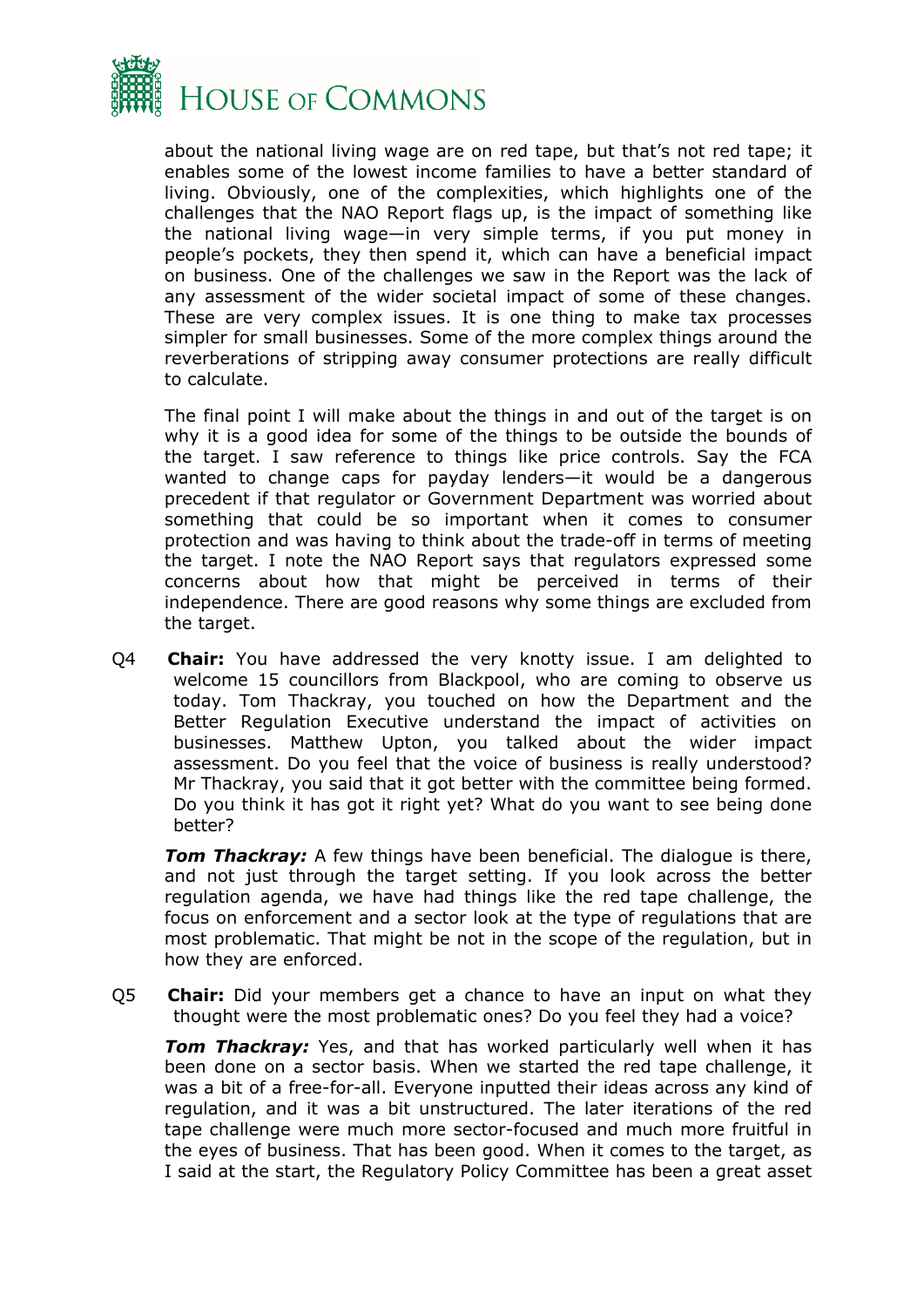

to businesses because it is a check and balance on Government regulation. Businesses themselves would not be able to spend the time going through impact assessments and checking that they are correct. Small and medium-sized businesses in particular do not have the resources to do that.

Q6 **Chair:** Can you give us an example of a regulation that still exists—as Mr Upton says, regulation is often there for a very good reason—but has been altered, adjusted or tweaked by Government as a result of lobbying by the CBI or its members?

**Tom Thackray:** It is not an example of a specific regulation, but I know that through the work of the Regulatory Policy Committee, the savings to regulation that were estimated in Parliament were substantially reduced because the Regulatory Policy Committee were able to look through the estimated savings that Departments had given them through the impact assessments and had revised those down, so that they are a much better reflection of what it actually contributes to the target.

Q7 **Chair:** You keep talking about the target, which is a national target, but what about the actual impact on businesses and how they work?

*Tom Thackray:* The Regulatory Policy Committee is very open and easy to engage with, so trade associations can input their opinions.

Q8 **Chair:** They feel they are getting that access.

*Tom Thackray:* Yes. Through trade associations, the FSB and the CBI, there is an opportunity to input. Few small and medium-sized businesses would go directly to those kind of institutions.

*Martin McTague:* We do not have any serious criticisms about the way the system is working. It is more about the scope. You pointed to the fact that if you look at individual pieces of regulation, they hardly register with a lot of our members. There could be a fine-tuning that would make it a bit of a way than one particular sector, but it would not have an overall impact. The big headline items, such as tax or tax administration, are the ones that would have the most impact on our membership, or on the small business community as a whole, and they get overlooked. Until something like that is included in the scope, I don't think you are going to get a lot of plaudits from the small business community.

*Matthew Upton:* Obviously, I can only talk from the perspective of consumers.

Q9 **Chair:** Yes, absolutely, but the issue is there.

*Matthew Upton:* It takes a pretty dedicated person or consumer to respond to something like the red-tape challenge on their own behalf. There are people out there and they are fantastic but that is obviously partly why organisations such as ours exist to do so.

Q10 **Chair:** Do you feel you have access?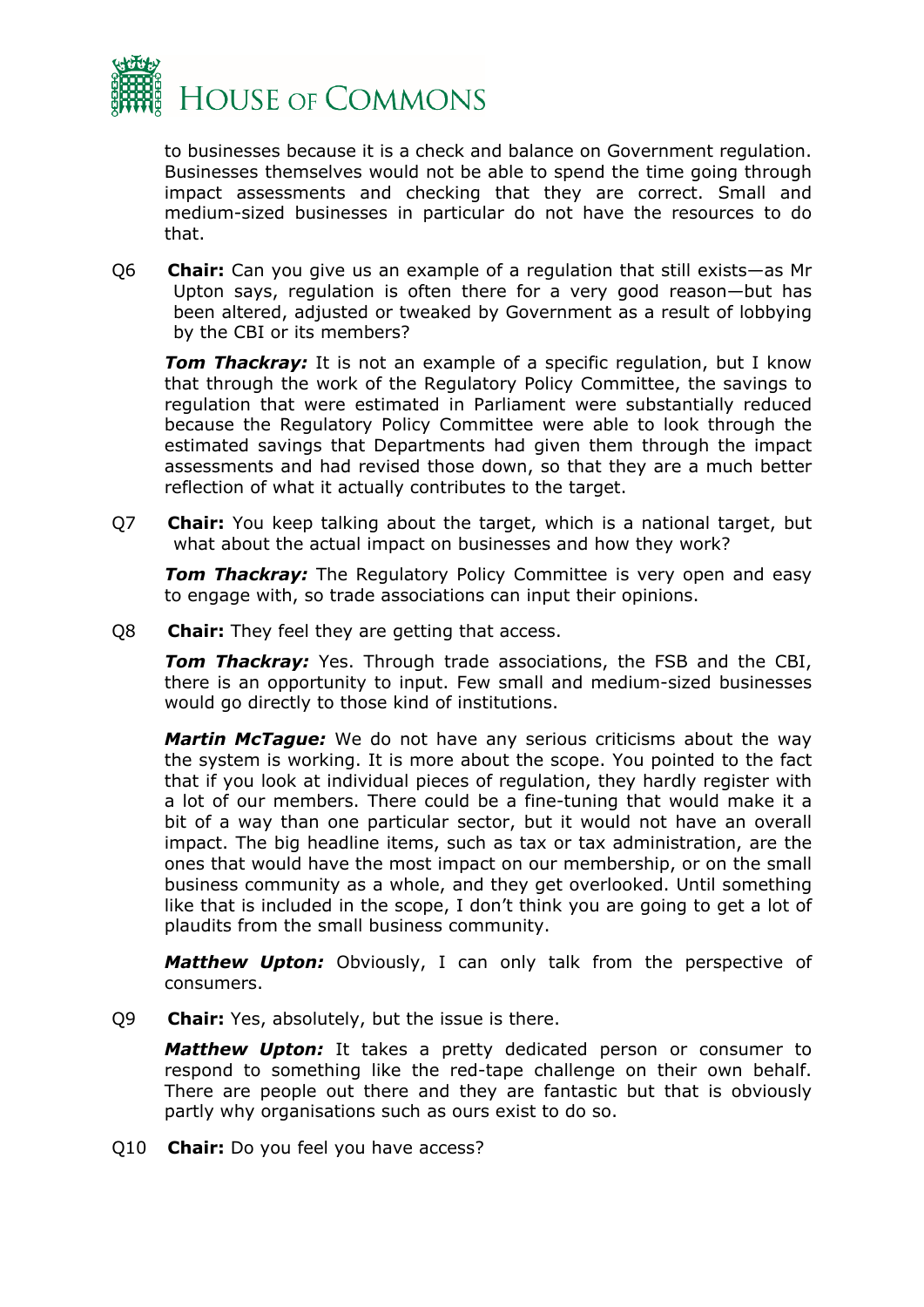

*Matthew Upton:* One of the worries, when you look at the impact analyses that have been done, is that there is such a strong business focus, consumers' voices are not heard. On the flipside, when it comes to some of the other consumer regulations—the Consumer Rights Act 2015, for example—we were very closely involved. If you look at individual bits of regulation, we are very successful. The Departments and regulators we work with are very open to hearing the input from consumers.

Q11 **Chair:** I am getting a strong impression that there is not a big door in Whitehall that you are banging on. There is an open door and you are able to get access and talk to the various Committees and regulation groups involved.

*Martin McTague:* We sense they have got one arm tied behind their back. It is not like they are not effective; they are just restricted.

Q12 **Chair:** On tax, we know from what you have said, Mr McTague, and figure 4 in the Report, that 46% of businesses said that tax administration was a burdensome area of compliance, and it is out of scope; 44% said that employment law was a burden and 37% said health and safety. Those are the big ones. Do you, Mr Thackray and Mr McTague, have any comments on those and how, while also protecting consumers, they could be made easier for businesses?

*Martin McTague:* In terms of tax administration, there is quite a lot that could be made simpler. OTS is working on that all the time. That is where the focus needs to be, on simplification of the tax regime, and not adding to administrative burdens. The potential for quarterly reporting to be introduced and the impact that would have on administrative costs is a classic case of where it could get a lot worse.

Q13 **Chair:** Do you think you have got room to have a discussion space with HMRC about how that will work? You must have other routes and channels to talk to them. We have heard the Minister; it is clearly a ministerial objective to have quarterly reporting. They maintain that that might make things easier over time. Are you confident that you have any influence there at all?

*Martin McTague:* We do have an influence; our large membership gives us that influence. The real problem is that it can always be ruled out of scope. If we are getting into, for example, issues about tax administration, we are playing by a completely different set of rules.

Q14 **Chair:** So basically, because it is not in the scope of this target, it is dealt with as a different issue. Prioritisation is the target.

*Martin McTague:* It is dealt with completely differently, yes.

Q15 **Chair:** Mr Thackray, you are nodding. For the record, do you agree?

*Tom Thackray:* Absolutely. It is not that there are not targets to reduce the burden of tax administration, as well. It is just that it is dealt with separately. For a business trying to figure out what the overall picture is, it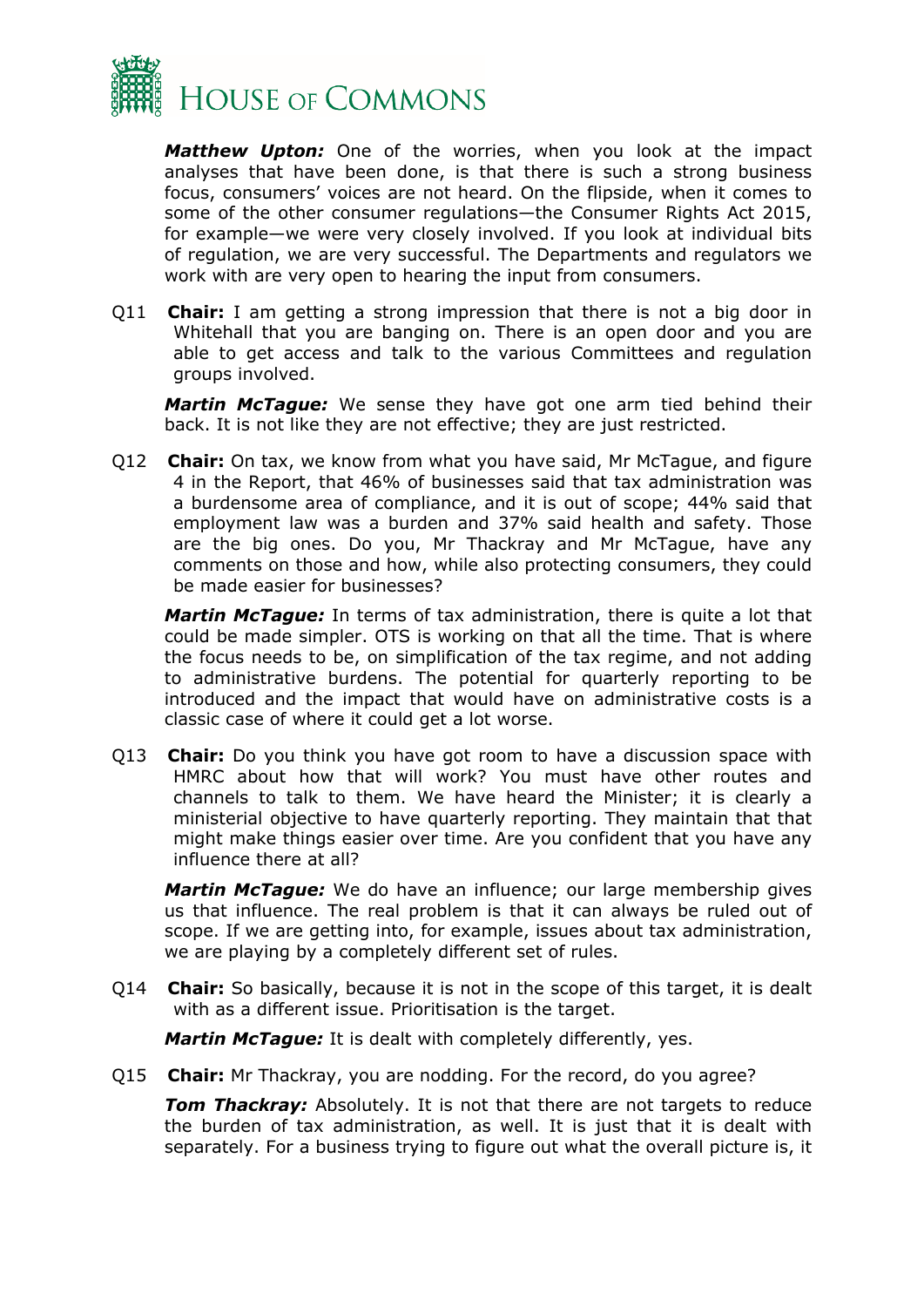

has to go to one set of rules and guidelines to understand one policy and go to another place for another.

Q16 **David Mowat:** You mentioned tax, Mr McTague, in three of your answers as being the biggest issue. It is not in the scope and you mentioned quarterly reporting, which has not happened yet. In a sense, tax is always going to be an issue, because people don't like paying tax. The question is whether it is proportionate, isn't it? Is it your sense that there is stuff around tax that is not reasonable?

*Martin McTague:* We estimated that the average small business spends £3,600 a year trying to comply with tax administration. That means that it disproportionately hurts and makes small businesses more inefficient.

**David Mowat:** Okay; that could be a few days with an accountant, I suppose, or something like that.

*Martin McTague:* Well, it is more the time—

**David Mowat:** Or writing up the books.

*Martin McTague:* Well, complying with regulations of all sorts.

Q17 **David Mowat:** Keeping accounting records, which is what some of that will be—that isn't an unreasonable thing for a business to have to do. I am just trying to get a feel for whether or not there is a real problem here. Are we worse, say, than France or Spain, or America? Is there something specific here, or is it just that tax is a boring thing to have to do, and it is money out of the business—a wish to make it easier, somehow?

*Martin McTague:* Many of our members do not make international comparisons—

**David Mowat:** But you could, I suppose.

*Martin McTague:* Yes, we could. I think the problem is not so much paying tax; they accept that that is a civic responsibility. What they resent is a lot of the burdensome administration that goes around that process, where it could be a lot more efficient, a lot more streamlined. It is not about regulation, it is about smart regulation and the complexity of that regulation.

Q18 **David Mowat:** Right, but when you say burdensome, you mean that the Revenue are unreasonable, or that the processes employed are unreasonable?

*Martin McTague:* I will give you one example. If the Revenue want me to pay tax they expect me to pay it electronically, and almost immediately. If I get a refund I get a cheque that appears, maybe if I am lucky, a month later, and then I have to go down and pay that into a bank account. That is an example, where you are imposing an unreasonable burden on the taxpayer.

Q19 **David Mowat:** I am not sure it is regulation; it might be unreasonable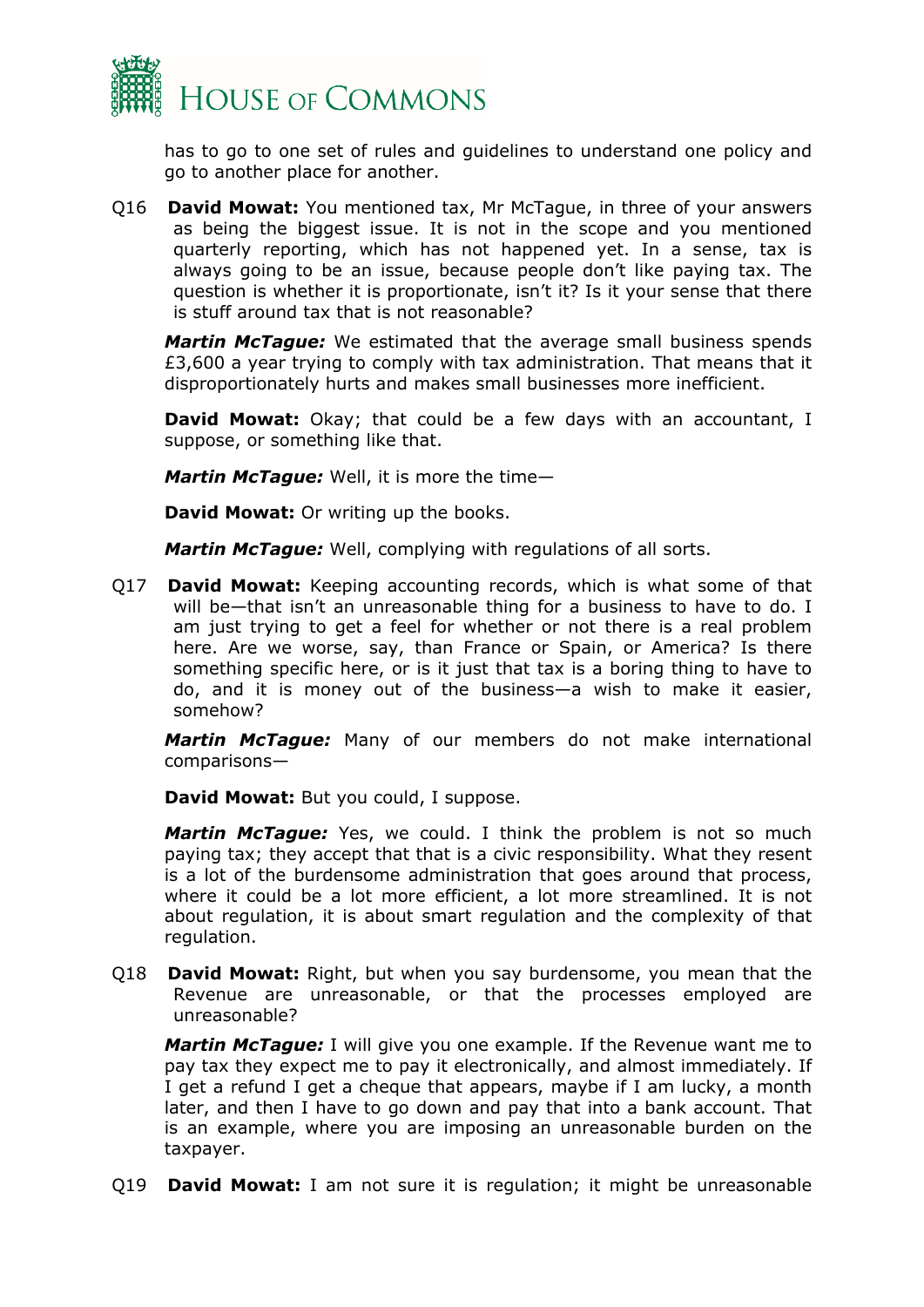

behaviour by the Revenue, but I am not sure it is particularly the regulatory burden—that they take money quicker than they give it back to you.

*Martin McTague:* I think you are right. I think what defines what people think is regulation is a real blurred area.

Q20 **David Mowat:** Fair enough. I wonder, in the evidence—also you, Mr Thackray, when you started off about this target—is it real? Everybody would like to have less regulation, and I think your evidence was the new stuff is better because it has to go through some process that at least makes people think about it; and you were quite positive about that when you first spoke, whereas you gave the impression that older stuff hadn't had much impact, yet. Would that be a fair summary?

*Tom Thackray:* I think that is part of it. I think there is a kind of credibility around the system, now; and I guess what you cannot prove is the counterfactual, so if we did not have the target what would be the situation in terms of the type of regulation that we would be going through.

Q21 **David Mowat:** I suppose, just looking on the bright side for the moment, at least if the new stuff was a bit better that is progress of a sort, isn't it?

*Tom Thackray:* Absolutely, yes, and I wouldn't undermine the relevance of having a target.

Q22 **David Mowat:** The other thing I would have thought would have happened for your business was that there would be quite a lot of sectorspecific issues. When you look at all businesses you are going to get into generic things like tax; but, I don't know, if you are in chemicals there may be some specific things that really annoy chemicals companies but do not affect retailers at all, and that does not come across very clearly in this sort of analysis on figure 4.

*Tom Thackray:* Yes, and I think in terms of the number of regulations that have been taken out you can see that the vast majority are only very small regulations, which probably plays into that as well—the small, sector-focused regulations, in terms of the volume that has come out of the system. It is not all about the quantum of regulation, either; so if we talk to members about what is the most beneficial thing that the Government have done in terms of regulation in the last few years, what normally comes back is the primary authority scheme, which is about consistency of enforcement. It is not necessarily about the scrutiny of new regulation only; it is about how the existing regulation is enforced properly.

Q23 **David Mowat:** I suppose what I wonder—I think I saw in the Report that what they have achieved so far is £400 per business, or some number like that was there. You have to be a pretty small business for that to be material, and if you are Shell it is not something that you would be discussing at board meetings, I guess.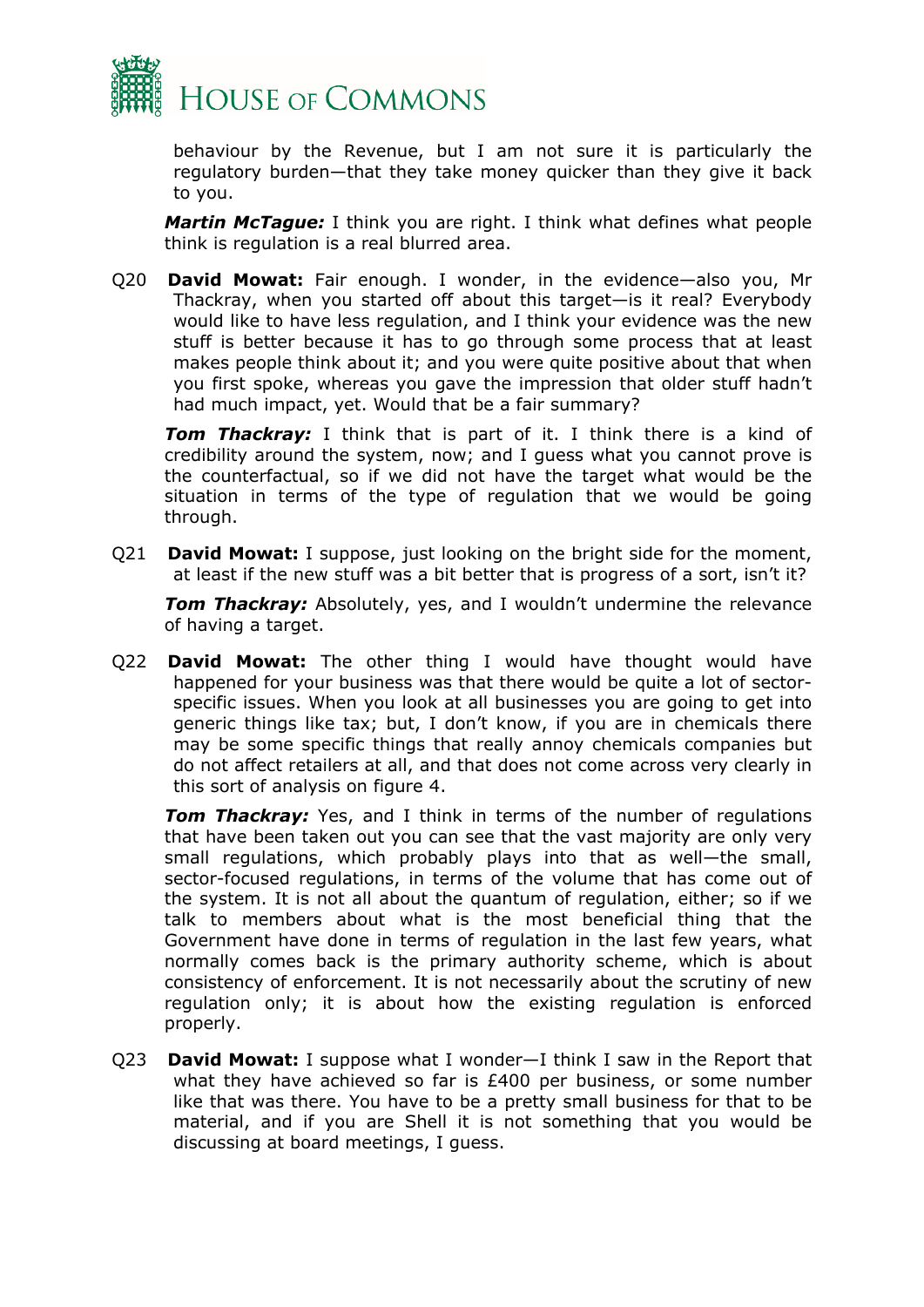

It is good that we have more process around new regulation. I am just wondering whether or not all this target stuff is just spurious—figures like £10 billion, and trying to work towards it or not—and we should be trying to streamline regulation, and do all that, but the target is looking for a problem or a solution that does not really merit it in that way.

**Tom Thackray:** I would say that one of the main benefits to the target is more internal, within-Government focus. It makes Departments think about what they need to do to achieve that target. From an external perspective I guess it gives you an incentive to game the system to make the target. So it is useful to have, but businesses do not live and die by the achievement of the target.

Q24 **David Mowat:** You would support having a quantitative number of some kind.

#### *Tom Thackray:* Yes.

**David Mowat:** And that is true of you too, Mr McTague?

*Martin McTague:* Yes. I think it has changed the atmosphere around regulations, but whether it has had a material impact—it doesn't look like it has.

**Chair:** Okay. So I think what you are saying is, "It may be a slow-burner."

Q25 **Chris Evans:** I am looking at figure 4 now. I hear all the time from businesses in my constituency that we must cut red tape. I say, "What red tape?" and they go, "Red tape." I say, "What red tape?" and they go, "Red tape." Do you think "red tape" is a catch-all term for people who just want to have a damn good moan about things?

**Chair:** Mr Evans has a way of calling a spade a spade.

**Chris Evans:** I am looking at figure 4 and most of the areas businesses find most burdensome: tax, employment law, health and safety. Do you think "red tape" is just a vogue word that people have come up with just to have a good moan?

*Tom Thackray:* I would say no. I think it is real. I think the burden of regulation is real. In terms of regulation that was cut during the last Parliament, I think the figures were properly scrutinised, so they actually have an impact on business when you take them away. I don't think belittling or playing down the mood music of business is the right thing to do. As I think Martin said earlier, the definition of regulation is where we get into problems here.

Q26 **Chris Evans:** This is what I am trying to get at. I am just saying that when you ask people what specific red tape they are talking about, they have real difficulty in defining what they mean. I get that an awful lot. I get issues about planning, individual issues and anecdotal issues, but I don't have a sort of catch-all term, and that is what I was trying to drive at there.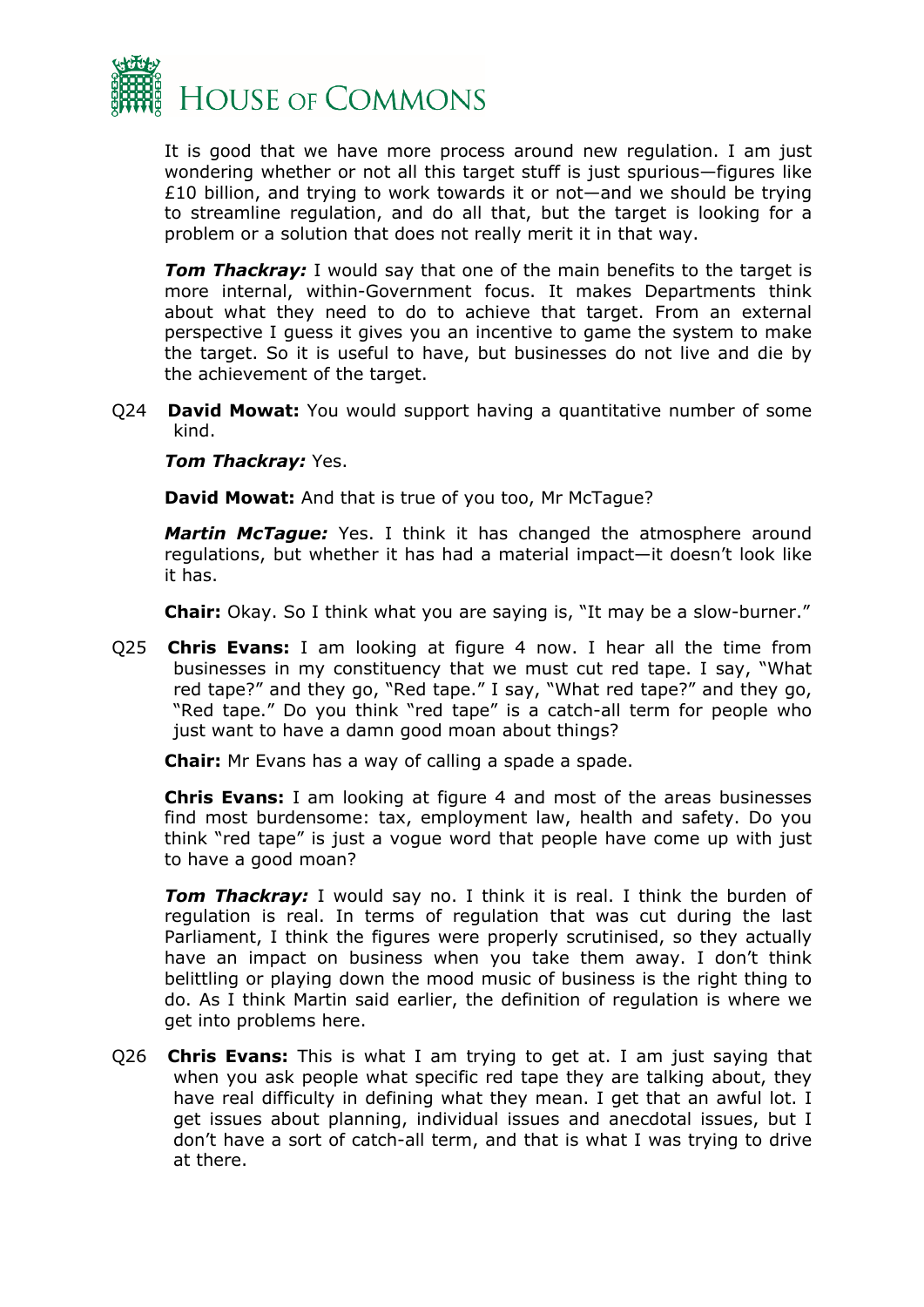

*Martin McTague:* I can probably help. What I have found is that it is that overwhelming feeling, which a lot of small business owners get, that there is lots of regulation out there that they don't understand and they don't know how it may impact on their business. It is a sense of being overwhelmed and not understanding the risks that their business is taking on a day-to-day basis. When you then pin them down and ask what it is they are worried about—well, it is just that vague feeling that it is all crowding in.

**Chris Evans:** Exactly right.

*Martin McTague:* I think that is real and should not be dismissed, but it will not be solved by dealing with one particular regulation.

*Matthew Upton:* Can I just say something quickly on that from a consumer perspective? As I say, this is not a consumer versus business issue, and there are some areas where we will be aligned, such as regulation that leads to things like the state of terms and conditions in contracts at the moment or the state of an energy bill, if you have had one recently through your door—specific regulations that are trying to act in the interests of both businesses and consumers, but that work for neither. No one understands the t's and c's. Business have to abide by them, but they don't work for anyone.

In terms of the catch-all sense, often I think it can be used as a term when people do not want to act right by consumers. We see specific examples in sectors like payday, where there are a lot of complaints about stopping the ability to charge 5,000% interest rates, which is seen as a regulatory burden. In the private rented sector, there is a case I was reading this morning of someone who was kicked out of their house because they asked for the mould to be fixed in their flat and the landlord said they were moaning too much. I am sure that, if some of those regulations were not in place, it would make things easier for some businesses. It is a bit of a mixed picture, to be honest.

Q27 **Chris Evans:** What about layering more regulation? If you start a job, you have an induction programme and you have training. If you start a business as an entrepreneur and you strike out on your own, there is no manual. Do you think in many respects that the Government should maybe be giving more signposts to potential entrepreneurs and people who want to start businesses, about where they can start cutting through? I am trying to find ways of helping people so that we are not here talking about this vague "red tape".

*Martin McTague:* That is a nice idea. The only problem is that I think we are having trouble encouraging people to be entrepreneurial to start off with. If we gave them a manual of all the regulations they may have to comply with, I don't think we would have any.

Q28 **Chris Evans:** That's the feeling I had when I asked that question.

**Tom Thackray:** I can add to that. There is a lot of good advice out there for businesses in sector trade associations, who often do have the time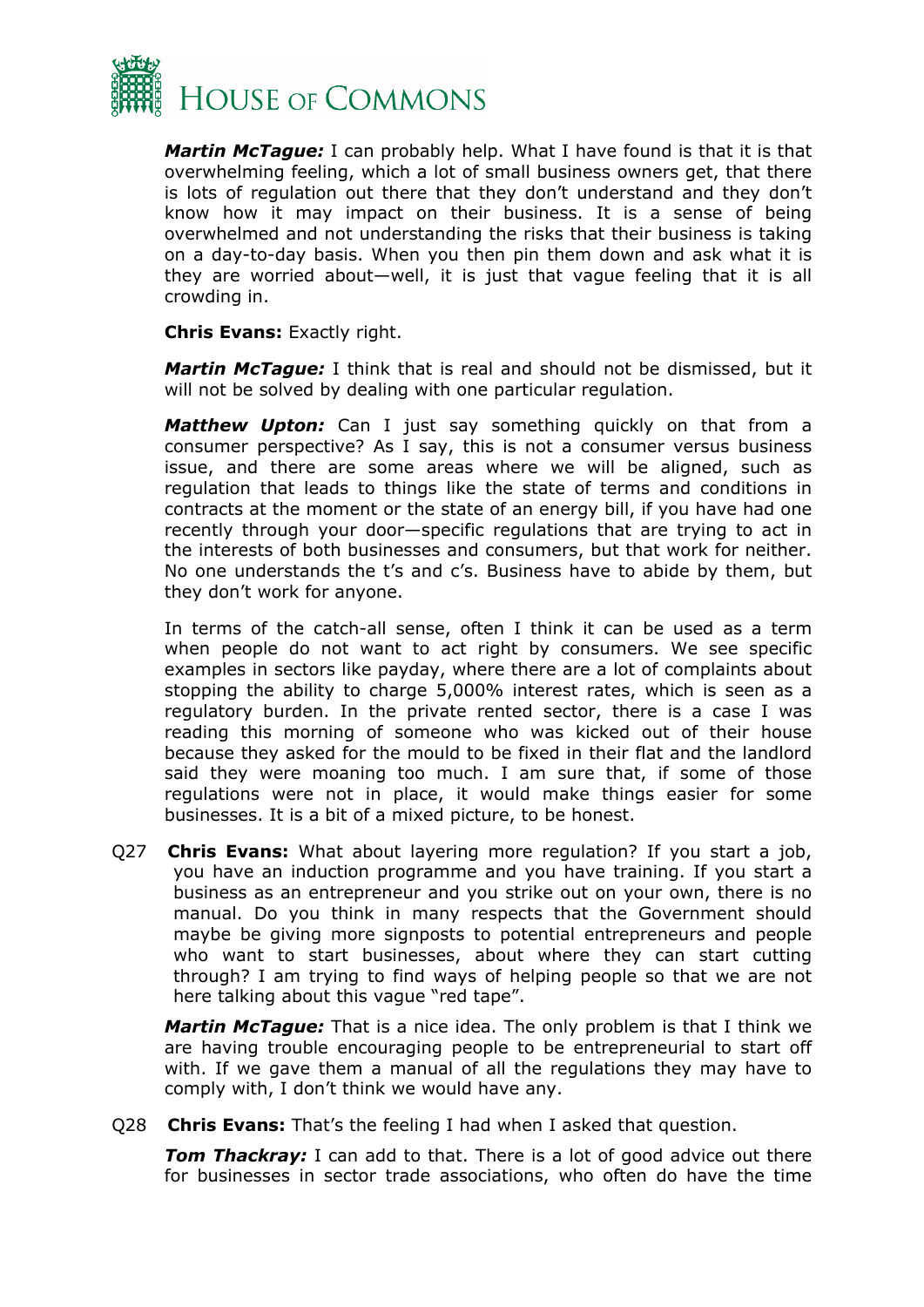

and the resource to dedicate to what regulation is coming down the track and how you might turn your attention to it. If we can get small and medium-sized businesses more networked and more involved in their sector associations—

Q29 **Chris Evans:** The No. 1 fear when I was a trade union official was that small businesses are afraid of contracts and employment law, in particular. There was not a lot of help, therefore, when I was a union official. When I became a Member of Parliament and I employed staff, I had help with employment contracts. A lot of entrepreneurs do not have that, and legal advice is expensive. Do you think that is something that can be addressed in some way to get over that fear of employing people?

*Martin McTague:* I think that is right. A lot of the evidence we see about companies that are failing to grow shows that it is because of that exaggerated fear of taking on new people because it could end up in a tribunal or have all sorts of implications that they had not foreseen. Having a more educated approach to that and more leadership and management training will address a lot of those problems.

Q30 **Chair:** We have witnesses from the Department of BIS and others from the regulatory side of things after you. What three things do you think would make life better—forget the big target—for your members and, indeed, for consumers? Mr Upton, we will start with you and go the other way for a change.

*Matthew Upton:* One would be to raise awareness of the flip side of business regulation, which is consumer detriment. We have a report out in a few weeks, which is going to estimate the total scale of consumer detriment across the UK. We are looking at tens of billions of pounds every single year for consumers. The figure for consumers is similar to the £400 in business pockets.

Q31 **Chair:** Say someone is trying to take legal action because of their landlord, or that sort of thing—

*Matthew Upton:* This is the sharp end. This is buying a good that breaks instantly, the failure to get a refund and all that sort of stuff. This side the hidden detriment of consumers finding it very difficult to switch to the best energy deal, for example—is separate from that. That is a whole new scale of detriment. We would ask—I think the Department takes this very seriously—to keep consumer detriment as a high-profile issue. We rightly get a lot of attention and anger about tax rises, benefit cuts and the money that those things take out of consumers' pockets, but consumer detriment is the same thing: it is all money out of people's pockets.

The other thing—this will probably be echoed by the other members of the panel—is that there is absolutely a need for prescriptive regulation in lots of cases. It is really simplistic just to say that whole swathes can be stripped away and it becomes a numbers game, but I think there is the opportunity for smarter regulation. We can learn a lot from behavioural economics, in terms of what really works for consumers. We can test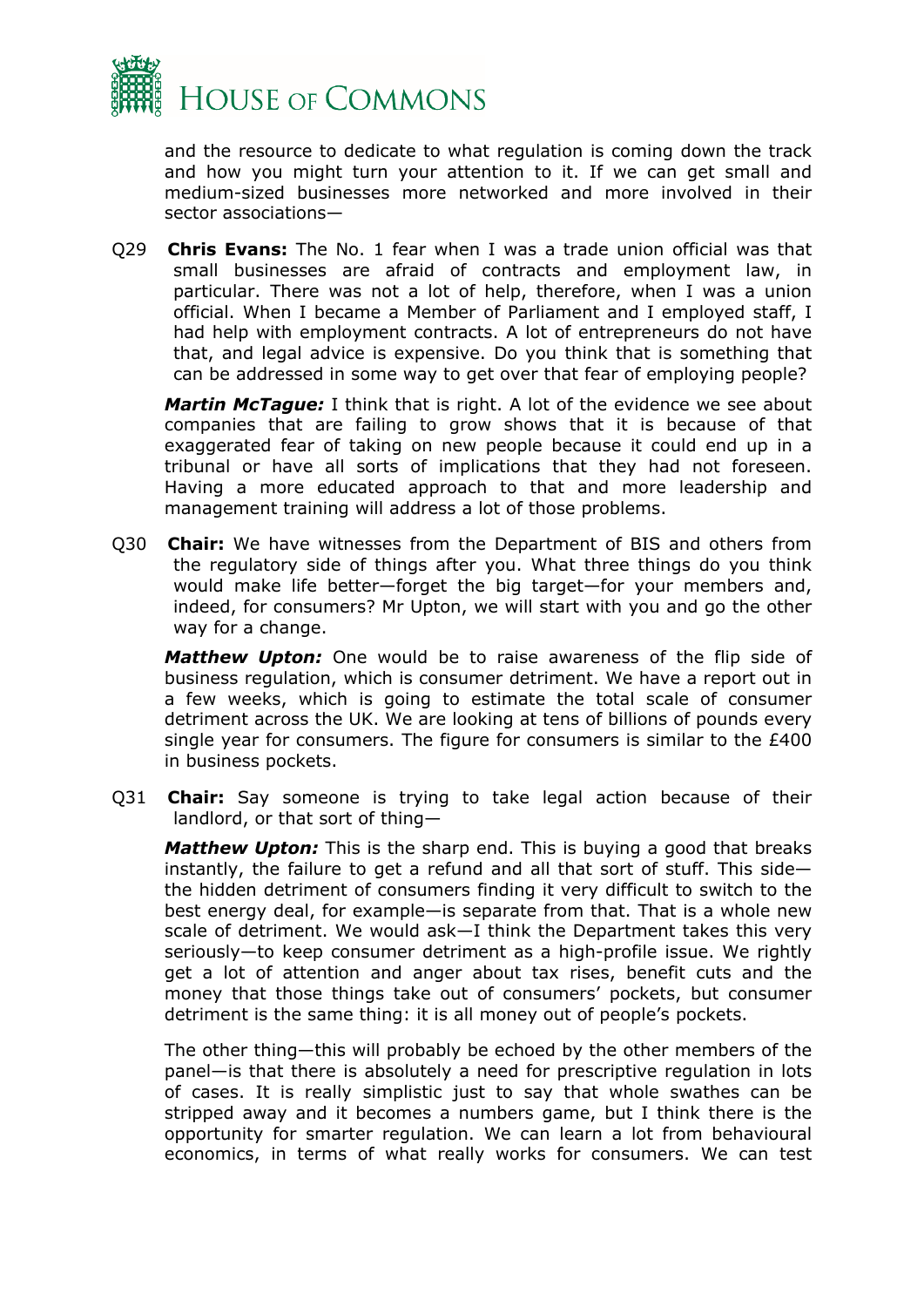

things with consumers and businesses to make sure regulation is genuinely fit for purpose, rather than just layer on rule after rule.

The final thing, which links to my first point, is that we must make the point about how important consumer protections are. There will probably be a lot of push, in the context of the economic situation that we find ourselves in post-Brexit, to strip away and make things easier for businesses by just simplifying and stripping away lots of consumer protections. There is the idea that that will make things easier, but it is like pulling the tail of a snake—be careful what you wish for.

Consumer protections are really complicated. Consumer confidence is all wrapped up in them. There is a reason our consumers feel much more confident than their European neighbours, and that feeds through to businesses as well. So don't rush into anything, don't do anything rash and really think through what the impacts are, because protecting consumers helps businesses as well.

**Chair:** Thank you for that. That is very clear.

*Martin McTague:* I only have two asks.

**Chair:** Only two? Mr Donnelly is smiling behind you.

*Martin McTague:* I can only think of two that quickly. One is to lobby whoever the new Chancellor is to try to widen the scope of the RPC to take into account tax administration. The second one is to make sure you are properly resourced for what will be a lot of work incorporating current EU regulations into UK law.

**Chair:** We are certainly going to be asking about that.

*Tom Thackray:* I would echo Martin's point about including as much as possible in the target at the moment. If it is not included, we need to be slightly clearer about why it is not included in the target.

The other point, which we haven't really touched on in this session is the focus on existing regulation. I think we would be able to set much more accurate targets for Departments if we looked back at previous regulations and looked at their real impact, so you can see how far you can push them to deregulate in the future.

#### Q32 **Chair:** Could you give an example of anything there?

*Tom Thackray:* One of the criticisms in the NAO Report was that while the BRE guidance suggests that Departments should look back at regulation once it has been implemented, that happens in practice very seldom. Actually, if you did more of that backward-looking at regulation that is already in force, you would be able to set a more realistic target for that Department.

The final point, which I have mentioned a couple of times, is, do go sector by sector. I think that is where most of the knowledge about the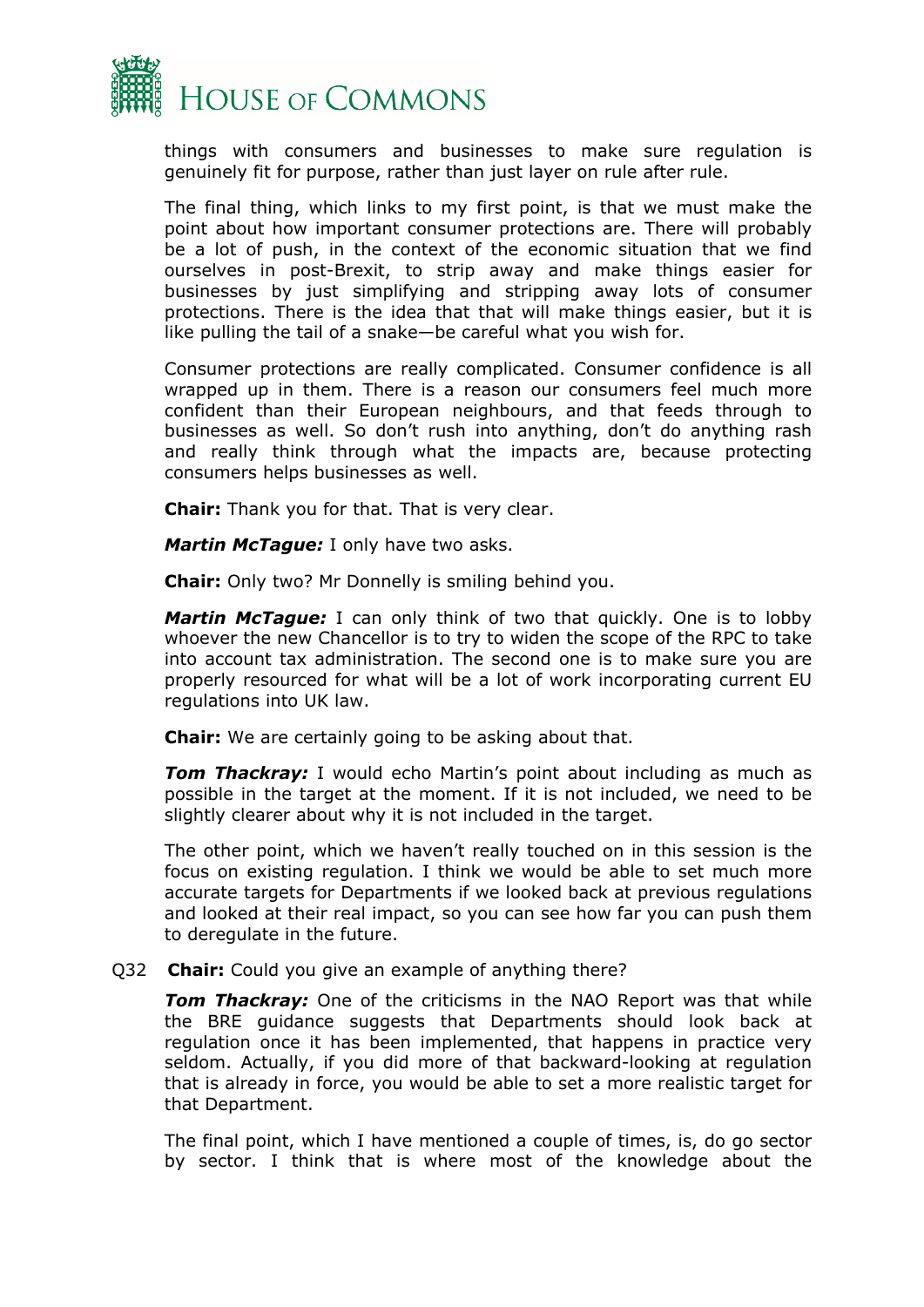

application of regulation is, and I think that is where it has borne the most fruit over the last few years.

**Chair:** Thank you very much indeed. We appreciate as a Committee your time and your expertise. Our transcript from this hearing will be available in the next couple of days—it is uncorrected, straight to the website—and you will get a copy. Our report is likely to be out in September or even October because of the way our recesses fall. We will make sure you get a copy. Thank you very much for giving your time. You are very welcome to stay for the next session. We need to switch witnesses over—their seats will be warm for you, if you want to stay.

### Examination of witnesses

Witnesses: Sir Martin Donnelly, Graham Turnock and Michael Gibbons.

**Chair:** For our second panel we have the people in charge of making sure that the Government target on reducing regulation is in place. Again from my left to right, we have Michael Gibbons, who is the chair of the Regulatory Policy Committee—welcome to you; Sir Martin Donnelly, the permanent secretary at the Department for Business, Innovation and Skills; and Graham Turnock, the chief executive of the Better Regulation Executive. It seems these regulatory roles could keep you going for the rest of your lives, given the amount of work involved. I will hand straight over to Chris Evans.

Q33 **Chris Evans:** Welcome to the Committee. The Small Business, Enterprise and Employment Act 2015 required the Government to set a target called the business impact target. How are you doing against that?

*Sir Martin Donnelly:* I will ask Graham to give you a detailed readout. I will just say that the first annual report on the business impact target came out in June and showed, I think, a breakdown by Department as well as in total.

*Graham Turnock:* So far, £885 million net reduction, so that is just under 10% of the way towards the £10 billion target.

Q34 **Chris Evans:** That is not quite right, though, is it? If you look at paragraph 8 in the executive summary, it says, "The £8.3 billion of expected costs imposed on business so far this Parliament that are not included in the scope of the Target greatly exceed the £0.9 billion", which is the £885 million you just quoted. So the target is pretty useless because you have taken out that £8.3 billion. Can you explain why you have done that?

**Sir Martin Donnelly:** Yes. The target is set by Ministers. You rightly referred to the SBEE Act, which explains the system for deciding on exemptions. Ministers have decided that tax burden is dealt with separately through HMRC and they have a separate target that you might want to talk about. There are other exemptions, including international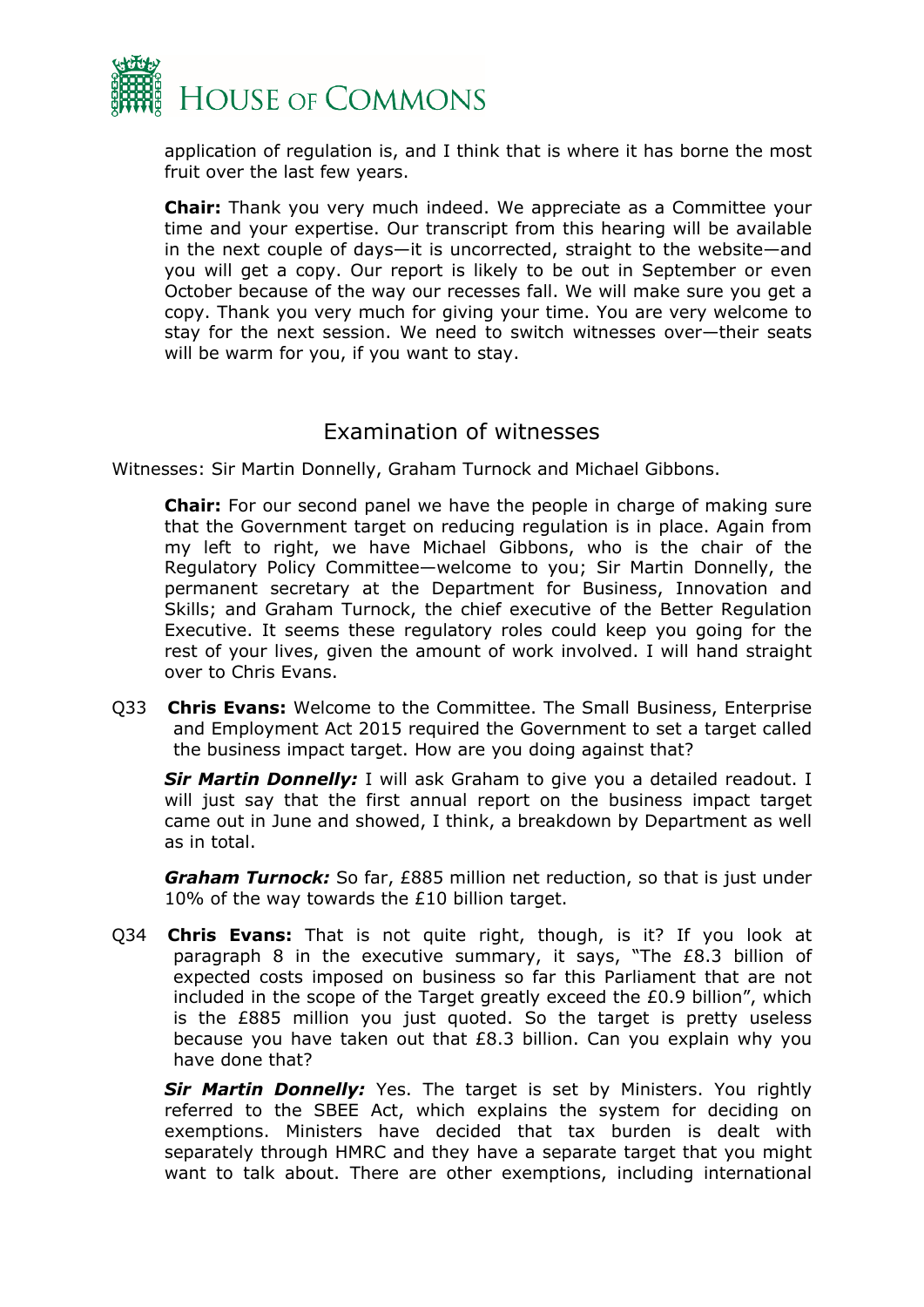

and European legislation. Any further exemptions—I guess we will come on to the national living wage—have to be examined against the need to ensure that growth, small business impact and minimising the cost to business are all checked. Then there is a transparency, so we have to explain why things are outside, and the Government does that. You are right that it is not the total, but there is clarity about what's in and what's out and then we focus on the bits that Government can have the most impact on.

Q35 **Chris Evans:** But if you look at figure 2 on page 17, the four things in here that you have taken out, if I'm right, are "EU in origin", "International in origin", "Relate to fees and charges" that regulators impose on the country and "Others, eg emergency measures". They are some big-ticket items that you have taken out of the target. The question I have to ask, Sir Martin, is, is this target totally useless and just smoke and mirrors, so the Government can feel good about themselves?

*Sir Martin Donnelly:* We have to work within the parameters that Ministers set for the target, but on the question of how useful it is, I believe that it is useful. But I would echo the points that were rightly made by your last witnesses: this is work in progress. We have been working on the issue of improving regulation in the UK for a good 15 years. We think that we are making progress and that this business impact target does concentrate Departments' minds on thinking more, and more effectively, about the impact of specific regulation on business. By setting them targets, we are, over time, improving that.

Q36 **Chris Evans:** But you have a target of £10 billion—am I right?

#### *Sir Martin Donnelly:* Yes.

Q37 **Chris Evans:** In paragraph 2.6 of the Report and figure 3, it says that you were not including will raise "cost to business by £8.3 billion" and that does not include the new national living wage, which will add costs of £4.1 billion. So you are going to fail to hit this target, then. If you include everything, you are not actually reducing any regulation.

*Graham Turnock:* If I may correct one part, you said it does not include the £8.3 billion, but I think it does include the £4.1 billion for the national living wage.

Q38 **Chris Evans:** Sorry, I've misread it—but could you clarify that? It says, "Of this net increase, the National Living Wage is expected to add costs of  $£4.1$  billion to business, and increases in the National Minimum Wage to add £3.1 billion of costs."

*Sir Martin Donnelly:* Government Ministers have decided and explained to Parliament that they do not consider that those are appropriate to take as within the business impact target that we are looking at.

Q39 **Chris Evans:** Could you walk me through why you came to the decision to exclude things like EU regulation, international regulation, and fees and charges? I can understand emergency measures, because they cannot be foreseen anyway, but I am interested in those three in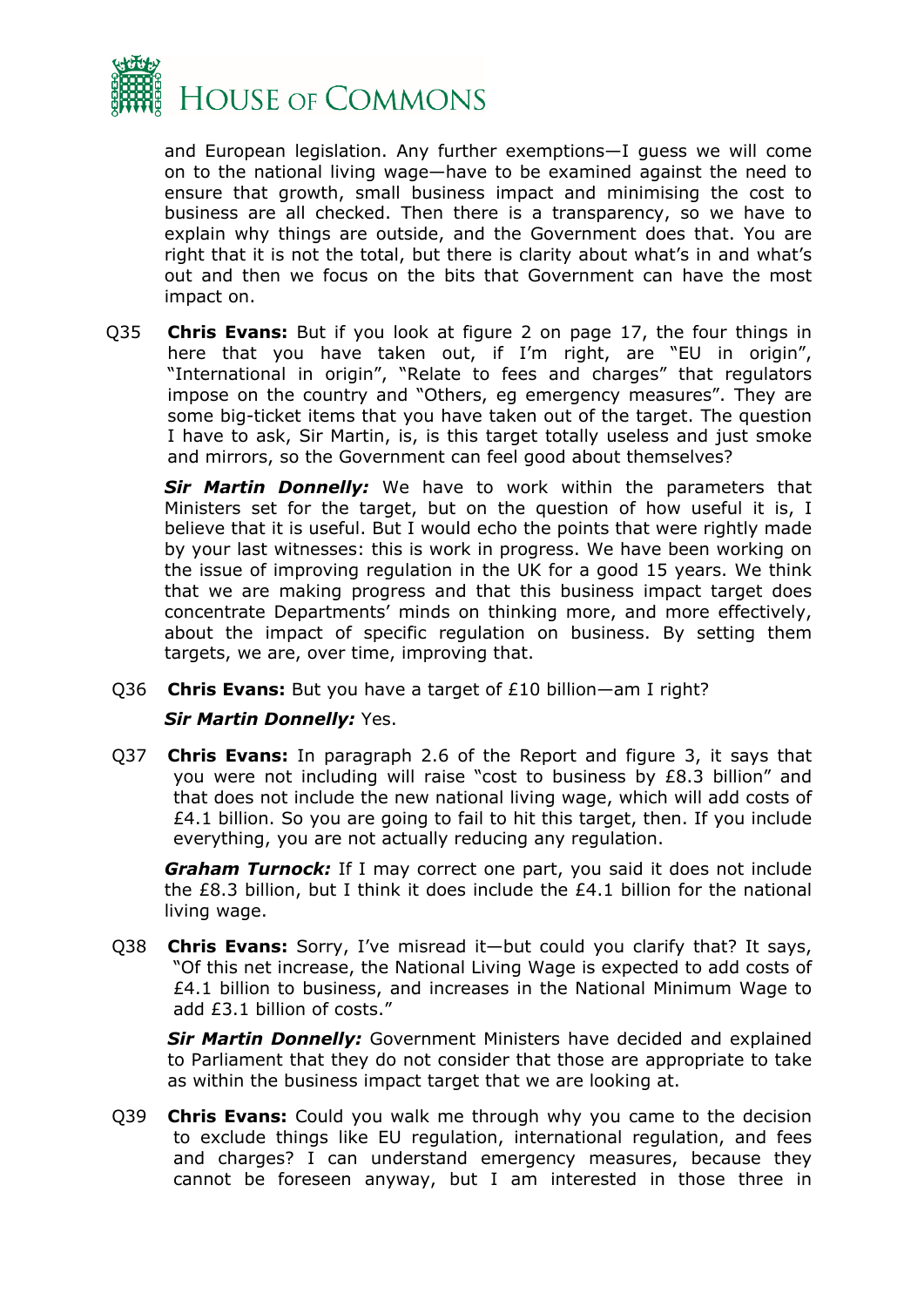

particular, given that, as we have seen in the press over the last couple of weeks, the EU has obviously been quite high up the agenda.

*Sir Martin Donnelly:* Yes. On EU regulation, I think there are two factors, and my colleagues who both know more about this will want to chip in. One is that, often, EU regulations are negotiated some time—perhaps several years—before they are implemented. The other is that since we are looking here for incentives for Departments to deal more effectively with the regulation for which they are responsible, EU regulation has so far been handled on a European level. We have the REFIT Platform. We have commitments from the European Council to look in particular at how you lighten the burden on small business and so on. That has been looked at separately to ensure that the link between the incentives to meet your target for deregulation are not obscured by what is going on in Brussels.

On fees and charges, it is a bit the same. Do you want to add anything on that, Graham?

*Graham Turnock:* Fees and charges is subject to a Treasury regime, which starts with the presumption that there should be full cost recovery for services. We believe that including it in the business impact target would be a duplication of that regime, which already creates the right incentives on regulators.

Q40 **Chris Evans:** So how will the target by affected by the forthcoming Brexit? It's got to be reset and recalibrated.

*Sir Martin Donnelly:* When we have left the European Union, areas of regulation currently dealt with on an EU level will logically be dealt with on a national level. Then the starting position—Ministers will want to decide, again, the precise parameters—is that they would be caught by the business impact target, but the precise details of course will have to be decided by Ministers.

Q41 **Chair:** Let me bring in the Comptroller and Auditor General.

*Sir Amyas Morse:* I just want to pick up on that full cost recovery point.

Generally speaking, the Treasury's full cost recovery formula is the most expensive possible way of looking at costs, with the full loading of overheads and everything else. It is not a mitigating argument, is it? You are saying, "Well, we're charging full cost recovery, which means we are actually giving them a bit of a pasting on costs." Would that be fair? We all know that that's how it works—even the Treasury Officer of Accounts is smiling.

*Richard Brown:* Something I do very rarely.

*Graham Turnock:* It is certainly intended to ensure that there is a proper calculation of costs. Additionally, we asked Departments to put pressure on their regulators to maximise their efficiencies such that those costs are minimised. I certainly agree with the Comptroller and Auditor General that there is a risk that it simply becomes passed through, but we have tried to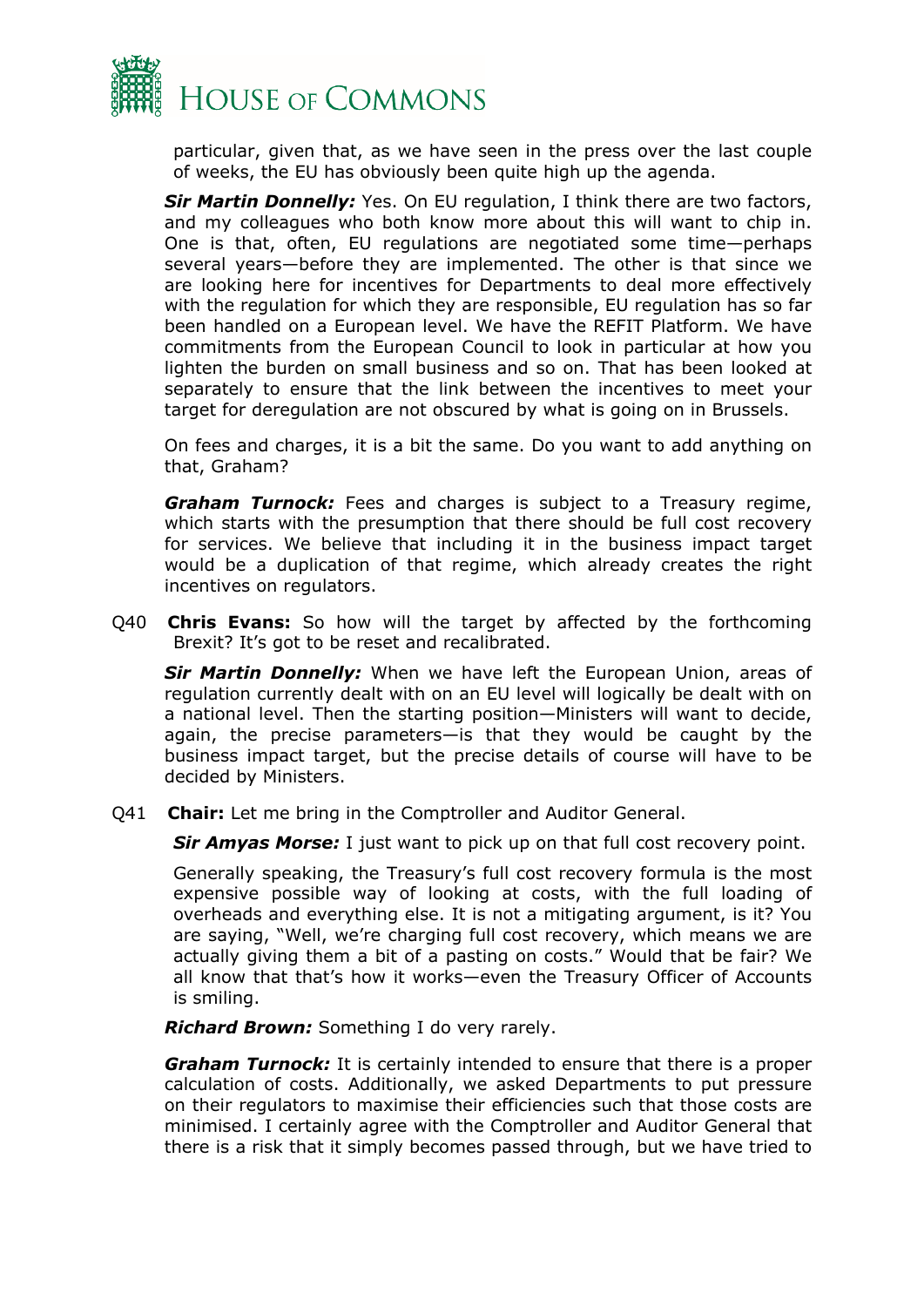

mitigate that by asking Departments to work with their regulators to minimise costs.

Q42 **Chair:** How is that going? How can you be sure? What assurances have you got that you are actually getting them to reduce their costs?

*Graham Turnock:* I think it is going in the right direction because regulators are under pressure to reduce staff numbers anyway and they are reducing the number of inspections, so that would naturally lead to lower costs. Mention was made of some of our sector-specific reviews; a good example would be our review of the chemicals industry, which has led to much better targeted inspection regimes and should lead to more reasonable fees being charged.

Q43 **Chair:** The Comptroller and Auditor General is itching to come in.

*Sir Amyas Morse:* Are you saying that reducing the number of staff at a regulator will necessarily reduce regulation?

*Graham Turnock:* I am saying that there must be a correlation between a reduced number of inspection staff and reduced numbers of inspections. Therefore, because charges are often based on the cost per inspection, there would be lower costs.

*Michael Gibbons:* Before I comment on essentially the issues of exclusions, to which attention has been drawn, I just want to make sure that the Committee is fully aware of the distinction between the role of the independent Regulatory Policy Committee, which I chair, and the role of BIS and the BRE in sponsoring the framework within BIS. Our purpose is not to comment on Government policies; it is to scrutinise the evidence base for new measures, largely via impact assessments, to give Ministers the benefit of whatever advice we come with before they make decisions, and to add credibility with external stakeholders where we validate Government conclusions. It was very pleasing, at least for me, to hear the respondents from business say that they derive some confidence in Government claims as a consequence of our role in the process.

The questioning so far has been about the definition of the target. The definition of the previous Parliament's target also had exclusions. Those exclusions, for Whitehall, are the same as they are now, which is to say the European Union—you have rightly drawn attention to that—financial systemic risk, and fees and charges. Last time, the numbers outside the one in, one out account, which has been widely publicised, were bigger than those within it. We are not talking about a difference here. I at least can understand the Government's rationale for wanting to exclude measures over which, in the case of the European Union, they don't actually have control.

You are asking about the BIT in this Parliament, and I draw the Committee's attention to two points. There are two major changes in the exclusions from the definition of the target this time. The first, as has been mentioned, is the national living wage—the biggest single measure in the account to date is outside the account. The second is a rather long list of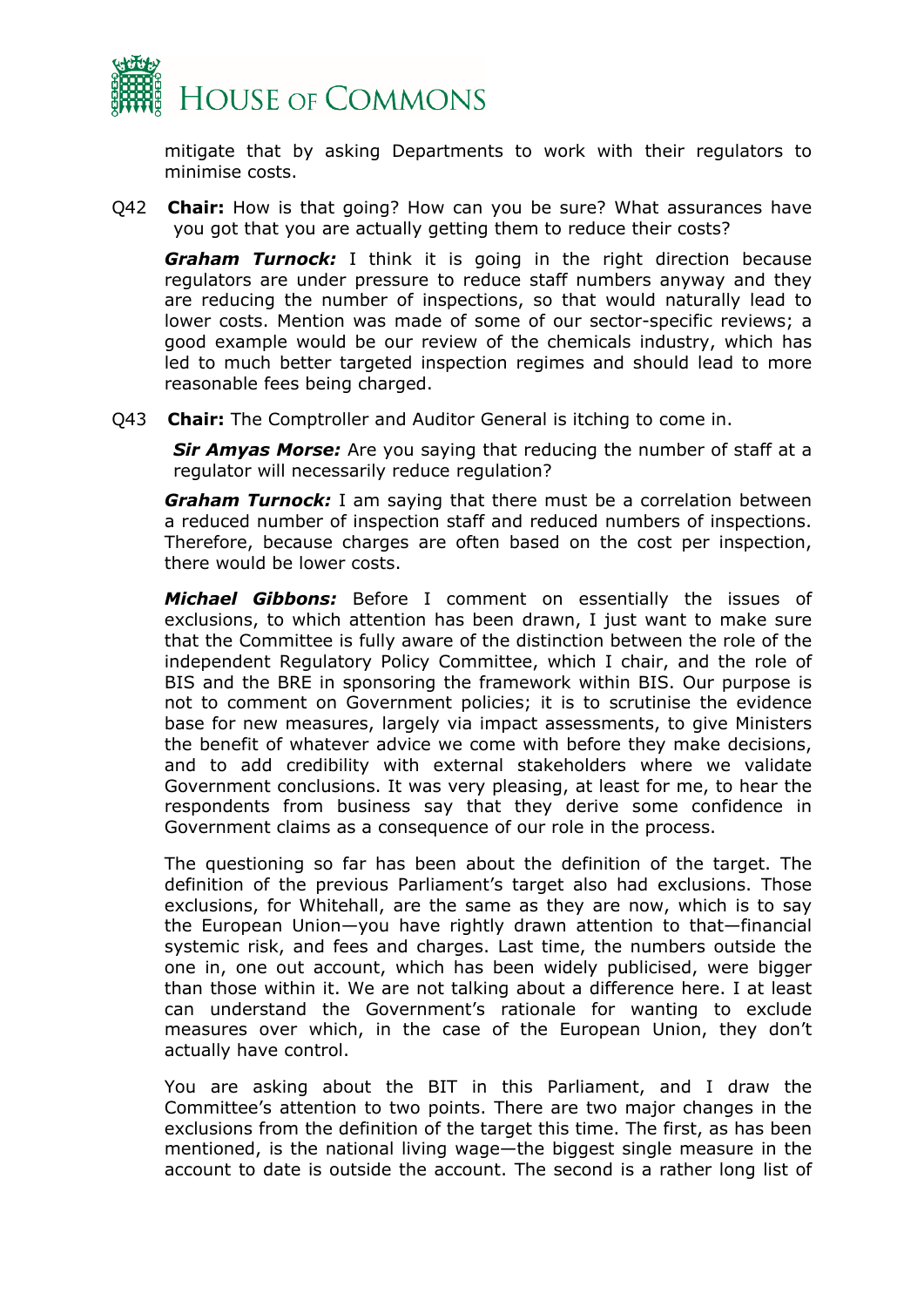

different categories of exclusion, which are largely there because the regulators have been brought in scope. We on the RPC welcome the regulators being brought in scope, but it appears that the way it has been done makes it inevitable that they have had to have lots of exclusions that are rather widely drawn and can be rather complicated.

Q44 **Mr Bacon:** I apologise to the witnesses that I had to step out of the Committee briefly, so I missed the changeover from the previous panel.

I would like to ask a rather broad question—perhaps "deep" is a better word—on EU regulation. I have heard a lot of stuff on the radio in recent days from law professors whom I would have thought might know better, so I would like your confirmation or clarification. Regardless of what, ultimately, Her Majesty's Government decide to do with particular pieces of regulation and, indeed, precisely because there is a whole pot pourri of different regulations covering a vast terrain, some of which are directives that have been transposed, some of which are directives that may get transposed but have not yet been, some of which are in train, and some of which are regulations that have direct effect, can you confirm that for the purposes of Brexit, whenever it happens, the obvious thing to do is, at the moment of Brexit—rather like what happened with India at independence in the late '40s, where they nationalised the entire imperial statute and tweaked it at their leisure over a period of some years and did not really get round to it until the mid-1950s—to nationalise the acquis communautaire, so that there are no legal lacunae that the learned professors, whom one has been hearing on the radio, have been talking about? We would then, as it were, tweak—or, perhaps, more than tweak—at our own pace. Is that how it is seen inside Whitehall, Sir Martin?

*Sir Martin Donnelly:* I am not an EU lawyer and I don't feel competent to answer that question. However, the position that you outlined is certainly one of the options that will be under consideration in the period before we leave the EU. My personal understanding is that that is possible but, as I said, I am not an EU lawyer.

Q45 **Mr Bacon:** I understand. I am not a lawyer either. I was a legal journalist but it is not quite the same thing. It was put to me this morning, by someone whom I think ought to know, that that is widely understood in Whitehall to be the likely solution in some shape or form. Is that fair?

*Sir Martin Donnelly:* I would not want to comment on likelihood, particularly this afternoon, but my understanding is that people will want to put that option to Ministers.

Q46 **Chair:** Let me be clear: there is discussion about this in Whitehall. Even if you are not able to share your advice to Ministers, there will be people working up advice that may or may not include what Mr Bacon outlined.

*Sir Martin Donnelly:* It is certainly the case that our legal teams and the Government's legal service are very focused now on all these issues.

**Chair:** I hope that is the case.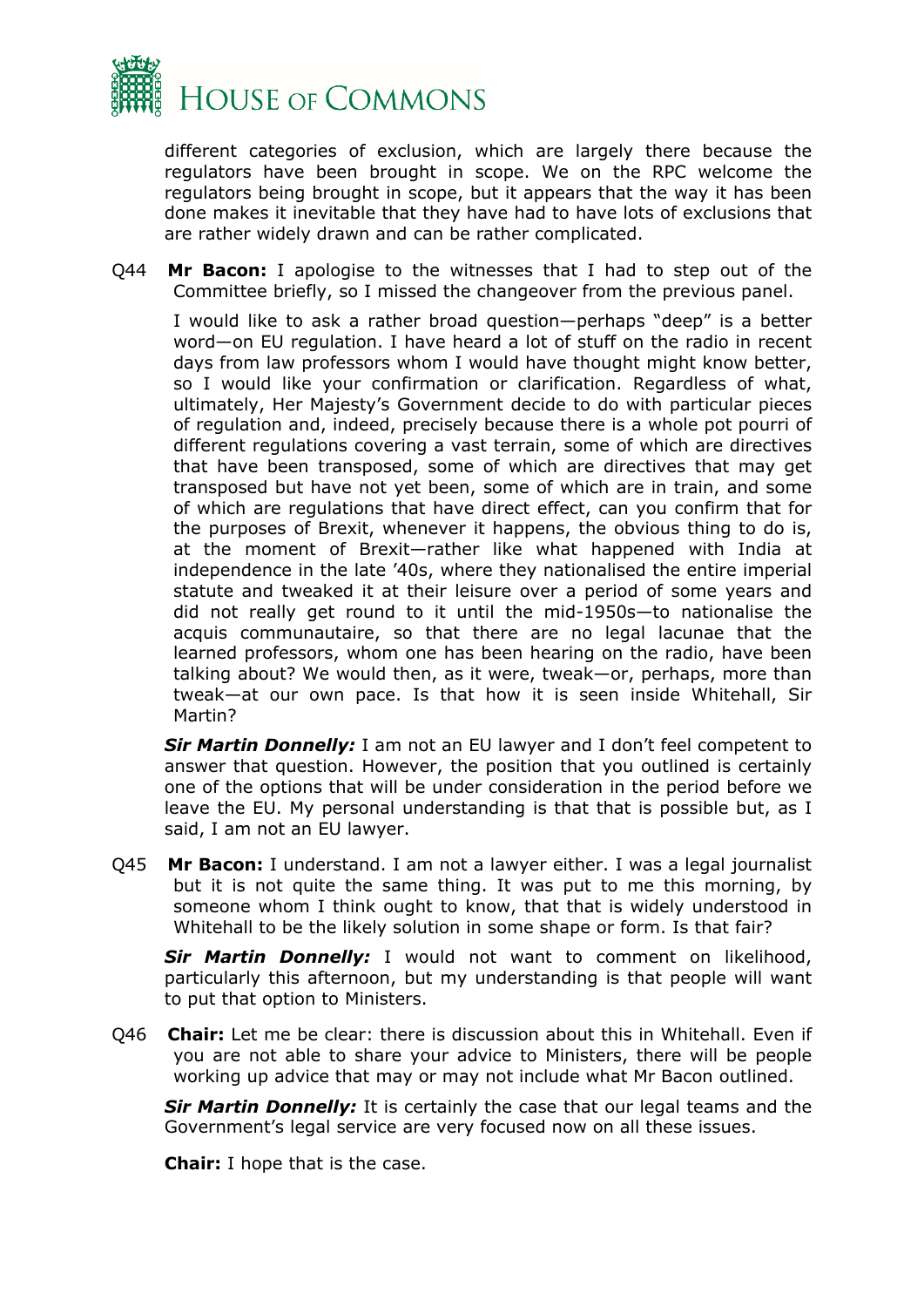

*Sir Martin Donnelly:* It has only been three weeks since the referendum and there is a lot of work to do.

Q47 **Chair:** We asked your colleague at the Treasury this question: were there any plans in BIS for what would happen in the event of a vote for the UK to leave the EU?

*Sir Martin Donnelly:* We were following the guidance given by Ministers, which was not to make contingency plans for this outcome.

Q48 **Chair:** Okay. So on other issues such as jobs and migration, on which BIS sometimes has a different view from other parts of Government—you had not planned for any of that either?

*Sir Martin Donnelly:* We have been working very hard in the past few weeks, engaging and listening to businesses of all sizes. Ministers have been out there. There have been a lot of meetings including with the groups that you—

**Chair:** In the past few weeks. Since the vote, you mean.

*Sir Martin Donnelly:* Since the vote, yes.

Q49 **Mr Bacon:** I mentioned I was a legal journalist. I was a financial journalist as well and I used to follow trade talks—the GATT round and things like that—quite closely many years ago. There is now said to be a severe skills shortage in the area of trade negotiations because we have not had trade negotiators of our own; we have relied on our one twentyeighth seat, represented by the EU Trade Commissioner. What steps are now being taken? Obviously some of it is going to be training up people but there are, on this planet, quite a few skilled trade negotiators and many of them are our friends in Canada, Australia, New Zealand and elsewhere. What steps are being taken to gear up and skill up Her Majesty's Government for these negotiations in the short and medium term?

**Sir Martin Donnelly:** This is getting a little way from the Report, but I will do my best.

**Chair:** I know, Sir Martin, but it is your first outing since the vote so we are keen to hear.

*Sir Martin Donnelly:* I will do my best to answer but I would be grateful if you would take this as a personal view. As you know, it is the case that article 50 or whatever route has not yet been taken. If it is article 50 we would therefore expect a period of at least two years in order to prepare for the new situation. It is also the case that we have a lot of people who are experienced negotiators in a range of fora, such as G7 financial negotiations. In Europe, as you will know, the Commission trade negotiators work very closely with the national member states. It is similarly the case that a lot of people have reached out to us, which is much appreciated. We are seeking to use the offers that are coming in to train and, where appropriate, to bring people in.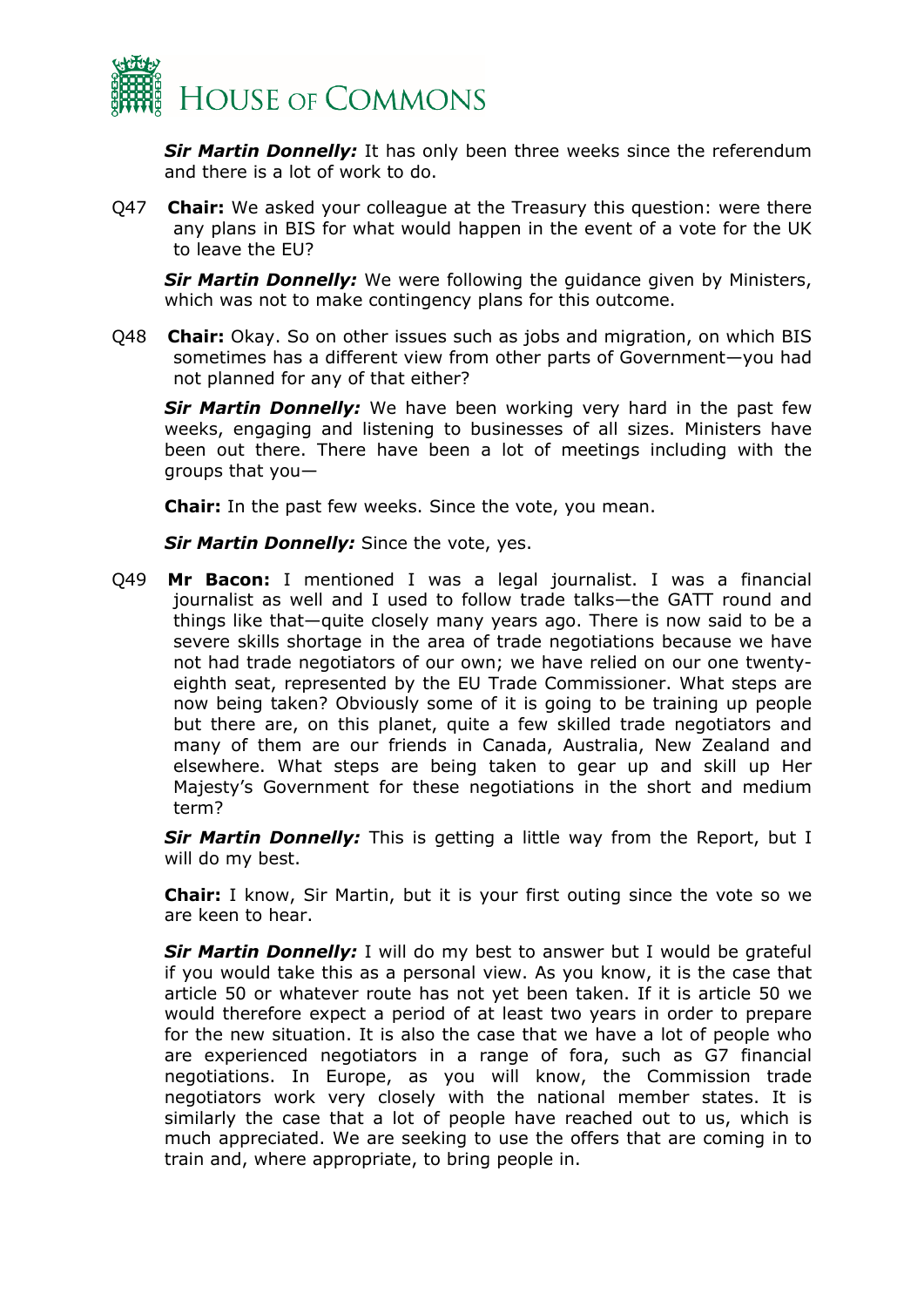

I think the key challenge in the short term is perhaps less on the trade negotiator front than the question of international trade law. We need to ensure that we have the right number of trade lawyers able to deal with the very detailed issues which you will know come up in the range of sectors. The second issue, and we are working very actively on this, is to make sure we connect with business as to what precisely the regulatory, tariff or quota issues we would have to deal with are. A lot of them will actually be regulatory.

**Chair:** Thank you.

Q50 **David Mowat:** I wanted to follow up on Mr Evans' questions about targets and things that are in scope. The overriding, massive, quantitative achievement of the programme has been the plastic carrier bags figure. Would that be right? Of your £0.8 billion savings towards the target, 120% of it has come from the plastic bags initiative. Is that fair?

#### *Sir Martin Donnelly:* Yes.

Q51 **David Mowat:** I read that with interest. What we have done is passed a regulation that requires business to do something they weren't doing and said, because of that, they are going to get the benefit of the revenue of the plastic bags—that is actually questionable; I will come back to that and we are therefore going to claim that as £1 billion toward our target. Is that a fair summary?

*Graham Turnock:* It is a fair summary but it follows the rules.

Q52 **David Mowat:** Following that, you charge 5p per bag. Had you charged 7p per bag you'd have got £1.4 billion towards the target?

*Graham Turnock:* I don't think so.

#### Q53 **David Mowat:** Why is that?

*Graham Turnock:* Because there is provision for the businesses to give a substantial part of the proceeds to charity. I think it may well be the case that the charitable contribution would have gone up if the charge had been higher.

Q54 **David Mowat:** Alright. What I am getting to is that there is a sort of Alice in Wonderland element to this, isn't there? We passed a law requiring businesses to do something they were not doing. As a consequence of that law and the regulation we have imposed on business to do something they were not previously doing, we are claiming £1 billion towards our target. That is like something out of Alice in Wonderland.

**Chair:** Figure 13 shows that.

**David Mowat:** Your point was that that is the rules, but that is also an Alice in Wonderland-type answer, to be honest. Does it really strike you as being within the thrust of what the Government are trying to achieve in this policy and with this target that we can have  $£1$  billion towards it because of a regulation we have imposed on business?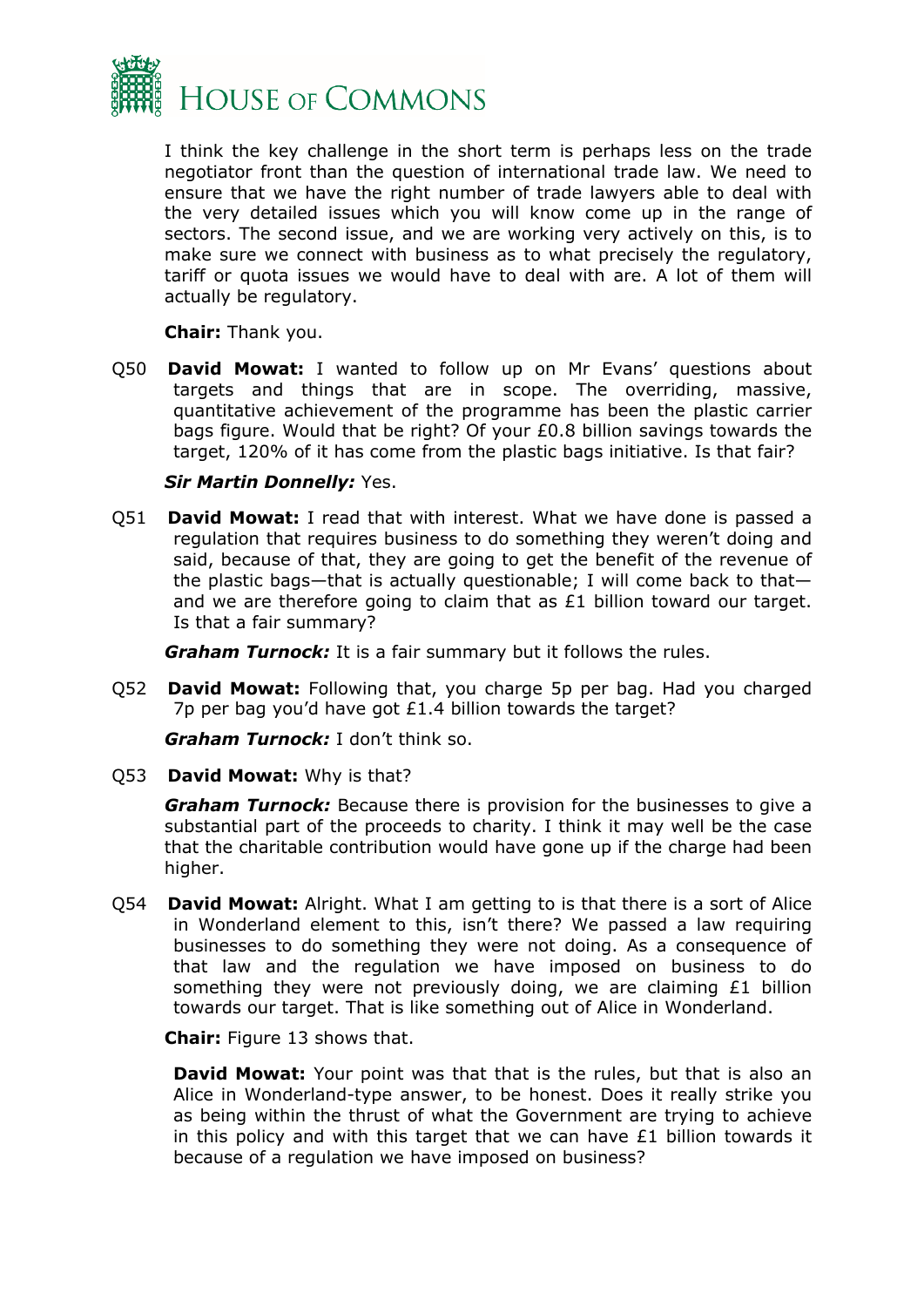

*Michael Gibbons:* Can I try? We validated this measure so I am happy to answer for it being within the rules. Incidentally, in the last Parliament this would not have counted against the "one in, one out" account, because it is a new regulation and new regulations, however beneficial to business, did not qualify as being in the scope in the last Parliament. The change has been made for this Parliament.

It is a regulation; there is no question about that. The benefit arises because, as a direct result of the regulation, the businesses concerned will receive an income stream related to the 5p. I think your supposition of the consequence of increasing the number is probably near to reasonable. Also as a result of that, they need to purchase fewer plastic bags. They therefore have a profit as a consequence—a benefit as a consequence which we have validated. Graham is right to point out—

Q55 **David Mowat:** They have a profit if and only if consumers don't spend less on other things because they are spending that money on the bag. That is one of your assumptions in this.

*Michael Gibbons:* That would potentially be an indirect effect. We are measuring the direct effects, which are that there will be a payment and there will be fewer plastic bags. Graham rightly makes the point that businesses are then invited to make a contribution to charity. Because they are invited and it is not a regulatory requirement, we have not scored it as a direct effect. That is why you see a big benefit on the account.

Q56 **David Mowat:** So I am right in saying, I think, that had you put in a charge of 7p and not 5p you would be even closer to your target. You could charge £1 and you're there. You're there—you have got your £10 billion, actually. This is not what the Government meant to happen when they were talking about reducing regulation.

*Michael Gibbons:* I would agree with you that it is not deregulation as we know it, but it is a regulation with a positive—

**David Mowat:** It certainly isn't deregulation as we know it.

Q57 **Chair:** You talk about it being a positive outcome, but every business that qualifies under this—that has to provide bags—has to have changed, for example, its till system and charging system to get the 5ps. Then it has to make sure it accounts for that and—if that's what it chose—the charity, although you are saying that is out of scope. As Mr Mowat has rather deftly highlighted, and you have acknowledged—I think you said this—it is regulation, but not as we know it. Sir Martin, do you have any comments about this, before we go back to Mr Mowat?

*Sir Martin Donnelly:* Yes, I would make two comments. One is that it is not something that the Government itself has decided, and that's an important point.

**Chair:** Sorry. What is not—

*Sir Martin Donnelly:* The fact that this figure was added to the net total. It was decided through the independent RPC and the process—so the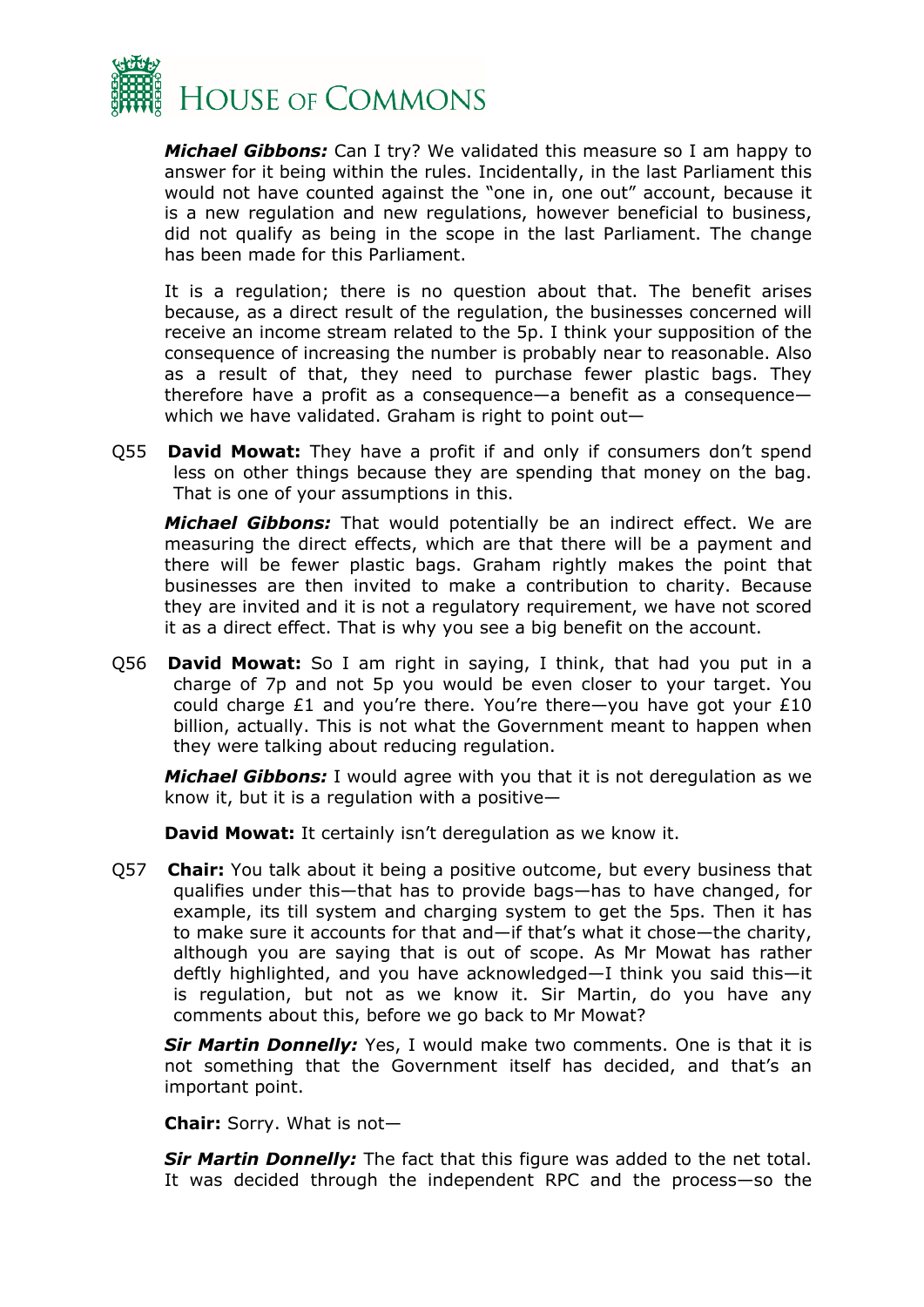

process is independent. The flipside of that is that other things, such as lifting the cap on student tuition fees, which also benefits universities and other enterprises like that, have not been counted. Work we did on ringfencing simplification has also not been counted. You have to draw the line somewhere. Every system is going to throw up slightly unusual cases. My point would simply be that we have got a coherence in the system that, over time, produces better outcomes for business. You can certainly argue the toss on individual cases, but I think you have to look at the system as a whole.

Q58 **David Mowat:** I have never been in the retail business, but you could argue that we have given business  $E1$  billion, apparently, with this initiative. If it was such a good thing, businesses might have done it themselves anyway—it did not need the Government to pass a law to put in this regulation, which then counted  $E1$  billion towards the deregulation target.

*Sir Martin Donnelly:* You might have for the wider environmental issues—

Q59 **David Mowat:** No, I am not saying it should not be done. What I am questioning is whether it should score towards a  $£10$  billion target, as 10% of it. If we go to figure 12 on page 35, there is the "Increase in estimated benefit" with the £200 million a year, which is presumably the £1 billion towards your target, but if I look at the line for standardised tobacco packaging at the top, you have included there an increase in cost. Have you included in that a loss of revenue—people selling fewer cigarettes?

#### *Michael Gibbons:* Yes.

Q60 **David Mowat:** You have included that. So that £48 million is not just a packaging cost; it includes the reduction.

*Michael Gibbons:* That's right.

Q61 **David Mowat:** I will just finish then, Sir Martin, by asking you a question. You say it is an independently verified figure, which is a bit like saying, "Well, it wasn't us that did it; it was the independent people", but you are claiming it towards your target, aren't you, so effectively you own it?

*Sir Martin Donnelly:* We are saying that there is a set of rules that apply to all these cases—they get applied independently and we then take the results. We do not influence individual—

Q62 **David Mowat:** Would you agree that when Ministers were dreaming up this deregulation challenge and the target of £10 billion, this was not the sort of thing that they thought would be in it?

*Sir Martin Donnelly:* I think they were trying to design an overall system. You have to do it in system terms, otherwise you do not get the coherence.

Q63 **David Mowat:** So the answer to my question is that when Ministers were coming up with the £10 billion target to reduce regulation across the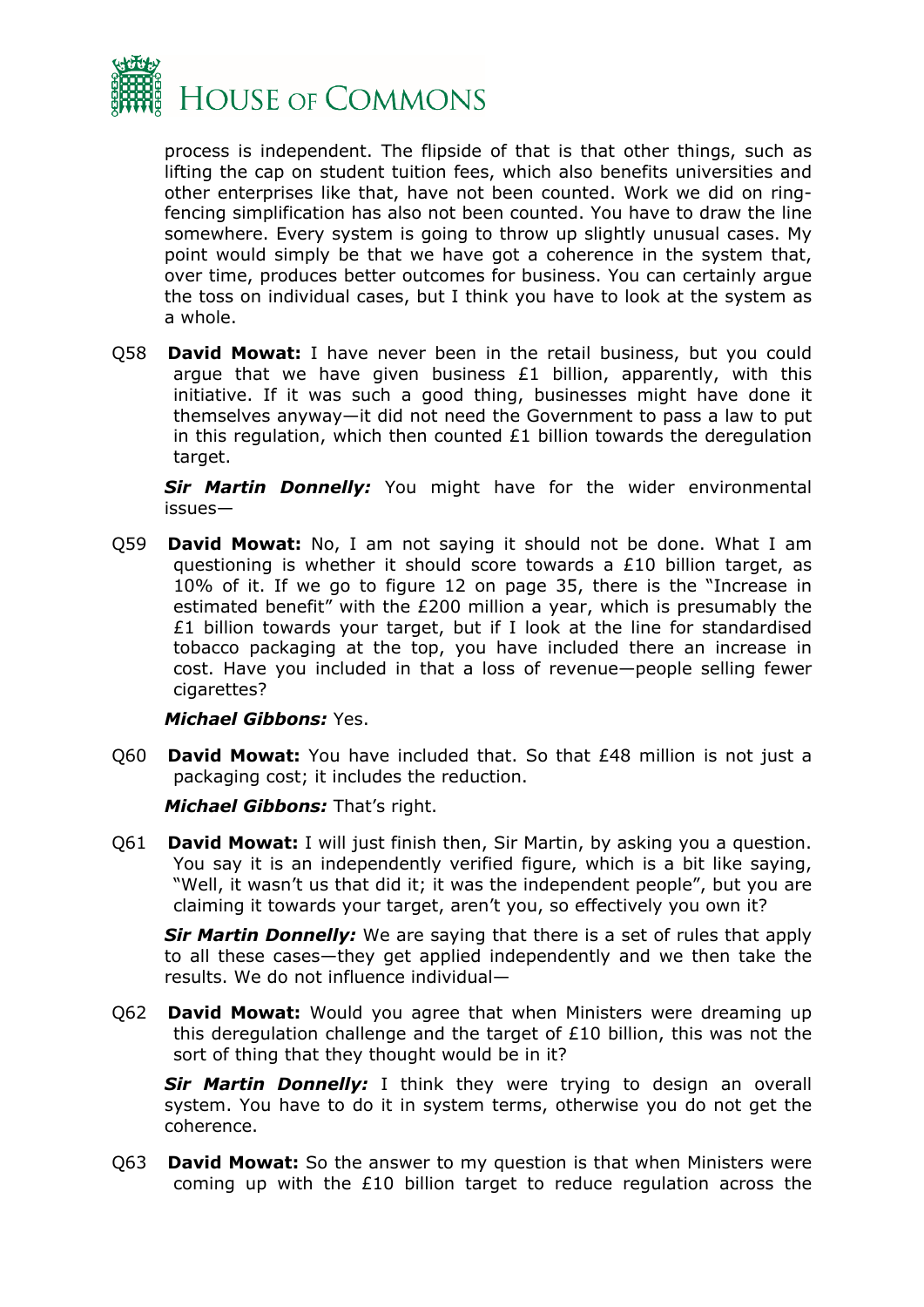

country, someone said to them, "Well, we might think of some new regulations that increase benefits to business. That's a great thing to have."

*Sir Martin Donnelly:* If there are benefits to business, they get assessed, picked up and put into the system. Overall, that seems fair.

Q64 **Mr Bacon:** May I ask for a point of information, just to flog this plastic bag thing a bit more, because it is such fun? When you said that there is a provision for giving some of the money from the collected tariff, as it were, to charity, can businesses give the whole 5p to charity, if they want?

*Michael Gibbons:* It is their decision.

Q65 **Mr Bacon:** They can give the whole lot to charity, if they wish?

#### *Michael Gibbons:* Yes.

Q66 **Mr Bacon:** So when I see the sandwich shop where I buy my sandwich every Friday putting the whole 5p into a tin for the Royal British Legion, that is perfectly okay. They didn't need to change their systems. Is it necessary to change your systems to do that? They haven't done—I still get my sandwich.

*Michael Gibbons:* I don't recall what the IA said, but I can imagine that in some cases it was necessary and in others it probably wasn't. I would need to check.

**Chair:** We are getting away from the subject of the Report a little. I suspect it is a bigger issue for organisations larger than your sandwich shop, Mr Bacon.

**Chris Evans:** Can I put on record that the plastic bag charge was a Welsh innovation? We had it first.

**Chair:** It's all your fault.

Q67 **Chris Evans:** Before we move on, I want to mop up one or two questions about the target. Why was the national living wage not included? It is obviously a flagship policy for the Government. There is an ongoing dispute just outside my constituency about the national living wage in a bakery. Why wasn't it included in the target when it seems to me to be one of the biggest burdens faced by larger-sized businesses?

*Sir Martin Donnelly:* The Government set out their reasoning in a statement to the House on 3 March. The argument was essentially that it was part of a wider package for business that included reductions in corporation tax and national insurance which, taken together, outweighed the cost of introducing the national living wage. Because that package included tax, which, as we have discussed, is outside the business impact target parameters, it was deemed reasonable to treat those measures together and therefore to exclude the national living wage from the BIT.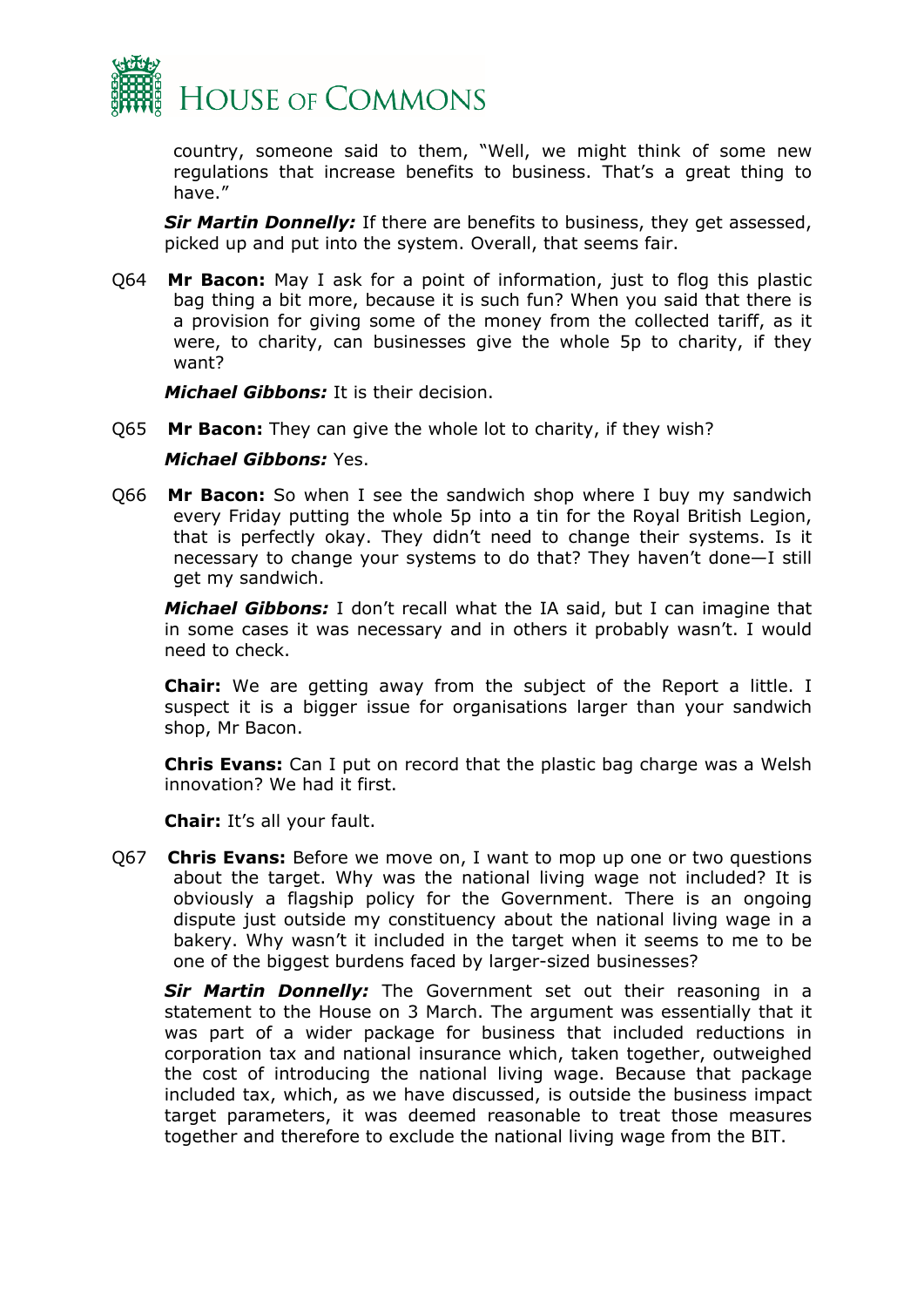

From where I sit, the important thing was the transparency. The Government took a specific decision, justified it specifically and did not seek to change the wider rules, thereby maintaining the coherence of the system.

Q68 **Chris Evans:** How would you explain that to the average employer who would say that they are struggling to pay the national living wage? How would you explain to them, in layman's terms, why it is not included as a burden on them?

**Sir Martin Donnelly:** It is accompanied by reductions in the taxation rates that they will pay on their profits and on national insurance for their workforce which, taken together in gross, outweigh the costs.

Q69 **Chris Evans:** Would you say there was an element of cherry-picking with this target? You pick the easy wins—the low-hanging fruit, such as plastic bags—but the bigger issues are just parked.

*Sir Martin Donnelly:* I think it is a very good Report from the NAO in a very complicated area. There are some decisions for Ministers and, ultimately, Parliament to take about coverage. What concerns me as an accounting officer is that, within the parameters we are set, the job is done professionally, and that it has a positive impact on lightening the unnecessary burden on business. Sometimes, of course, the burden is required. The evidence I see suggests that we are, however imperfectly, continuing to deliver this and that we are getting better at it over time.

Q70 **Chair:** Joe Perkins from the National Audit Office wants to come in.

**Joe Perkins:** Can I come in briefly on the tax offset issue? The national living wage was introduced at summer Budget 2015. There were quite a lot of changes to business taxation at the same time, including corporation tax cuts and cuts to employee national insurance contributions, but also the apprenticeship levy. The net effect of those is estimated by the Treasury to be quite a big burden on business, of the order of £3 billion a year in 2020-21. The witnesses, or the Government, have selected a certain set of changes to taxation as offsetting the national living wage, but there were other changes to business taxation at that time.

*Michael Gibbons:* If I may come in on that, because you said that the witnesses said this? I would like to make clear the position of the Regulatory Policy Committee: from time to time there are inevitably tensions with the nature of our advice to Government. We are independent; we are set up to have those tensions. We made it clear that our view of the national living wage as a new exemption was that we would straightforwardly wish for it to be included in the regulatory account—the BIT account—as, indeed, the changes in taxation would be included in the Government's fiscal account. We felt we should just keep it straightforward. In our published opinion on the national living wage, we said that if the same rules for one in, one out in the previous Parliament had been followed, this measure would have been within the scope of the target.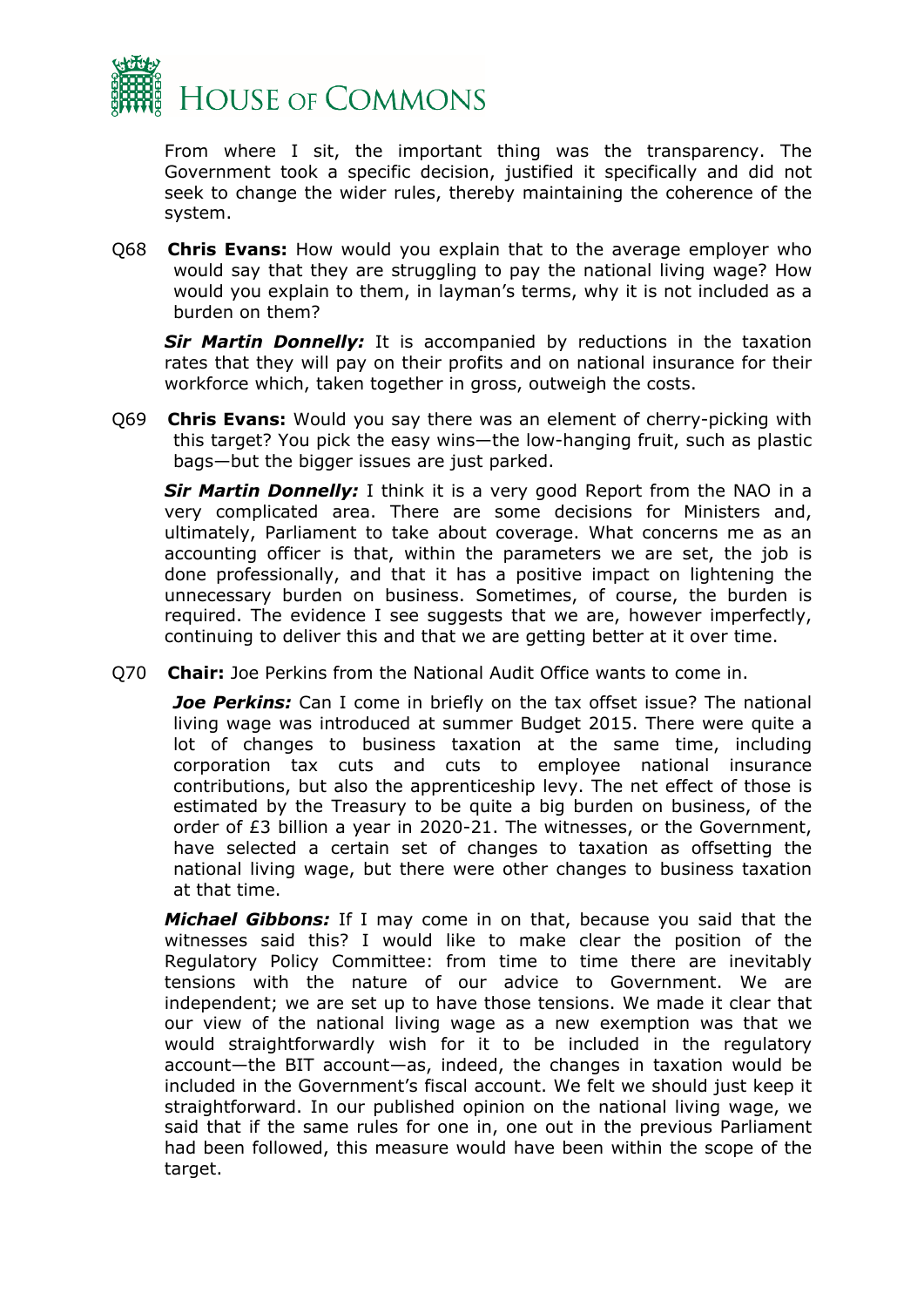

I would like to add to the commentary on the national living wage, because it came up in the previous session. I would like to reassure the consumer representative that the impact assessment did discuss the wider impacts on employees in particular and on society. It did not, to be fair, monetise them, but it did a full job in discussing the implications. That was a case—one not always followed around Government—where the wider implications of the effects on society were properly discussed.

Q71 **Chris Evans:** I would like to turn to paragraph 3.4 of the Report, on page 22, and look in particular at the red tape challenge. It says: "many departments have only a partial understanding of the total costs and benefits to business of the regulations for which they and regulators are responsible and of the scope for reductions." Why is that?

*Sir Martin Donnelly:* The short answer is that it is a very complicated area. A lot of work has been done with and by Departments, including in some cases reviewing the entire stock of their regulation. We have also found—I defer to both colleagues here—that the red tape challenge approach of a bottom-up look at a series of regulations across a sector, often from more than one Department, is a very effective way of finding those that have most impact on business and where something can be dealt with. Obviously, some Departments are more business-facing than others, so they perhaps face less of a challenge in understanding that. We found the red tape challenge and its predecessors to be a pretty effective way of getting at where the burden really exists.

Q72 **Chris Evans:** But many Departments are not signed up. For example, it says in the same paragraph that "the Department for Environment, Food & Rural Affairs has compiled a comprehensive database of the legislation it has in force", but that five of the 14 Departments have "no plans" to quantify regulations. I know that that is outside your remit, Sir Martin; you can only speak for BIS. I suppose I could ask Mr Turnock. If this is a No. 1 priority of the Government, why is EFRA massively up on this, yet the other Departments are dragging their feet and making excuses about it?

*Graham Turnock:* If I can answer for why EFRA is so strongly in the lead, there are very strong, coherent policy objectives in the Department that coincide with the better regulation objectives. EFRA sees simplification of the system of support to farmers as absolutely critical to its policy focus, and that is partly why it puts a lot more in. If you look at the figures, the NAO has reported on the size of the EFRA BRU, and it is considerably larger for its budget than most other Departments. We applaud EFRA for being very focused on the agenda. Some other Departments are not quite as focused, and generally that is where their policy interests are not so strongly aligned with the better regulation agenda, but that does not mean they are not doing good work. Quite often, they have chosen to focus on putting their energy into sectoral bottom-up reviews rather than doing an across-the-piece stock review, as EFRA did.

Q73 **Chris Evans:** Could you explain the comments of the BRE in paragraph 3.5 that departmental budgets are "specifically designed to avoid the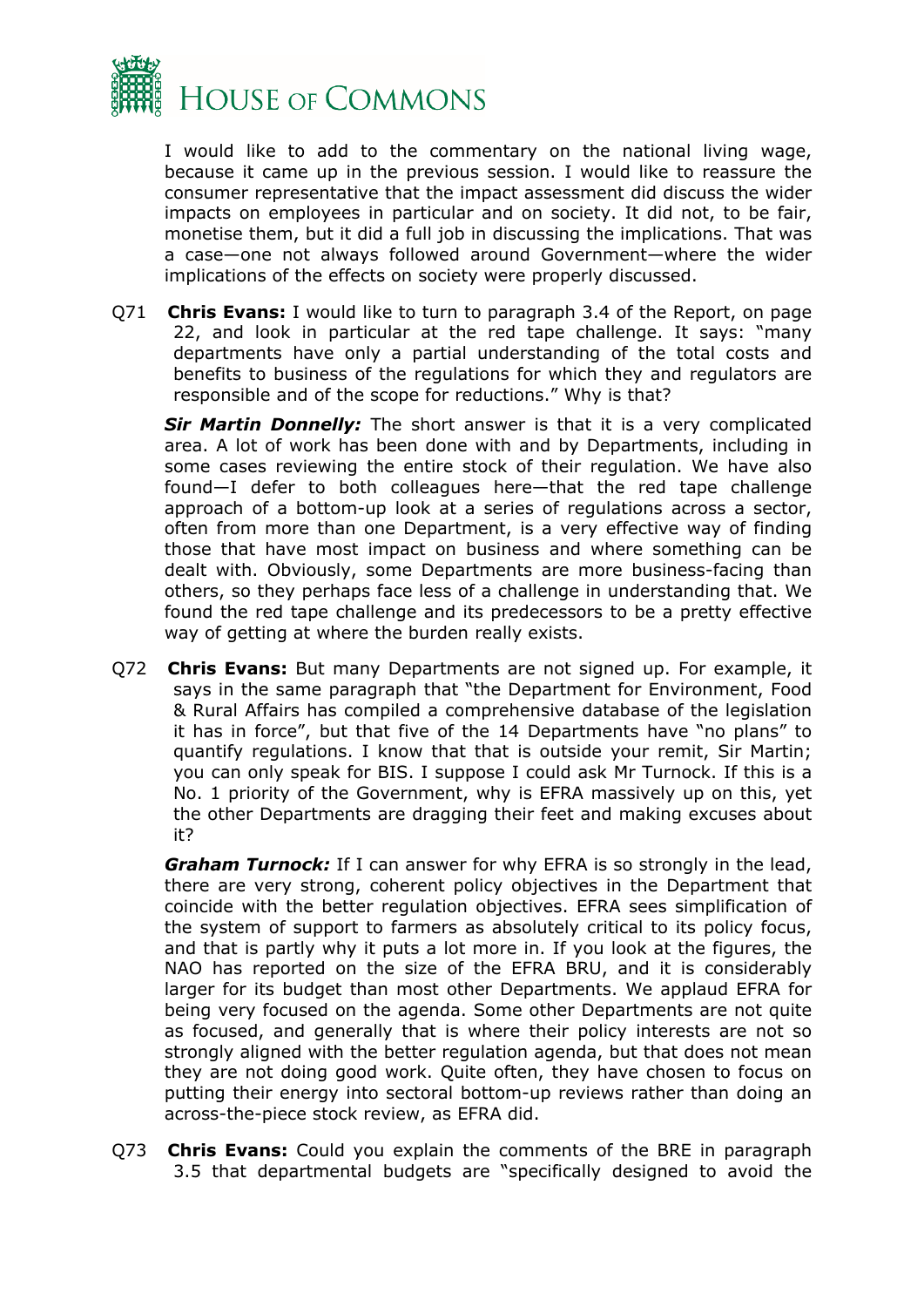

need to calculate the size of the each department's stock"? How did that come to be the case? Are people serious about reducing red tape and regulation?

*Graham Turnock:* Yes. Is your question—

**Chris Evans:** There are two questions there. Sorry, I should have waited for you to elaborate on why you think budgets are specifically designed to avoid the need to calculate the size of the each department's stock. How has that come about?

*Graham Turnock:* The point is that if we had set the target as a reduction in percentage terms of the stock, we would have had to calculate the stock. By setting it as an absolute figure, we clearly do not need to calculate the stock. What we need to do is apportion that £10 billion between Departments in an equitable and reasonable way. That is what we meant to say.

Q74 **Chris Evans:** I will come on to some information on this, but in the experience of the BRE, are Departments serious about this target or are they coming up with pretty lame excuses to avoid doing it?

*Graham Turnock:* I think that the large Departments, on whom we are mainly dependent in hitting the  $£10$  billion, are very well seized of the challenge that has been set of them and have, generally speaking, put in place substantial Better Regulation Units to support that. The indications are that their Ministers are focused on delivering as well. There are a number of smaller Departments that do not actually make that much of a difference to the £10 billion. The picture is a bit more mixed there, and they have very small Better Regulation Units, even for the size of their small budgets.

Q75 **Chris Evans:** But my concern is this. If you look at footnote 1 of figure 6 on page 23, it says: "As of June 2016, three departments had not agreed their deregulatory budgets". Those were: the large-spending Department for Education; the Home Office, which probably has more regulation in terms of legislation than any other Department; and, most worryingly of all, HM Treasury. How has that come about? Are there any discussions with those Departments to agree those budgets? What has the progress been?

*Graham Turnock:* Absolutely. I think all three Departments are characterised by the fact that they did not have large programmes of deregulation in the previous Parliament. They were asked to deliver against one in, one out and one in, two out, but in the case of Treasury and DFE, they had very few new pieces of regulation. That meant they did not have to do very much deregulation. The Home Office ended up in deficit under one in, two out. They do not have experience and confidence in delivering large regulatory programmes. Because we were in the business of agreeing budgets with Departments, there would have been a choice for us as to whether to accept a very unambitious target from those Departments or to engage them in longer discussions to try to get to the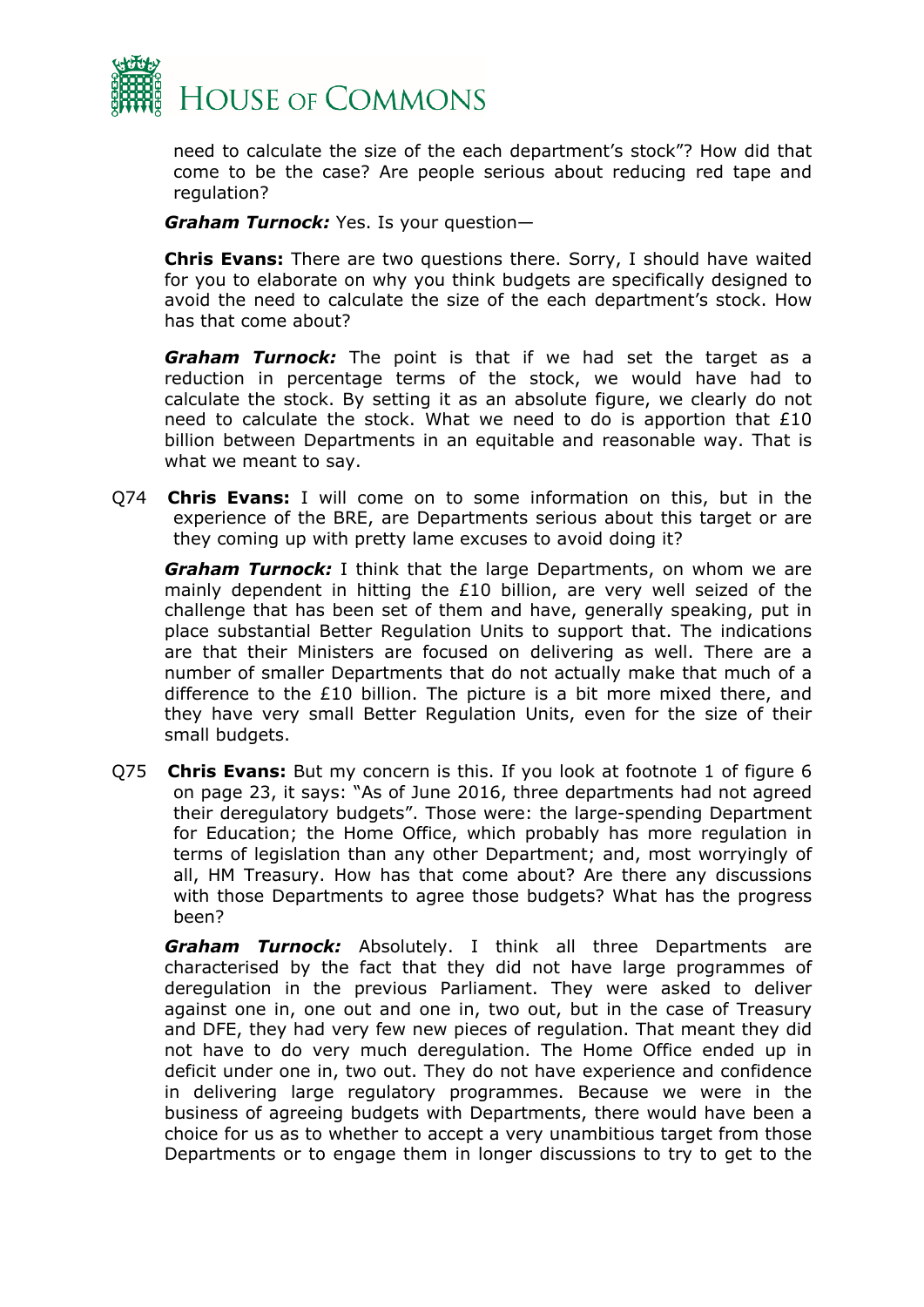

bottom of a better understanding of what they could do, and that is what we are doing.

Q76 **Chris Evans:** To be clear, you are saying that the Treasury does not have the confidence. Is that the word you used? Did I get that right?

*Graham Turnock:* I would say that they have not got the experience of having delivered a substantial deregulatory programme, so therefore, yes, they are not confident in setting a large deregulatory target.

Q77 **Chris Evans:** Even though they regulate more than anyone else and have introduced more regulation in those five years than any other Department.

*Graham Turnock:* It is fair to say that they have regulated a lot, although much of that has come from Europe, so they were simply applying European regulation.

Q78 **Chris Evans:** That's got to be deeply concerning.

*Sir Martin Donnelly:* May I briefly come in on this?

Q79 **Chris Evans:** I know I'm not being fair; I am talking about the Treasury and there is no Treasury witness here.

*Sir Martin Donnelly:* To underline the point that Graham made, it is important that we get the right stretch targets. We are in close discussion, including with Ministers, on precisely what those targets should be for the last three Departments. I spoke to the Treasury about that yesterday. People are very aware of the need to reach agreement. It is important that we reach agreement on a figure that is neither unrealistically high nor not stretching. The target process has helped us to focus all Departments on what they need to do, and there has been some pushback, which is fair enough, but we are getting there.

Q80 **Chris Evans:** So it's a bit rich of the Treasury to issue guidance to Departments that they should monitor their ongoing impact around decisions when they have not got the confidence to set their own budgets. Would you say that was fair?

*Sir Martin Donnelly:* No, I don't think that is entirely fair. There are some issues around financial services regulation that are quite specific and are partly covered by an opt-out in terms of systemic risk, I think. We just need to be clear that we are setting meaningful targets that can be met.

Q81 **Chair:** Do you think you have got enough powers, whether carrots or sticks, to get Departments to meet this agenda?

**Sir Martin Donnelly:** Honestly, I think that the encouraging thing about this agenda is that Departments themselves are owning more of it. I have been around this circuit long enough to know that it is quite easy to game systems. We are in a better place in terms of Department genuinely taking on the often difficult trade-offs they have to make between more regulation or regulation of a particular form and meeting their targets. Ultimately, for it to work, it has to be embedded in the culture of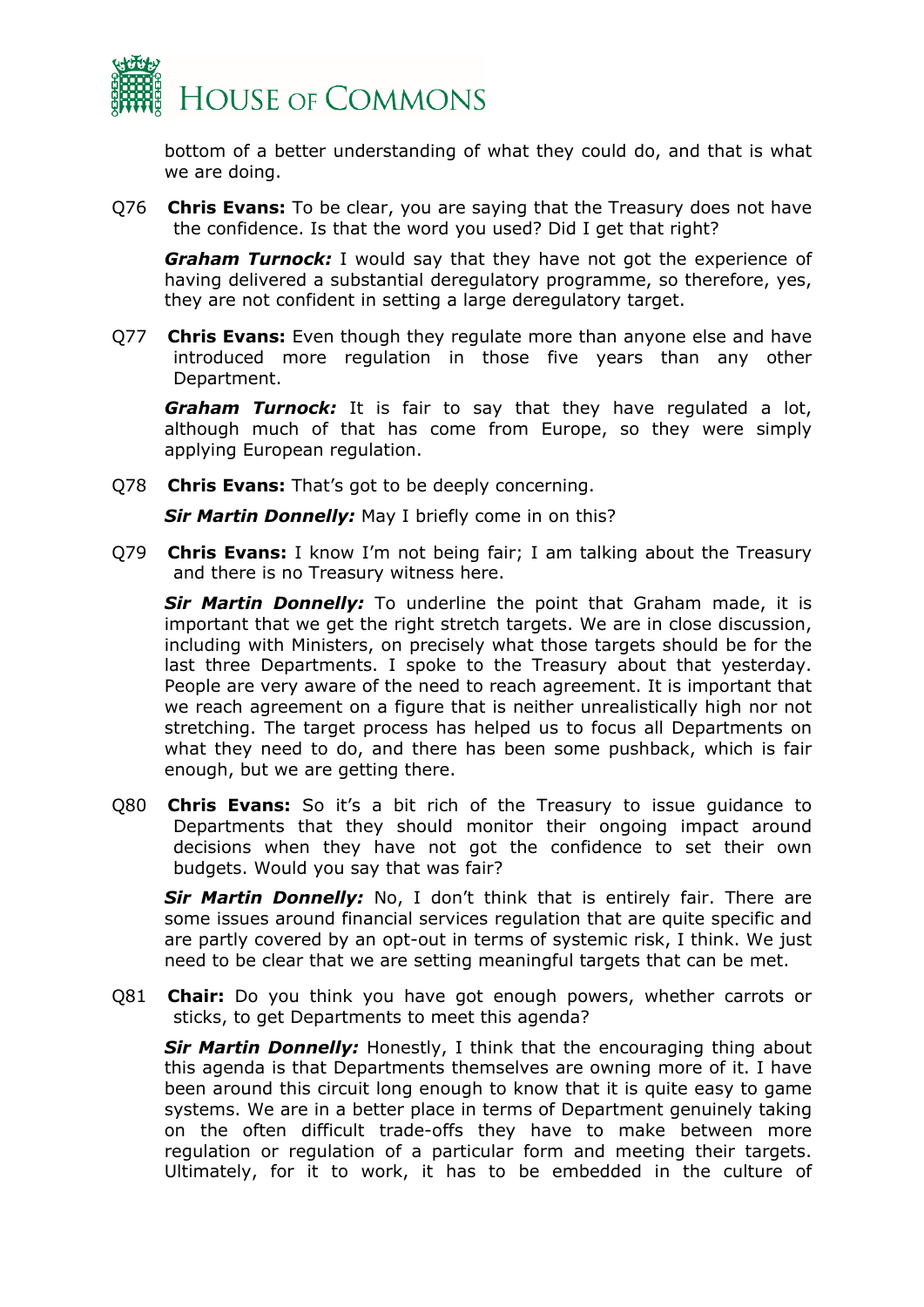

Departments. The BRE supporting, training and having people on secondment to the RPC from seven or eight Departments has made a significant difference.

Q82 **Chair:** One of the previous witnesses raised the issue of going back—I think it was the CBI—and looking at the real impact of existing regulations and learning from that. According to the NAO, only two out of 83 regulatory decisions have been reviewed. Are you confident, Mr Turnock, that the Better Regulation Executive, but also Departments individually can make good decisions if they are not looking back at what has worked and what has not? I will probably bring you all in on that, but do you want to start, Sir Martin?

*Sir Martin Donnelly:* It is a very important point. There is more to do. The BRE told Departments back in 2013 to publish updates on forward regulatory review programmes on statutory reviews. In the Small Business, Enterprise and Employment Act 2015, we made clear that reviews were required with this five-year review period for primary and secondary legislation. So, that five-year period is beginning for a lot of them and there are a lot of other reviews going on, including, I think, in the areas that the NAO looked at.

*Graham Turnock:* Yes, certainly. We really started ramping up the pressure on Departments in 2011. Before that, they had made a series of administrative commitments to carry out reviews. We weren't convinced that they felt particularly bound to those commitments. From 2011 onwards Ministers agreed a policy of a default of a statutory review, so the legislation would contain a statutory commitment to review. I think it's fair to say that to begin with we found it hard to get Departments to make that commitment and so eventually in the Small Business, Enterprise and Employment Act 2015 that was a statutory requirement to consider.

Q83 **Chair:** We know there are a lot of statutory requirements about impact assessments of different sorts and Bills; we all sit there in Bill Committees adding in another or another, because we think it's a way of holding Government to account in the future. But they can be implemented with varying degrees of enthusiasm. Have you had any evidence yet of how effectively that is beginning to bite, or is it just going to be ignored or swept under the table?

*Graham Turnock:* Yes, so we did a spot-check on the same 10 regulations that the NAO looked at from the first year of this Parliament and I think that revealed compliance with the Small Business, Enterprise and Employment Act 2015, which was very encouraging in the case of those 10 regulations. I think we will probably want to widen that spotcheck, but it looks as though it is biting effectively at this stage—perhaps not enthusiastically.

*Michael Gibbons:* I have a slightly different perception and rather more sympathy with the NAO Report on post-implementation reviews, and I am coming from a position of being a really very strong believer in the potential value of good post-implementation reviews to learn about policy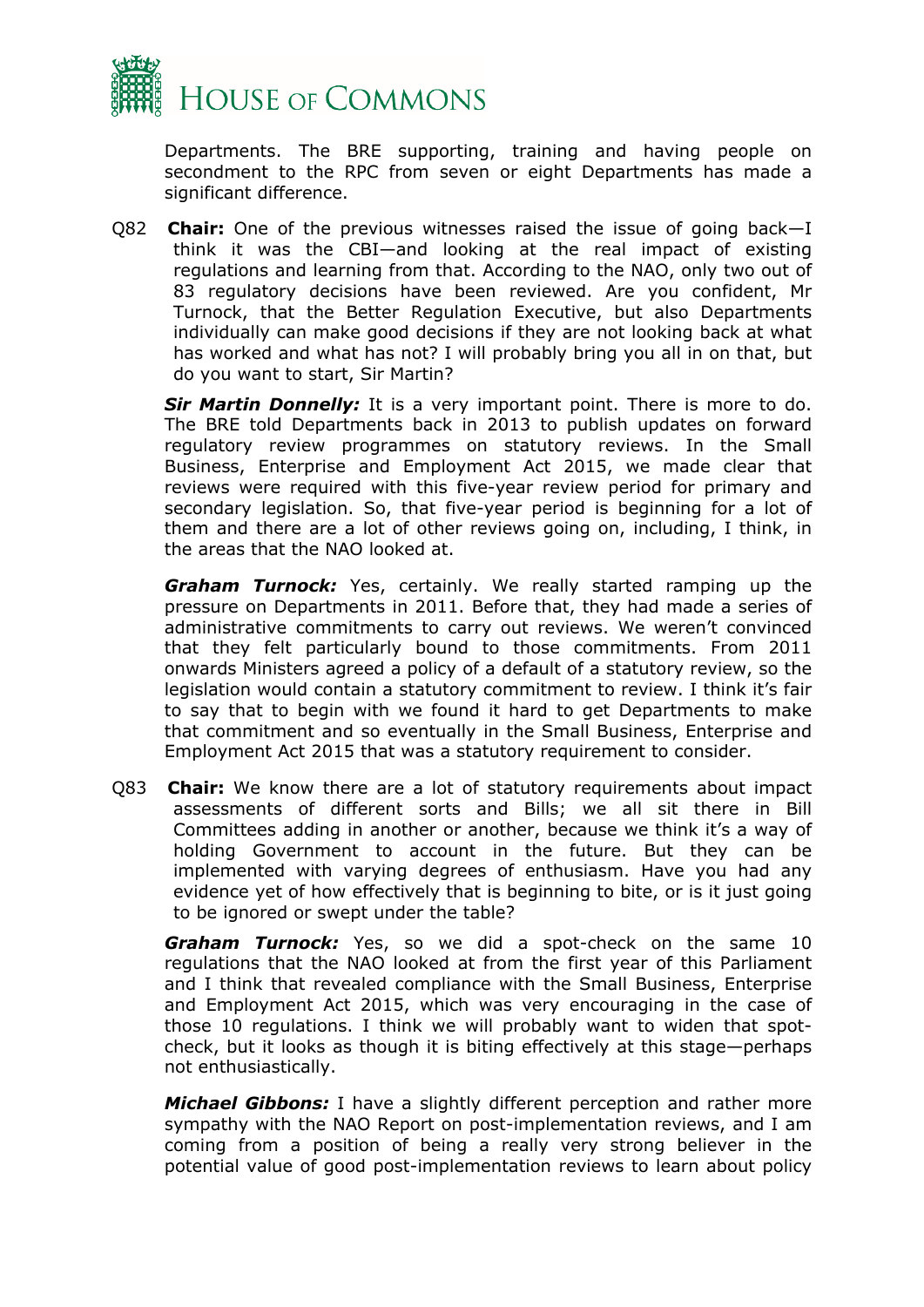

making and perhaps to learn about natural biases, unintended consequences and unconsidered factors. So, we just do not know how much learning there is going to be, but I am quite sure that there is great potential to learn.

We in the RPC have been particularly looking forward to the "five years" later" post-implementation reviews coming through the system, and I'm bound to say that, looking backwards, we have not received anything of significance. We have received 11, creeping up to 13 I think, and only two of them were even in the scope of one in, one out, and all of them were of no major significance. So we are concerned about what we have already received and I think we are expecting another 50 non-statutory reviews, beyond the 55, this year.

As far as I am aware, the departmental plans that exist for doing these reviews do not include sending many to us. I think two<sup>1</sup> of the top 10 are due to come to us, which we think is not enough. And I pick out the biggest of all of the account last Parliament. The biggest were pensions measures. The big "out" was the conversion from RPI to CPI—£3.5 billion. In itself, it was probably of the same order of magnitude of everything else put together. There is no plan that I am aware of to send a postimplementation review to the RPC for scrutiny, as I believe was intended by the impact assessment. So we are very concerned to see more of these.

Q84 **Chair:** I am keen to follow up on that, and so is Richard Bacon, because that's very concerning. The other question it prompts is this: when you get this post hoc evaluation by a Department, is there a consistent methodology that you're convinced is giving you the information you need as a Committee to have an understanding of how well it's worked, or is there any area for improvement there? And I will bring in Richard Bacon next.

*Michael Gibbons:* I think I can only answer part of your question. We have done a lot of work, including with the BRE and with colleagues in BIS who are experts on evaluation and indeed post hoc evaluation, and so we are ready. We have designed the template and the format of our approach to post-implementation reviews, and as I say we have carried out some of them. So we have already got started. Whether we get what we are looking for from future reviews that we have not seen and may never see, I don't know, but that is definitely something—we are with the NAO Report – where we agree that more should be done and more should be sent to us.

Q85 **Mr Bacon:** Mr Gibbons, do you think that Government isn't actually nearly as interested in finding out whether things worked or not, and in the consequent consistent baselines, as it might pretend that it is?

*Michael Gibbons:* I don't think I can attribute reasons of that sort to it. The Government is clearly very busy. It has a lot—

<sup>1</sup> Clarification from Regulatory Policy Committee: between two and four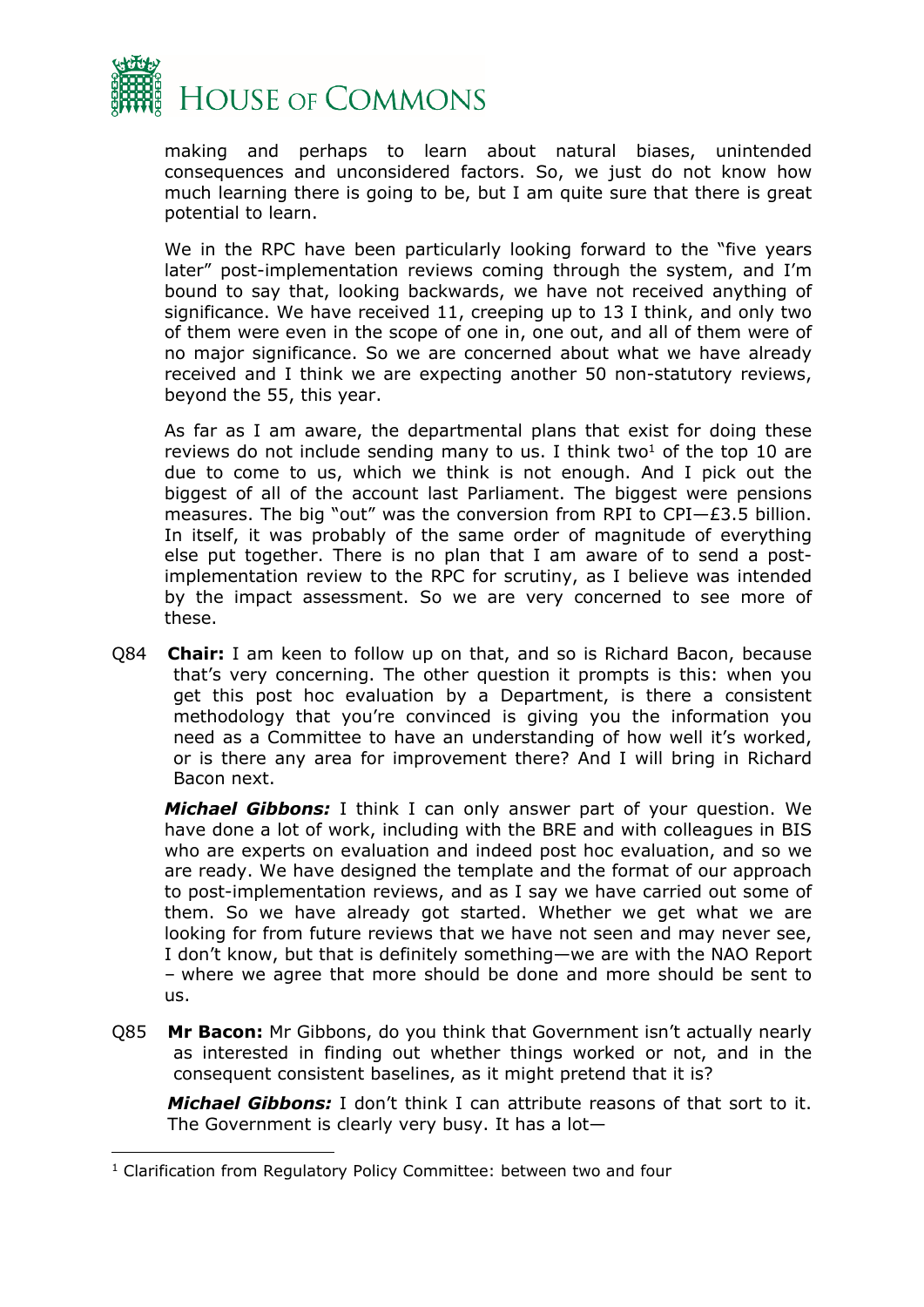

Q86 **Mr Bacon:** Yes, but it spends a lot of taxpayers' money, and one would hope that it would want it to be well spent. I have been on this Committee since 2001, so I am now in my 15th year as of last month, and I am astonished by the frequency with which I have seen things go wrong in one place and then go wrong in another, unrelated place. One example is the lack of a senior responsible owner, which we know to be a generic problem. One saw that with the Bowman radio communication system in the Ministry of Defence, and then later with the InterCity franchising fiasco in the Department for Transport. There are many other examples. What worries me is that this Committee appears to be the collective memory for Government.

**Chair:** Actually, Mr Richard Bacon in particular.

Q87 **Mr Bacon:** There is a good book on this subject, by the way. What I cannot understand is why Government does not appear more curious about its own failures. There is a very rational explanation for that; I am just wondering if you have got an explanation.

*Michael Gibbons:* I stick with the comment that they are committed to doing this as part of the Government rules. They haven't done it yet; we look forward to them doing it.

**Mr Bacon:** Isn't that the triumph of optimism over experience?

Q88 **Chair:** When do you hope for that, in a timeline between now and, say, the next general election in 2020?

*Michael Gibbons:* Well, the 55 statutory review should be with us this year. We are only at 13 at the moment, and there are a further 50 that do not have statutory underpinning but are committed, as far as we are concerned, administratively, so we should be seeing over 100. We have seen 13, and none of them are of significance yet, so the really big, important ones, where real learning could be discovered, we have not seen yet and we don't know when we are going to see them.

Q89 **Chair:** Graham Turnock or Sir Martin, why is that the case?

*Graham Turnock:* To date, we think that 14 should have been sent to the RPC. We think three are early, so there are four overdue currently. We are chasing up the Departments concerned, emphasising that they have made a statutory commitment, it is a serious matter if they do not meet that statutory commitment and we will be on their backs.

Q90 **Chair:** You will be on their backs. What other penalty is there?

*Graham Turnock:* If you have made a statutory commitment and failed to meet it, clearly there are consequences—judicial consequences, conceivably. We intended this to be a serious commitment, and we look forward to—

Q91 **Chair:** Sir Martin, you are a permanent secretary and an accounting officer. Are you frightened if Mr Turnock and his crew come after you? Does it make you jump? What is the problem? What is the sticking point, do you think, for you and your colleagues?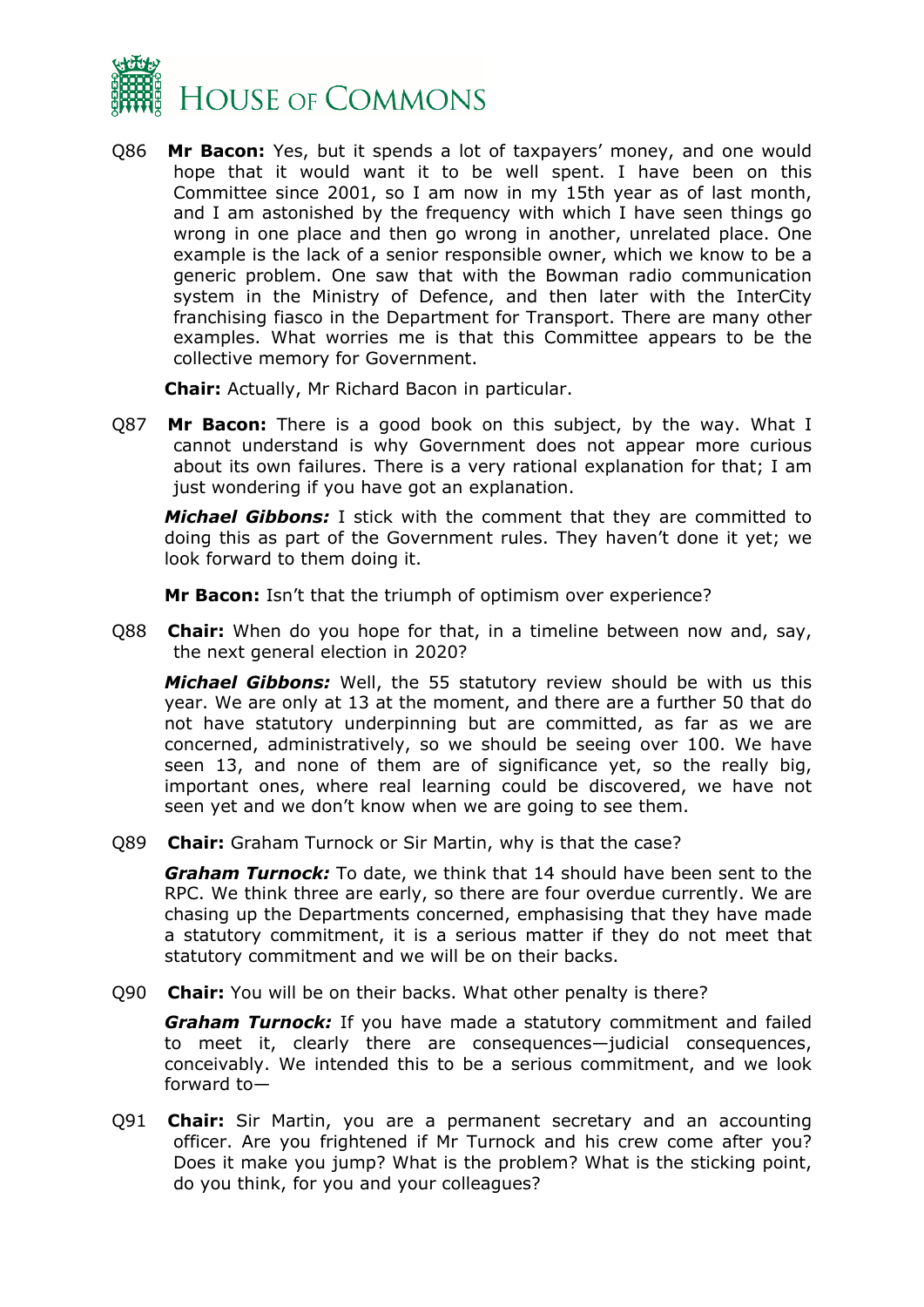

*Sir Martin Donnelly:* I certainly think these need to be taken seriously, for all the reasons that Mr Bacon has outlined, and because they are part of the commitment. The five-year period is an important one, because it is long enough to work out what has gone on and get the learning, which we must get back into the system.

We will also aim to use the annual report on where we are in meeting the target to show who has done what. I think this is an issue which we need to highlight again over the coming months to Departments, because they take on the responsibility. It is not being met, but we need to make sure it is met, and met substantively.

*Graham Turnock:* I just want to highlight the fact that it is not us that the Department should be frightened of. They had made a statutory commitment. We are highlighting to them the fact that they are exposed to failure in meeting that commitment—

Q92 **Chair:** The early warning sign of what is to come.

*Graham Turnock:* It can mean judicial review.

*Sir Amyas Morse:* Just thinking about BIS as, I guess, the champion of business, would you say that people in small businesses, once they finish their day of earning their living and turn to their other role as unpaid public servants filling out administration, feel that the system that we have been talking about actually champions their interests or puts them at the centre of things? Or would you say that as they listen to the technical justifications for why things can be scored or not caught, they find that an inspiring picture of how well they are being defended at the centre of government? How do you think they would react, listening to it?

*Sir Martin Donnelly:* I think the answer to that has to be empirical. The business perception studies we do every two years or so show an encouraging trend, from 62% seeing regulatory issues as not getting better a few years ago in 2009 to 51%. We believe it will shortly fall below 50%; we will be producing another survey.

The other thing we are doing, which is really important, is following some small businesses over a year—12 of them—in a so-called longitudinal survey, to give us really detailed information about what they are actually doing, what matters to them, where we are helping them and where we are not. We will get that information next spring, I believe.

*Michael Gibbons:* There are very few grounds on which the RPC can give a red-rated, "not fit for purpose" opinion on an impact assessment. The main one we use is inaccurate assessment of the costs and benefits on business and civil society. In I think 2013—I am happy to confirm later the Government introduced a small and micro business assessment test, and we were very pleased that it introduced that. That enabled us, if we were not satisfied having applied that test, to red-rate a measure on those grounds. That is a very specific piece of attention drawn to the small business impact. It requires the Department to ensure that it has understood the impact on small businesses and done whatever is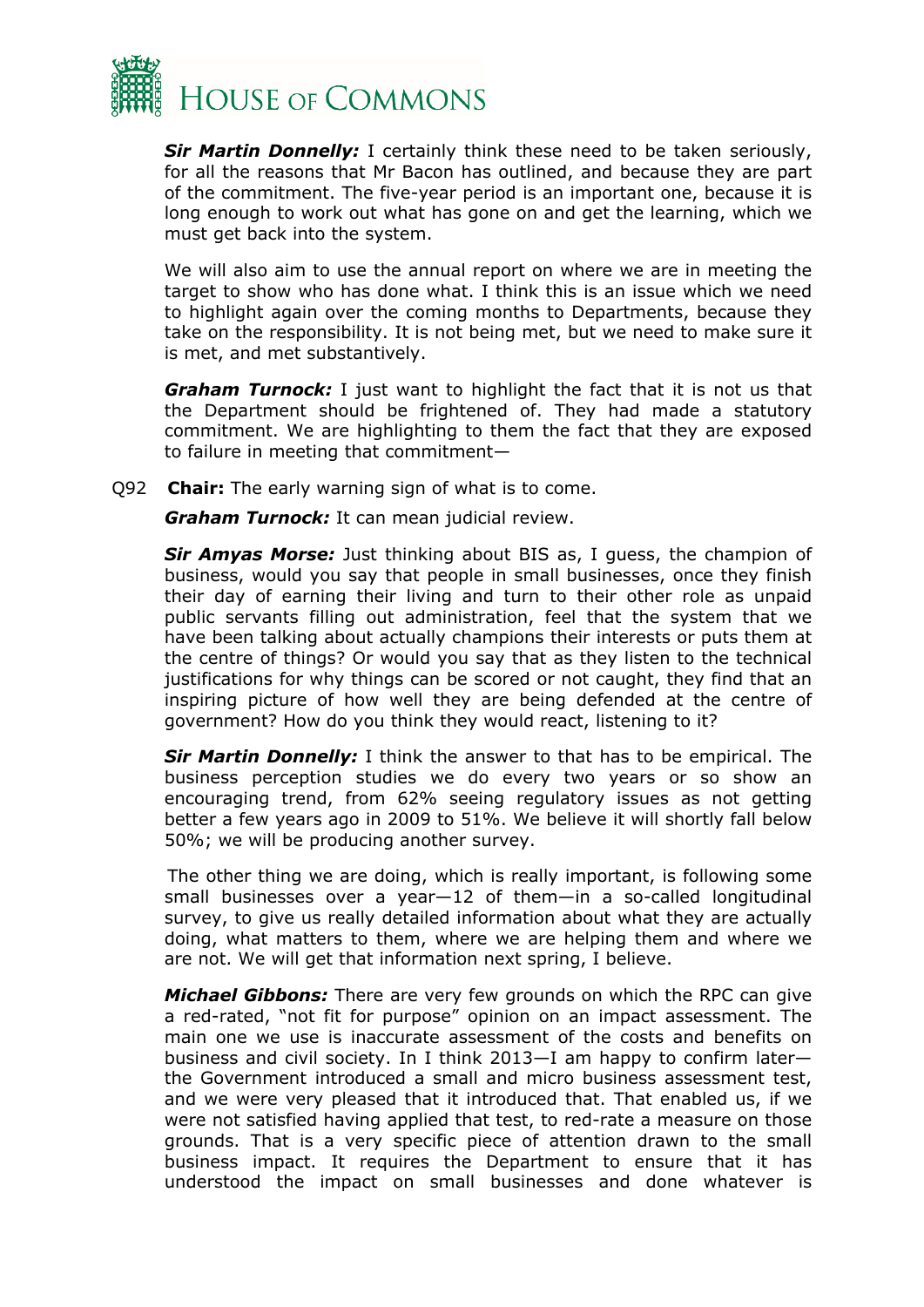

reasonable and proportionate to mitigate the effect. If we judge that they have not done a proper job on either of those counts, we will red-rate as not fit for purpose.

*Sir Amyas Morse:* Have you applied those ratings to existing regulation or only to new regulation?

*Michael Gibbons:* Only to the flow since the measure was brought in, probably in 2013. But again, it would be part of a post-implementation review to see what would have happened to the early measures had they been applied then.

**Chair:** We are certainly going to be coming back to this.

Q93 **Chris Evans:** I want to come to paragraph 4.11. This is a question really directed at Mr Turnock. It says there: "HM Treasury's Green Book guidance says that while a regulation is being implemented, policymakers should monitor the actual impact of the regulation." However, the NAO Report finds that "in practice the government places little emphasis on monitoring the impacts of regulatory decisions. The BRE's 136-page Better Regulation Framework Manual"—I am sure that is a bestseller— "contains only three sentences about the value of ongoing monitoring in a regulatory context." Do you think that was a mistake, or do you think you should have devoted more time to that? That is a key part of—

*Graham Turnock:* What I would say is that there is a whole publication, the Treasury's Magenta Book, on monitoring and evaluation. Essentially, that is the key reference work for Departments. What we are simply requiring Departments to do is to consider monitoring in the context of regulation. We did not think that it needed expanding in our guidance, which picks up on particularly bespoke issues under the system of regulatory accounting.

Q94 **Chris Evans:** The NAO looked at 10 impact assessments and 10 produced in the last Parliament, and only five of those included monitoring and evaluation plans. Could you explain that in a bit more detail?

*Graham Turnock:* Actually, I think they said none of them contained plans for monitoring and evaluation.

Q95 **Chris Evans:** Yes, none of them. Sorry, my eyes are going. Why were they not included?

*Graham Turnock:* I think that is a question properly for the Departments, but what I would say is we have checked with those Departments concerned and in six of those 10 cases, they do have active plans to monitor; they simply did not put them in the impact assessment. What we do is red-rate them if they have incorrectly calculated the cost for business or incorrectly assessed the impact on small business. The Regulatory Policy Committee can and does comment critically if other aspects are not covered. Those Departments did not do their jobs properly, but we stopped short of red-rating them because our rules prevented us from doing so.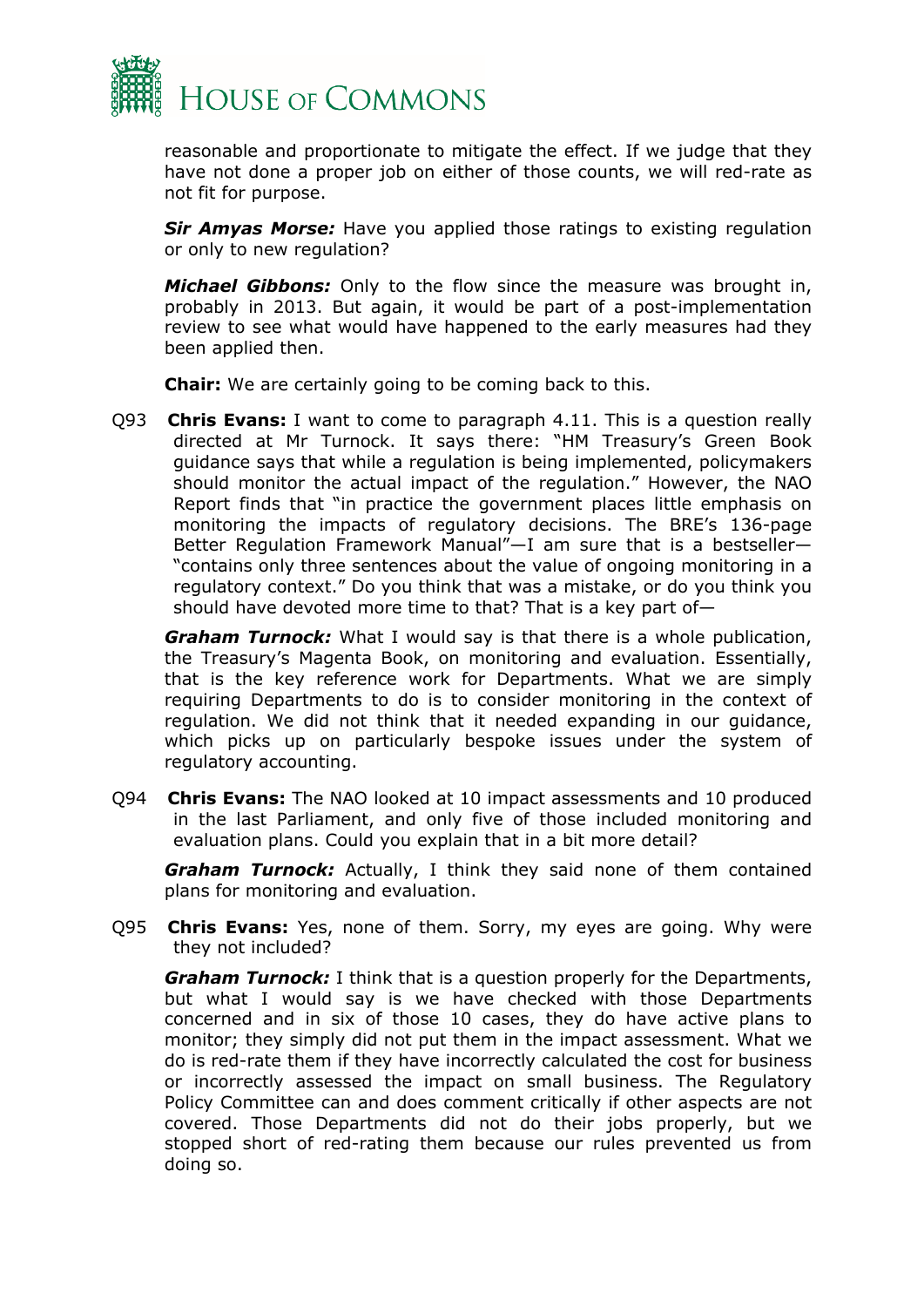

Q96 **Chris Evans:** But according to the Report, even where they do monitor actual impacts on businesses, "the BRE does not report the results of such monitoring or update progress recorded towards the Target as new evidence emerges." Why is that? What I am concerned about is that there is then no hard evidence of how you are moving towards the target.

*Graham Turnock:* There are a couple of things there. First of all, as we just discussed, under the small business Act there is a much stronger presumption that Departments will do a statutory post-implementation review, so we should be getting much better assessments of whether the benefits foreseen actually come through. We will be in a much stronger place as a result of that. As Michael was saying, at the moment we have only emerging evidence coming through from the 2010 to 2015 Parliament.

Q97 **Chair:** We are always slightly cynical that it is always going to get better, although we recognise this is work in progress. How are you going to make sure that Departments learn from each other? The Committee is going to be looking at things and coming up with its findings, but it is your job and your executive's job to make sure that lessons are learned across Whitehall. What is the plan to get that to happen?

*Graham Turnock:* We put on a lot of training courses for Departments—I would say a dozen training courses a year.

Q98 **Chair:** How many?

*Graham Turnock:* A dozen. In fact, probably more—getting on for 20. I am absolutely certain that we would want to cover lessons from the postimplementation phase as part of that.

Q99 **Chair:** Training courses are all very well—people go along and do the training course, but when they are helping to draw up policy or making recommendations, there may be a big priority that the Secretary of State or the Department has that diverts them from actually thinking about this, although they can do the course fine. How will you know that they have actually implemented it? Will there be anything in their promotion prospects, for example, to make sure that they are actually watching this seriously and taking that learning on board? How do you actually get it to bite?

*Graham Turnock:* We talked about the RPC's role. I think one of the things the RPC can do is challenge and check on whether lessons have been learned when new proposals for regulation or deregulation are put through.

Q100 **Chair:** Who is responsible if they haven't? Perhaps it is better to ask Sir Martin. If your Department gets a rap on the knuckles from the Committee because it wasn't as effective as it should have been or it wasn't reducing burdens as it had intended, obviously there is a positive learning process that one would expect to go through for next time. But if it consistently happened and you found that your Department, for example, was doing badly, how would you get that through your teams to make sure that it was seen as enough of a priority, without diverting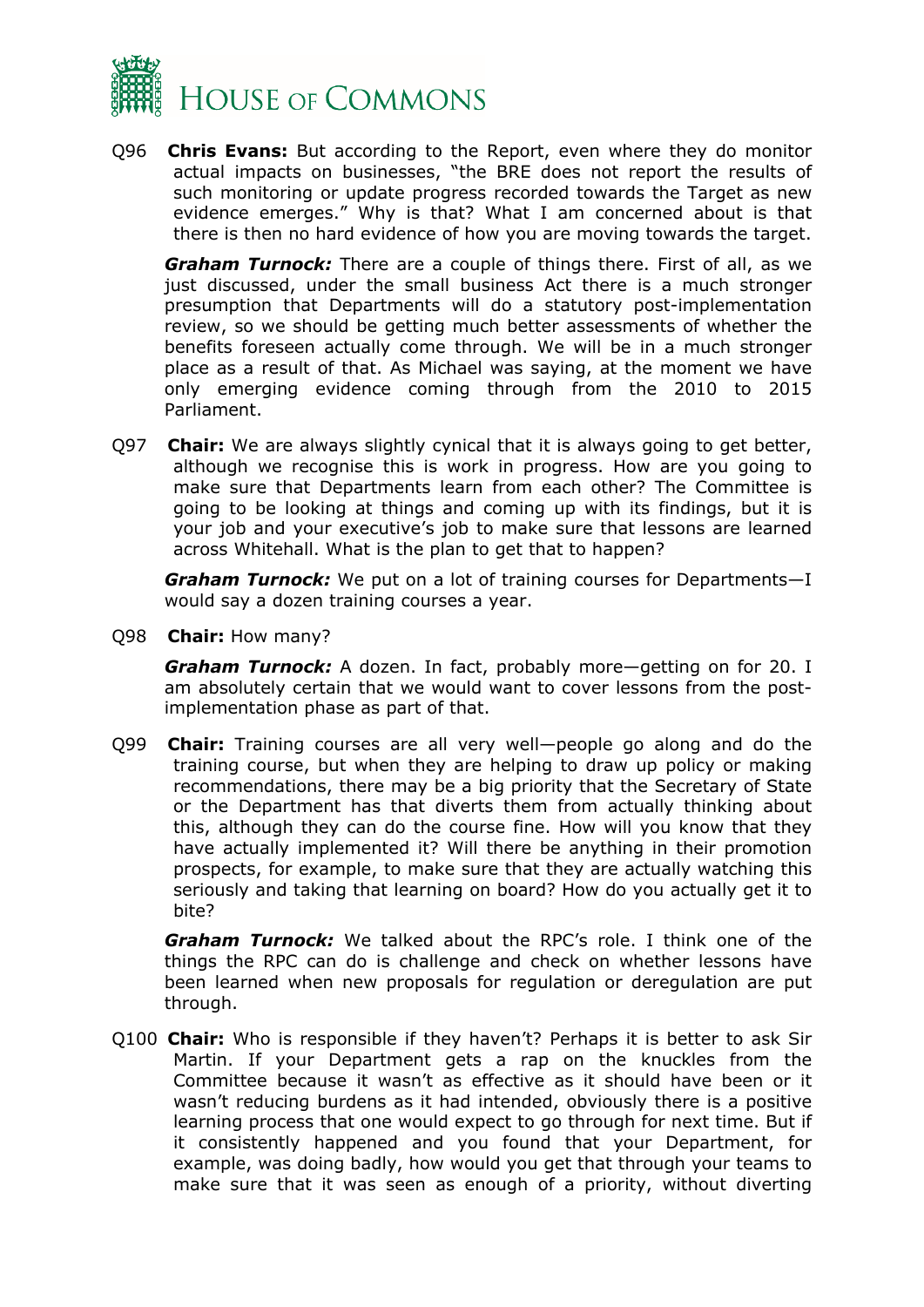

them from BIS's other priorities?

*Sir Martin Donnelly:* It is an important issue for me as a permanent secretary and for my permanent secretary colleagues. We are each in the process of having meetings with the Minister for the Cabinet Office to review our process on this. Certainly BIS and other Departments have a Minister responsible for checking progress against the next target and also ensuring that we as a Department and other Departments are doing the business for the RPC. Over time, people are actually getting better at that, but it is a Government manifesto commitment both to achieve the £10 billion target and to make this process add value.

Q101 **Chair:** You talk about the £10 billion target. We know, as politicians, that politicians readily set figures and targets. But if you look at this as a percentage of turnover for small businesses, do any of you have an estimate or an idea of what percentage of turnover they should have to spend on regulation as a maximum? That is really where it will bite for the individual business, whatever the national figure. It is a difficult question, I know, but have you any ballpark figure—a range? Clearly half their turnover would be far too much, but is it 10%? Is it 1%?

*Sir Martin Donnelly:* It is a really difficult area to give a useful figure in. We have work going back 10 years to try to look at the total amount of regulation—there were figures of £100 billion to £150 billion and there was an attempt to pull the administrative burden out of that. Of course, a lot of regulation permits businesses to do things—you have to meet health and safety standards and so on. It is a positive in the right form. Thinking of it as a blob is not really very helpful and is quite difficult in analytic terms.

Q102 **Chair:** But there is a blob nationally. The £10 billion figure is a blob.

*Sir Martin Donnelly:* We are not yet in danger of overdoing it. The £10 billion figure in the last Parliament has produced positive results—perhaps it is just worth underlining that. The OECD, the World Economic Forum and others say that we are getting better, including in global terms, at managing regulation intelligently and bringing it down. So another £10 billion is a continuation of that. I don't feel confident giving you the figure under the line.

*Graham Turnock:* As Sir Martin says, there have been estimates in the past of £100 billion. If you add other estimates to that, you probably get to between about £150 billion and £200 billion of costs to the economy, and then obviously it is a simple matter of arithmetic.

Q103 **Chair:** So you have to divide it.

*Graham Turnock:* It comes in the region of 10%.

Q104 **Chair:** So you have an idea of the burdens at the moment.

*Graham Turnock:* It must be in the region of 10%. We know that for small businesses it is disproportionately more, and we are obviously very concerned about that.

Q105 **Chair:** So that is why small businesses are supposed to be exempt from a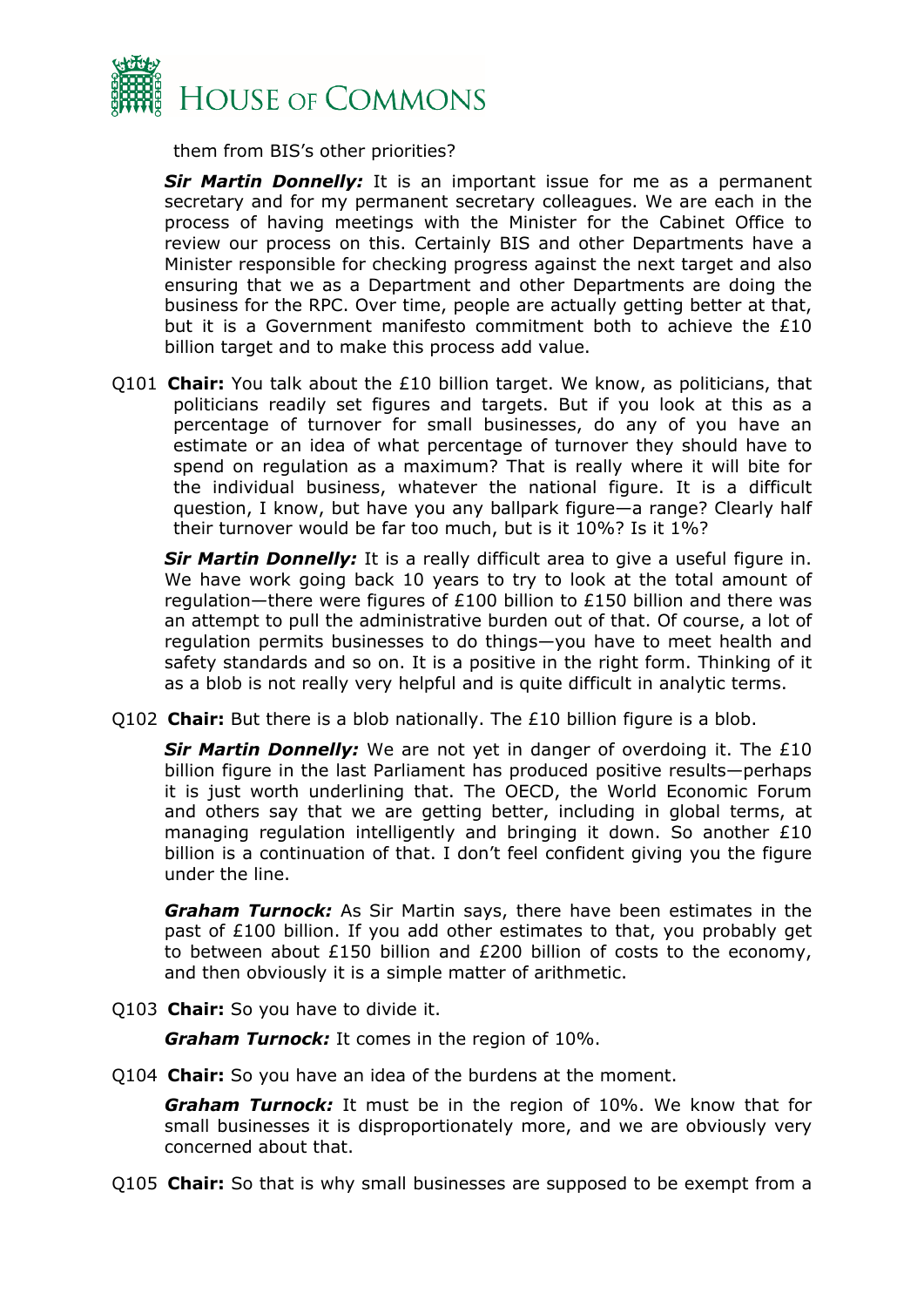

number of these measures.

*Graham Turnock:* Certainly microbusinesses, yes.

Q106 **Chair:** We also had evidence from Citizens Advice. It highlighted that one of the concerns when Parliament sets regulations is to protect consumers, yet the Government has resolutely set its face against doing a wider assessment of the impact on consumers. I wonder if you could explain the rationale for that—vulnerable people; it could be environmental issues and all the rest of—plastic bags. We haven't looked at regulation on the other side of that debate. Why is that, Sir Martin?

*Sir Martin Donnelly:* And BIS is also responsible for consumer issues, and we do take this very seriously. I would make two points: one is that when we get this right, as in the Consumer Rights Act, we can protect consumers more effectively with simpler investigative powers and also lighten the burden on business; so there are potential win-wins here.

Q107 **Chair:** But you don't know if you don't measure, do you?

*Sir Martin Donnelly:* The second point I would make—and you are right that the choice is made here by Ministers—is that we are talking about the business impact target. This is the impact on business of meeting all the Government's wider objectives. If we extend what we are focusing on, the risk is that we lose that value.

Q108 **Chair:** I take the point, but the very clear point has been made, which we all see, and I am sure you see too, that if you can reduce the burden on businesses by saying "We don't really care how much you pay people, whether you pay their pensions, whether you take account of health and safety"—if you really took an extreme view—it would be cheap for businesses but it would be pretty bad on a wider scale and actually could have knock-on costs to the wider economy, let alone the individual consumer or non-recipient of the benefits of it.

*Sir Martin Donnelly:* And we have to look at the wider social impact as part of that initial analysis, and that goes to the RPC.

Q109 **Chair:** So, to Michael Gibbons.

*Michael Gibbons:* Can I start off by saying I and the RPC, as you might expect, are great believers in the real potential value of the use of impact assessments as a sort of business case—I am a businessman—for why a regulation should be introduced. It is entirely appropriate to look at the impacts on all sectors of society. The BIT provides a very clear incentive for the impact assessment, currently, to get the calculations concerning business and civil society right, because if it does not we are entitled to red rate it, declare it not fit for purpose and send it back round the circle, which Departments find irritating and troublesome. So there is a clear incentive, which Departments respond to, and we have been saying it has an impact.

The difficulty for us is that the impact assessment is not and should not be just about business; it is about the impact on the whole of society,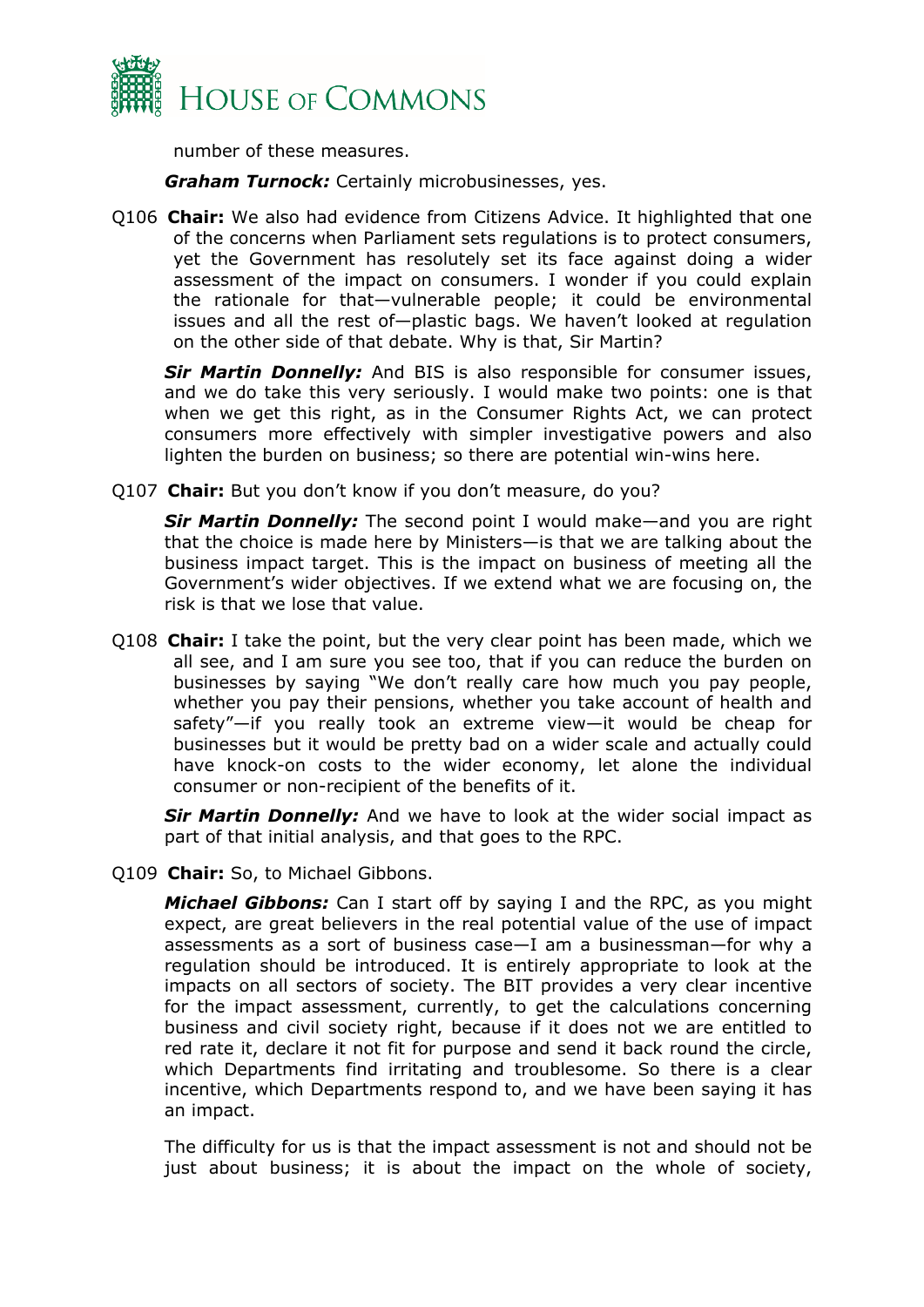

including consumers, employees and so on. We found on our own analysis that in 2014 only something of the order of a third of the impact assessments where the wider impact is assessed; this proportion went up somewhat, last year, to 60%; but that range is just too small, and so we wish that to be improved. The incentive that could be considered here is for us to have the ability to red rate—to declare not fit for purpose—an impact assessment that doesn't do the proper complete job that an impact assessment should.

Q110 **Chair:** Do you look at knock-on costs as well? We are very concerned in this Committee about what we call cost-shunting. When you look at this and want to try and look at the wider impact assessment, there can be, as this advice also highlighted, actual cash costs to consumers—that is easy to identify—but also hidden costs: problems that arise and then maybe have a knock-on effect. For instance, if you get into debt because of a regulation that has changed, that can have a knock-on effect to all sorts of areas. I won't highlight examples, but I think you know what I am driving at.

*Michael Gibbons:* Yes, absolutely, and, yes, of course we consider, proportionate to the size of the measure, not just the direct costs and benefits but the indirect costs and benefits; but sometimes they are just not there to assess, and all we can do is to comment harshly in our opinion, which we do—but the real incentive is to red rate it. I will give you a particular example. In 40% of the cases we have seen in the last year, proposals showed a net cost to society. Now that cannot be robust. We have no idea why it shows a net cost to society. It could be the Departments have not been able to monetise, and that is fine, but they have not discussed the consequences—or whether they have not troubled to do the work. We don't know what the reason for that is, but it clearly cannot be satisfactory.

Q111 **Mr Bacon:** You don't know what the reason is, but do you have a guess as to what the reason is? What is your surmise?

*Michael Gibbons:* We are very evidence based. We don't do a lot of guesswork. It is simply that the Departments, I am sure, are responding to the incentives that they have, and not responding as strongly to the incentives that aren't there, where the incentives are weaker.

Q112 **Mr Bacon:** Sir Martin, what incentives would you like, to help you do an even better job?

*Sir Martin Donnelly:* There are some decisions that are clearly for Ministers to take, but it is also the case that the Treasury appraisal certainly the Green Book—includes the impact on wider society. So that is part of the process that all of us as Departments have to go through. It is also true, as Michael said, that you cannot always monetise some of these issues: the Home Office and the psychoactive substances ban is a classic example where we know there are some consequences that it is difficult to put a monetary value on but which are valuable to society. So it is a complex area. I think the answer is we have all got to follow the guidance that we have been given.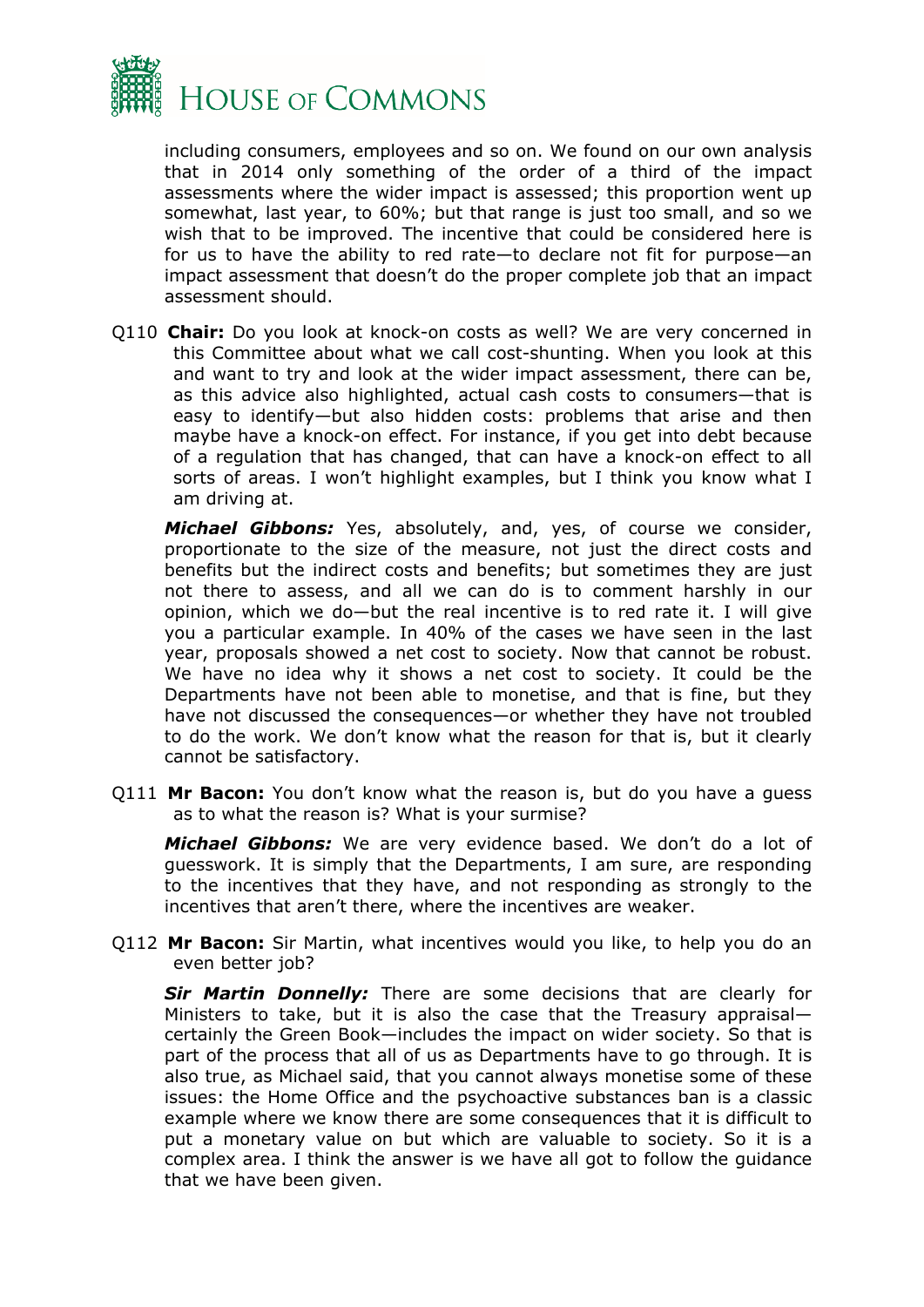

**Mr Bacon:** Perfect civil servant answer.

**Chair:** Sir Martin, we can see why you got your knighthood—among many other reasons, no doubt.

Q113 **Mr Bacon:** What lessons have you learnt from your time in Government about things you would not do again?

*Sir Martin Donnelly:* Ooh, goodness! How long have you got?

**Chair:** I think Mr Bacon is suggesting you co-author a book. *[Laughter.]*

Q114 **Mr Bacon:** Are you planning any more competitions any time soon?

*Sir Martin Donnelly:* Competitions?

Q115 **Mr Bacon:** For naming things?

**Sir Martin Donnelly:** My family around the world thought that that was fascinating.

**Mr Bacon:** I am very pleased.

#### *Sir Martin Donnelly:* Yes, well.

Q116 **Chair:** If you had not got your knighthood before, you would probably have got it for that. Can I ask about this knotty issue about not including tax? You keep drawing this box about the limits, but you very nearly heard from the FSB and we see from the Report how much of small business burden is the tax system. We hear from the Tax Minister that digitisation is going to make it simpler and easier, but that does not seem to be the impression that businesses have. So are you having any discussions in Government about that? I also wanted to ask Michael Gibbons if he has got any views on that.

*Sir Martin Donnelly:* You are right—it is a very important point. It is important to businesses, so it must be important to us because we want businesses to want to grow, expand and take on more people. Graham, you have regular sessions with our colleagues in HMRC, which are part of trying to pull this together across the lines of our different tasks.

Q117 **Chair:** Graham, do you want to explain them?

*Graham Turnock:* Certainly. I do not know how familiar you are with the HMRC, but they have an oversight board called the administrative burdens advisory board, which is chaired by a pretty tough-minded tax accountant called Teresa Graham. They operate a challenge oversight role in relation to admin burdens for HMRC. We see them very much as our partners. We do not just say, "I am not interested in tax," and she does not say, "I am not interested in wider regulation."

We get together at least once every six months—indeed, we had a meeting with them about a month ago. We are doing things like planning joint sessions with the business groups the other side of the summer so we can both hear and understand what they are saying and ensure that we do not say, "It's not my problem; it's theirs." And then there is a much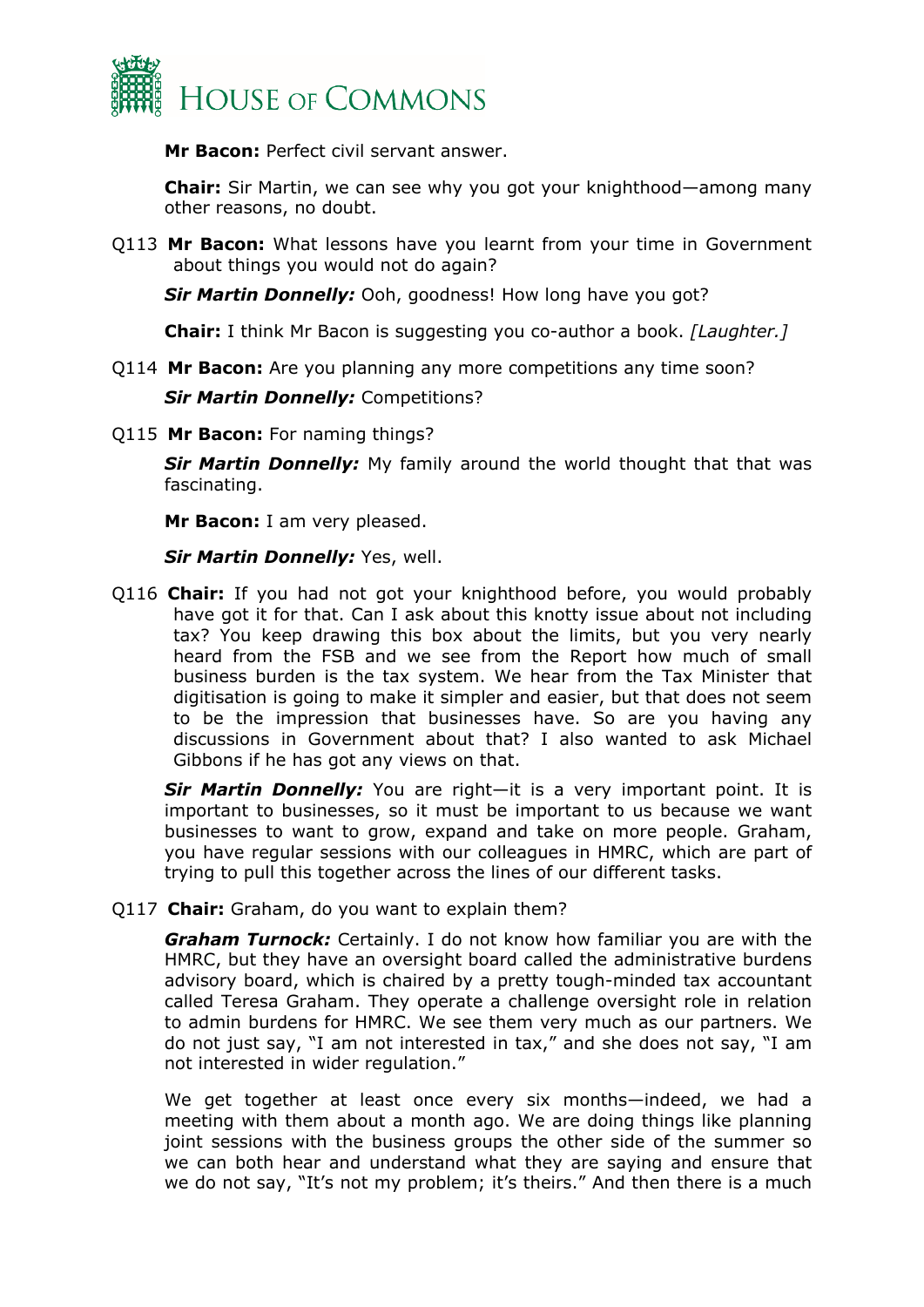

more working-level engagement across HMRC and BIS of teams that focus on regulation and tax admin.

Q118 **Chair:** Does that include the auto-enrolment for pensions? Does that come under tax or does that come under you?

*Graham Turnock:* Auto-enrolment for pensions comes under us.

Q119 **Chair:** So that is in the scope.

#### *Graham Turnock:* Yes.

Q120 **Chair:** Okay. Michael Gibbons, do you have anything you want to add to that?

*Michael Gibbons:* Yes. I heard the FSB as well and it has long been their position that the tax administration should be scrutinised by the RPC. I want to be clear that they were not talking about tax itself; they were talking about the bureaucracy. That is something which we have considerable expertise in assessing. It is clear that the FSB gains confidence from the nature of independent scrutiny that we give it. We take the view that a really independent body can give a much stronger challenge to Government. It can do that by making things much more transparent. It counters biases and it involves experts from across the spectrum. So we stand ready to do that sort of work, but, of course, the decision as to who does it is entirely with the Government.

Q121 **Chair:** I am not sure I quite count that as a bid, but that sounds like a strong recommendation, Sir Martin.

My final point, unless any other colleagues want to come in, is: is the whole system set up to measure this? There is a danger in Whitehall that a system itself becomes a whole set of bureaucracy in its own right. How are you watching the cost of the system that is making sure that Departments are adhering to this Government policy, which is a very big target? As you said, it is a manifesto commitment, but the danger is that the whole system overtakes the actual point of it. How are you guarding against that and monitoring the total cost of implementation?

*Sir Martin Donnelly:* There is a real balance to be struck, which the Report brings out. It is important—and the BRE does a very good job on this—that the BRE does not do the job of Departments. You can't and you are not resourced to it.

Equally, we do not want to build up a massive bureaucracy in Departments. We need the minimum number of people in each Department. It is right that they make the choice as to how many that is, given the complexity of the regulations that they are dealing with.

We also look to the RPC to try to keep us honest on this. All of us are, rightly, under considerable pressure to use our limited resources as effectively as possible, and this is an internal process at the end of the day. We want to do it with as light a touch and the maximum impact that we can. We have to go on iterating.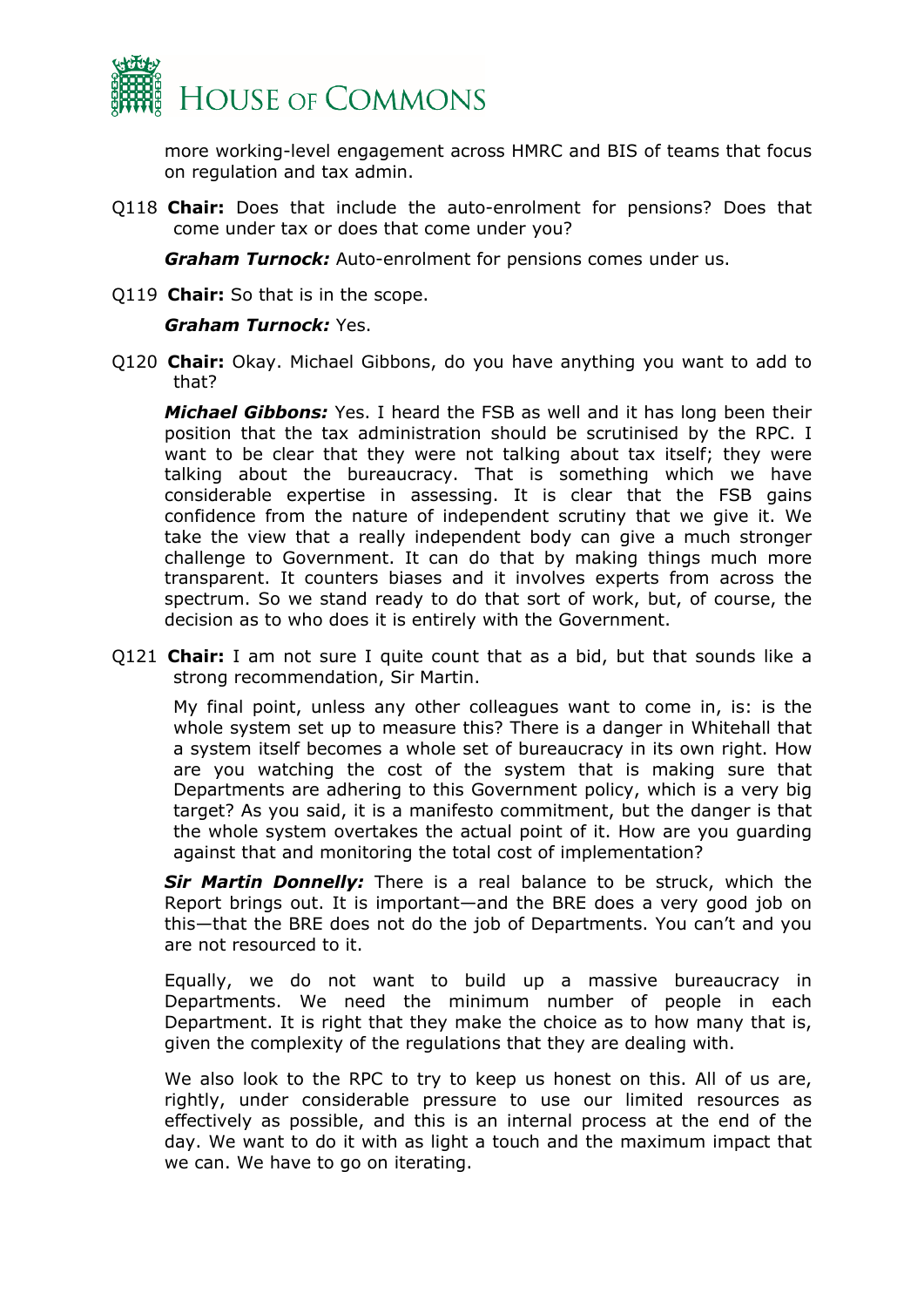

The information that we have got from the NAO will help us to do that. Graham, you and the team will probably step back in a little while and have another look at the integrity of the overall system and see if we can streamline it further, without losing effectiveness.

Q122 **Chair:** But streamlining it further sounds to a person in a Department facing cuts, "Oh, no. Here come the BRE again with more things we have to do to change things." How are you going to ensure that that doesn't happen, that you don't become a burden in your own right?

*Graham Turnock:* Well, we have got some ideas on the table that we think would make life easier for Departments, which we would like to discuss with our Ministers, whoever they may be going forward.

One thing we could do is look to take out of the system all of the very small measures. You might say that that is another set of exclusions but, actually, a lot of the effort in the system goes into measuring measures that have under £1 million impact. If you took those out of the system, you could potentially save about a third of the time that Departments spend writing impact assessments. We are always thinking about, and putting to Ministers, the choice on matters such as that.

Q123 **Chair:** Okay. With new Ministers in post, we may be challenging in other parts. Sir Martin, while you are here, we have obviously discussed with you a number of times the Sheffield BIS office. Can you give us an update on where things are with that, since the decision to go ahead and close it?

*Sir Martin Donnelly:* Yes. As you know, that was a very difficult decision for us, particularly for the people involved. We are in a situation where we have been able to give people clarity about the way forward. We have a voluntary exit scheme, on which people are able to have the most advantageous available terms. We are working actively with other Departments and other employers to find opportunities. We have also made clear that everyone who wants one will have a job until, as a minimum, the end of 2017. We will continue to work with them to try to avoid, if we can, any compulsory redundancies.

Q124 **Chair:** Okay. Just one quick final thing. Forgive me, you may not have had sight of this, but I was wondering how the area reviews of post-16 education were going. How many have now been completed? Do you know a rough ballpark?

*Sir Martin Donnelly:* I can't tell you offhand, but I am pretty sure that we are sticking to plan on those.

**Chair:** So it is all on schedule. Okay. We are going to come back to that.

Thank you very much for your time on this slightly warm afternoon in Committee room 15. Sir Martin, you can tell your departmental colleagues that there was a queue outside door for this hearing.

I don't know if any of the Blackpool councillors are still here but, if they would like to stay behind for a moment, we can have a quick chat with you